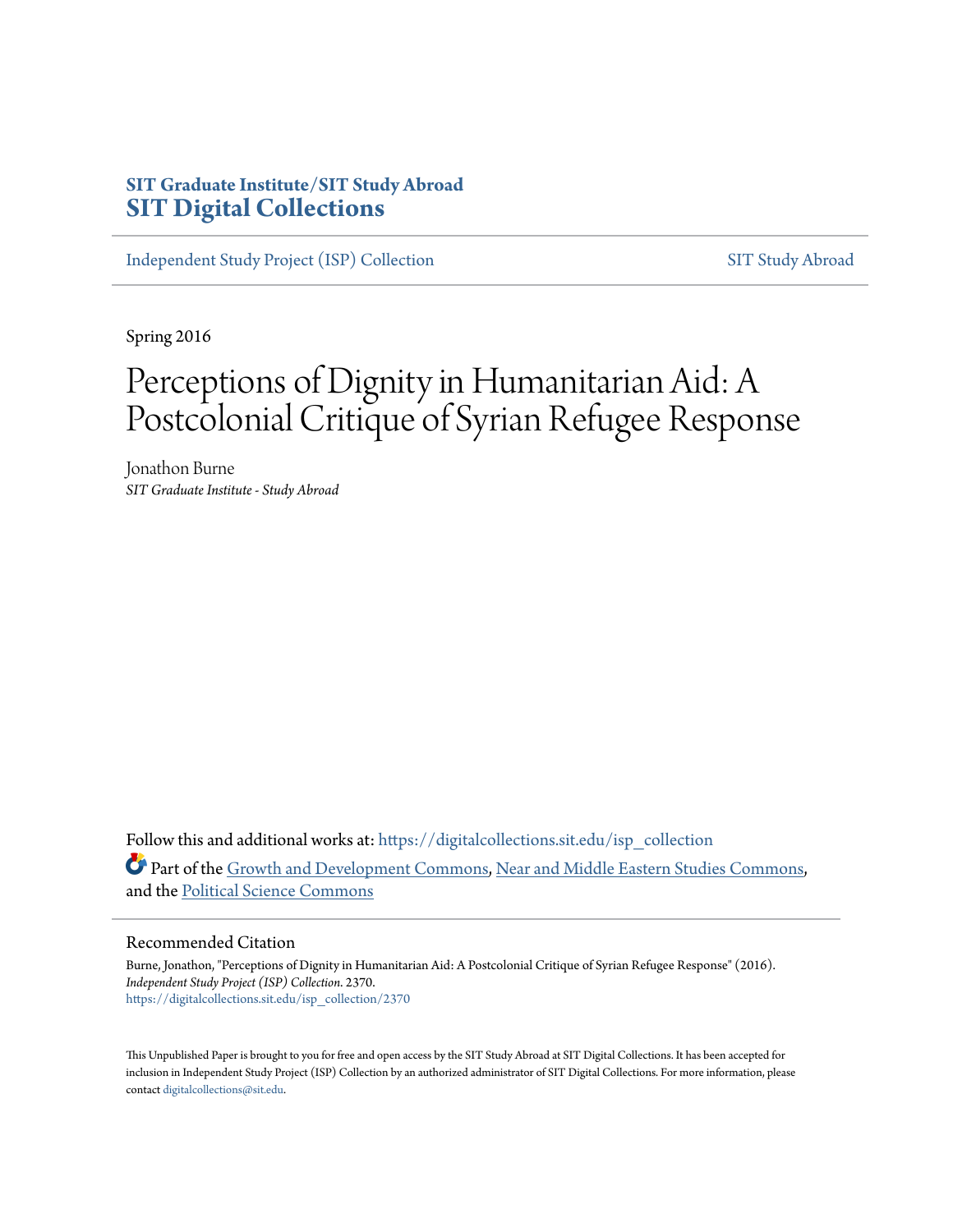Jonathon Burne

Williams College

Political Science and Arabic Studies

SIT, Middle East, Jordan, Amman

Academic Director: Abdulhaq, Bayan, Ph.D

Project Advisor: Rifai, Omar, Ph.D

Submitted in partial fulfillment of the requirements for Refugees, Health, and Humanitarian Action, SIT Study Abroad, Spring 2016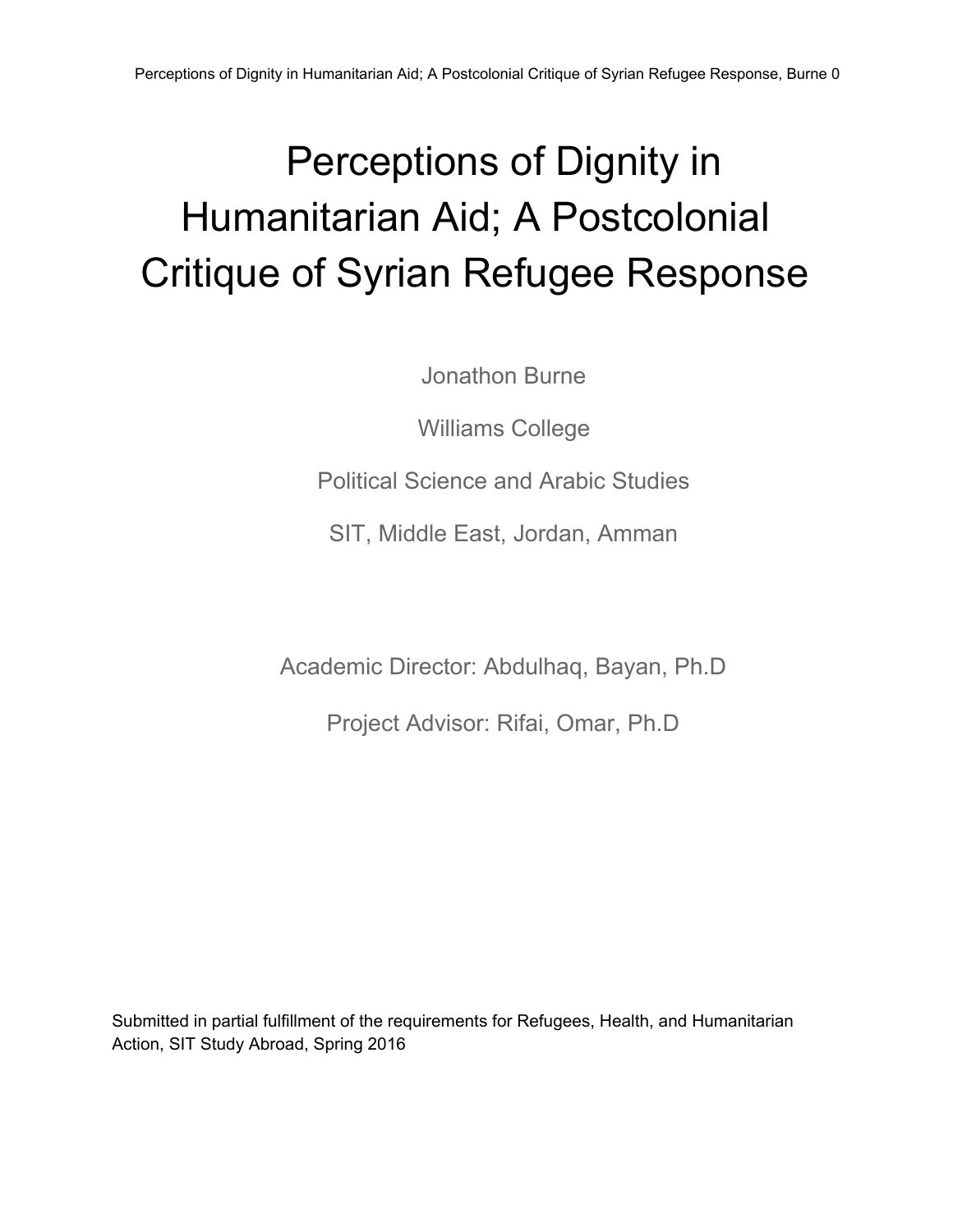

#### **Access, Use, and Publication of ISP/FSP**

**Student Name:** Jonathon Burne **Email Address:** jgb3@williams.edu **Title of ISP/FSP:** Perceptions of Dignity in Humanitarian Aid: A Postcolonial Critique of Syrian Refugee Response **Program and Term/Year:** Spring 2016

Student research (Independent Study Project, Field Study Project) is a product of field work and as such students have an obligation to assess both the positive and negative consequences of their field study. Ethical field work, as stipulated in the SIT Policy on Ethics, results in products that are shared with local and academic communities; therefore copies of ISP/FSPs are returned to the sponsoring institutions and the host communities, at the discretion of the institution(s) and/or community involved. By signing this form, I certify my understanding that:

1. I retain ALL ownership rights of my ISP/FSP project and that I retain the right to use all, or part, of my project in future works.

2. World Learning/SIT Study Abroad may publish the ISP/FSP in the SIT Digital Collections, housed on World Learning's public website.

3. World Learning/SIT Study Abroad may archive, copy, or convert the ISP/FSP for non-commercial use, for preservation purposes, and to ensure future accessibility.

∙ World Learning/SIT Study Abroad archives my ISP/FSP in the permanent collection at the SIT Study Abroad local country program office and/or at any World Learning office.

∙ In some cases, partner institutions, organizations, or libraries in the host country house a copy of the ISP/FSP in their own national, regional, or local collections for enrichment and use of host country nationals.

4. World Learning/SIT Study Abroad has a non-exclusive, perpetual right to store and make available, including electronic online open access, to the ISP/FSP.

5. World Learning/SIT Study Abroad websites and SIT Digital Collections are publicly available via the Internet.

6. World Learning/SIT Study Abroad is not responsible for any unauthorized use of the ISP/FSP by any third party who might access it on the Internet or otherwise.

7. I have sought copyright permission for previously copyrighted content that is included in this ISP/FSP allowing distribution as specified above.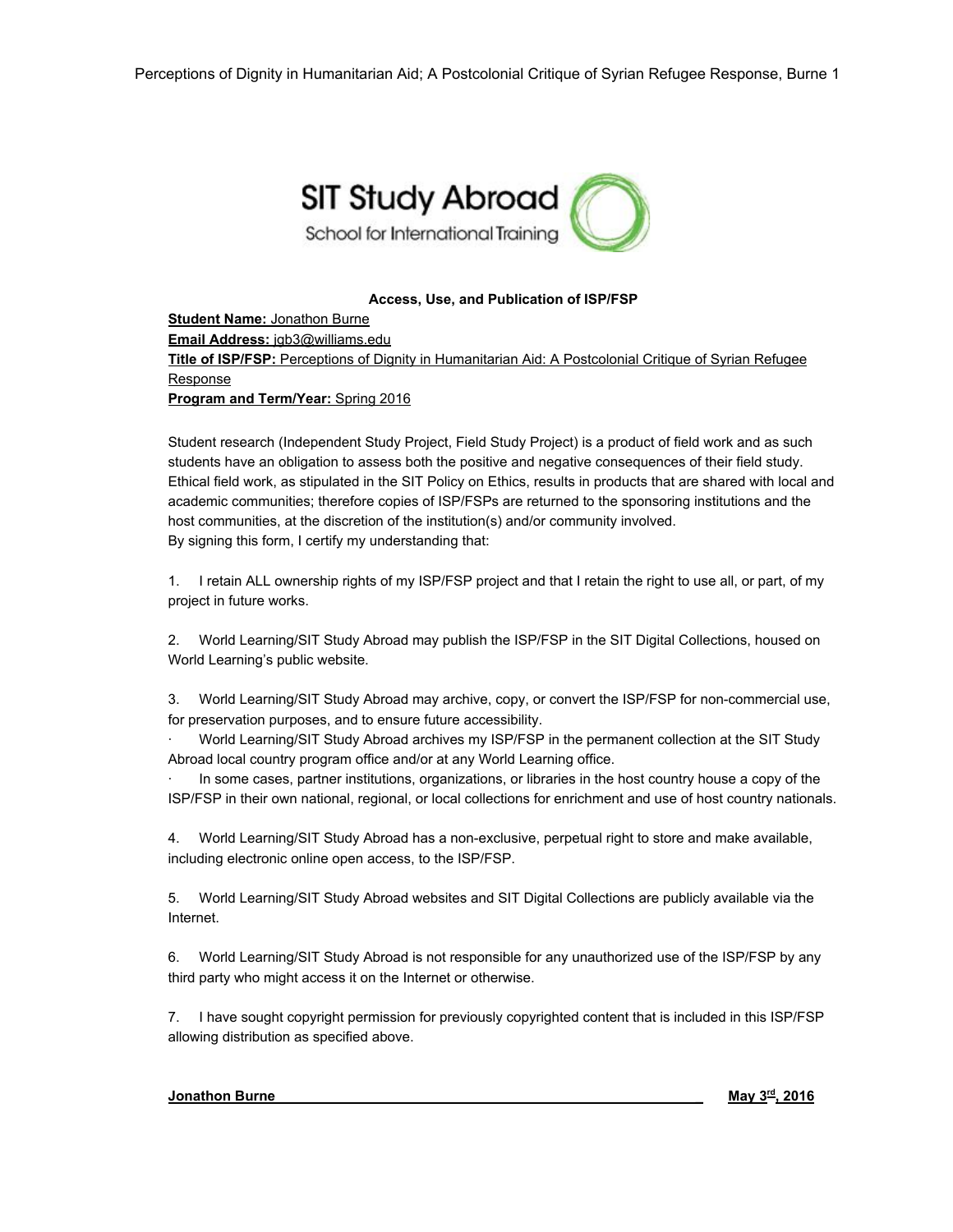Student Signature Date

#### **Acknowledgements**

This research project could not have been possible without the generous help of individuals and organizations alike. Firstly, I would like to thank Dr. Bayan Abdulhaq for all of her help in advising, coordinating, and overseeing the conducting of my research. Without her help, I would have had a much more difficult time securing populations to research and maintaining focus on my studies. Dr. Omar Rifai, my academic advisor, was very helpful in this regard as well; he was crucial in discussing the scope of my project and providing meaningful suggestions for my interview questions. I would also like to thank Leena Taani and Rima Akramawi for their help with translating these questions and the consent forms. For the actual data collection process, I am indebted to the Jordanian Hashemite Fund for Human Development and their offices in Mafraq and Karak. Their willingness to cooperate with me and take the time to facilitate my research was invaluable, and my research could not have been completed without their support. I would like to also thank the School for International Training program more broadly for giving us the opportunity to conduct our own original research and providing us with the support systems - our academic advisor, staff, and, importantly, our host families necessary to succeed.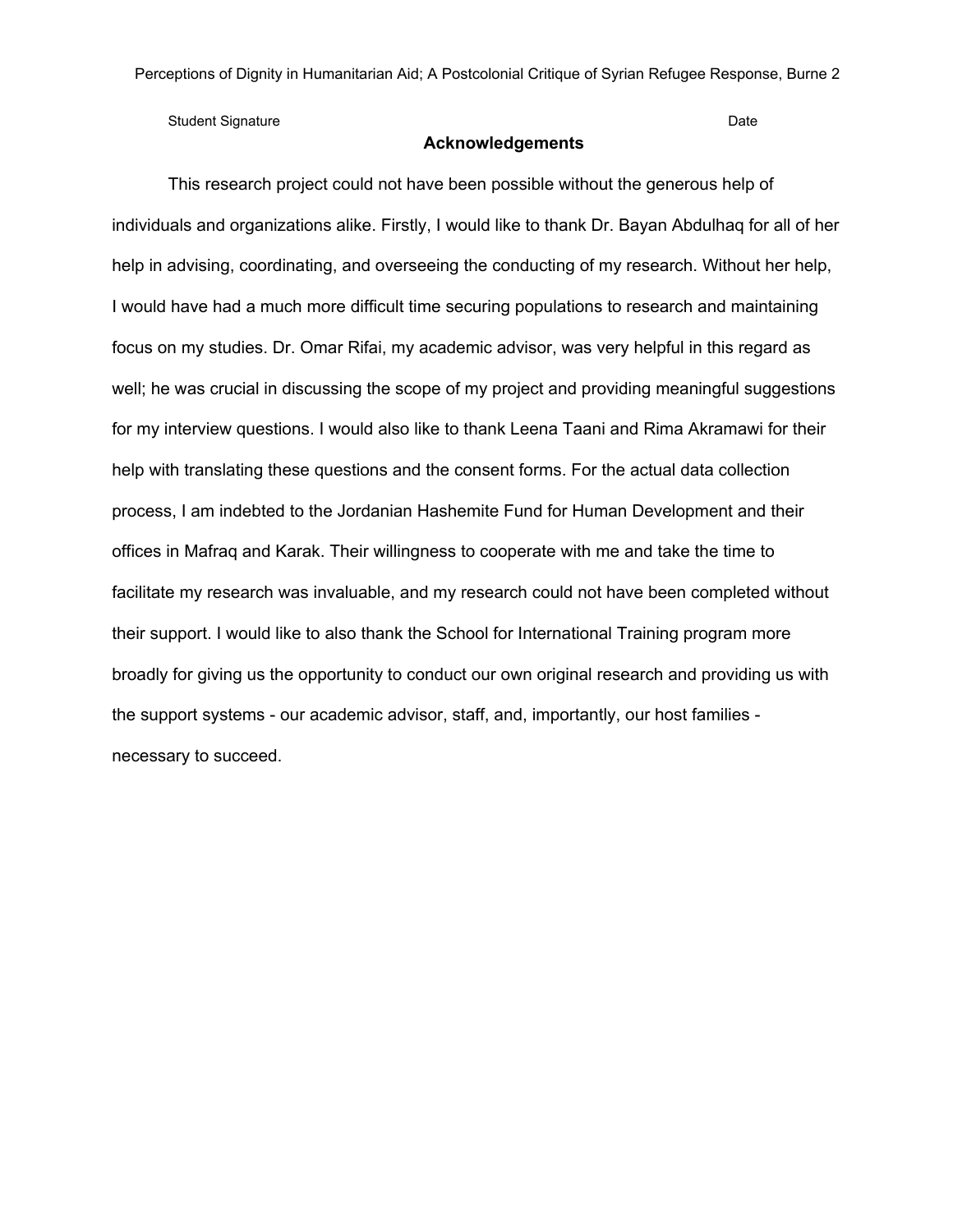### Table of Contents

I. [Abstract,](#page-5-0) pg. 5 II. [Introduction,](#page-7-0) pg. 7 III. [Literature](#page-11-0) Review, pg. 11 IV. [Methodology,](#page-25-0) pg. 25 V. [Findings](#page-29-0) / Results, pg. 29 VI. Discussion & Conclusion, pg. 38 VII. Study Limitations and [Recommendations,](#page-44-0) pg. 44 VIII. [Bibliography,](#page-46-0) pg. 46 IX. Appendices, pg. 48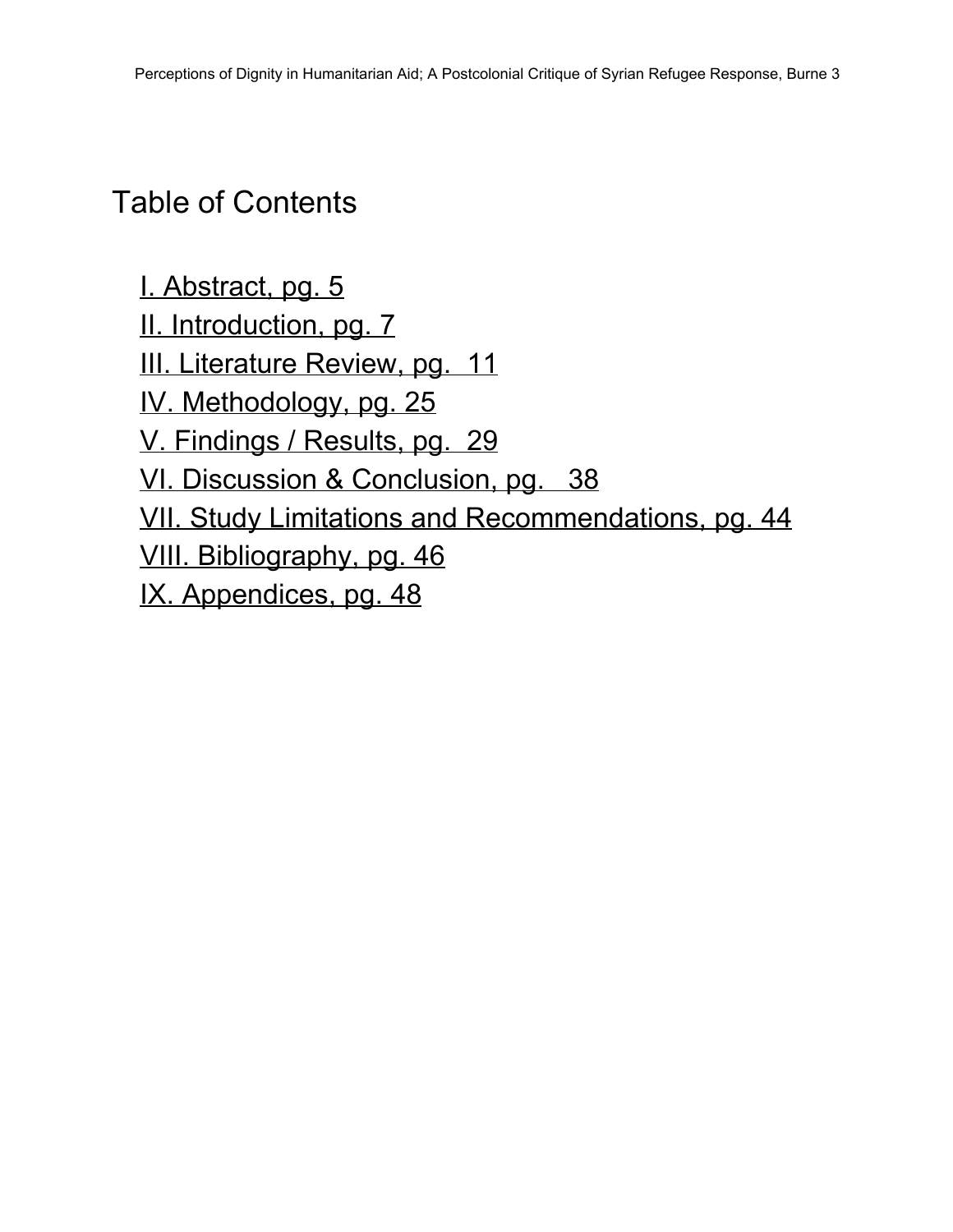### <span id="page-5-0"></span>I. Abstract

This research investigates the perception of dignity and sustainability from Syrian refugees and local aid workers in the Jordanian towns of Karak and Mafraq, through semi-structured interviews conducted in Arabic and facilitated by a local translator. The study explores how these conceptions of dignity and sustainability differ from those that currently guide the international and Jordanian response to the Syrian refugee crisis, in the hopes of investigating a broader relationship between the international human rights industry and modern iterations of Western imperialism. An additional focus is the recommendations provided by refugees and aid workers on how the humanitarian response might be restructured to provide more sustainable and culturally-informed support to refugees. It was found that dignity was repeatedly described as a combination of self-sustainability, pride, and economic independence, and that the majority of participants expressed concerns that the current structuring of humanitarian aid hinders this combination vis a vis a strong dependency on aid (cash assistance) for livelihood. The recommendations for more sustainable aid emphasized employment opportunities for Syrian refugees and an institutionalized approach to psychosocial support programs. In the context of Western interventionism in the Middle East, these conclusions suggest a more historically-informed view of humanitarian aid and the broader political implications thereof.

**Key Words:** Regional Studies: Middle East, Development Studies, Political Science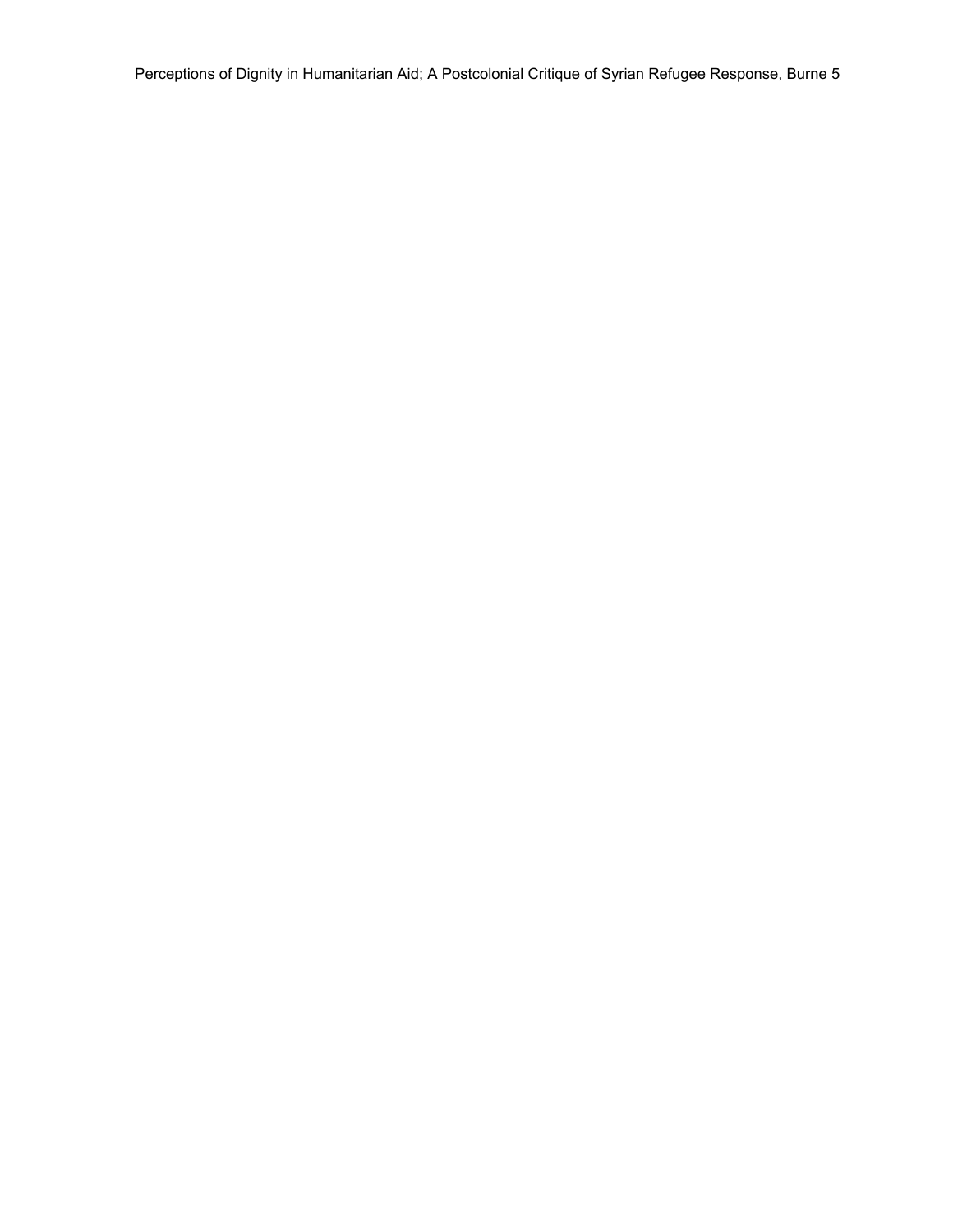### <span id="page-7-0"></span>II. Introduction

Since its birth, Jordan has been a nation of refugees. From Palestine to Iraq, Sudan and Egypt, and now Syria, the so-called "eye of the storm" has become a focal point of international attention - and international aid. The on-the-ground humanitarian regime of the Middle East is largely based in Jordan because of its strategic location, accessibility to English-speakers, and surplus of college-educated young professionals. Jordan therefore has an extensive history of dealing with prolonged refugee situations, with the Syrian crises being the newest phenomena the country has been forced to respond to. This makes Jordan a particularly illuminating case study for investigations into the relationship between human rights discourse and the applications thereof. Concerns for the long-term sustainability of humanitarian aid are proportionally related to the amount of time that critical need will be expressed, making the Syrian refugee response equally illustrative for explorations of long-term effects of such aid. Syrian refugees have been living in Jordan for over five years now, with an April 2016 number of 642,868 registered with the The Office of the High Commissioner of Refugees (UNHCR, 2016).<sup>1</sup>

With this School for International Training study abroad program focusing on the humanitarian response to the Syrian refugee crisis, I quickly become exposed to the human rights discourse that guides the humanitarian work of agencies such as the UNHCR. Our meetings with the UNHCR in Jordan and its headquarters in Geneva exposed how this rhetoric

<sup>1</sup> For regular updates on the number of registered refugees, check the official UNHCR Jordan site: http://data.unhcr.org/syrianrefugees/country.php?id=107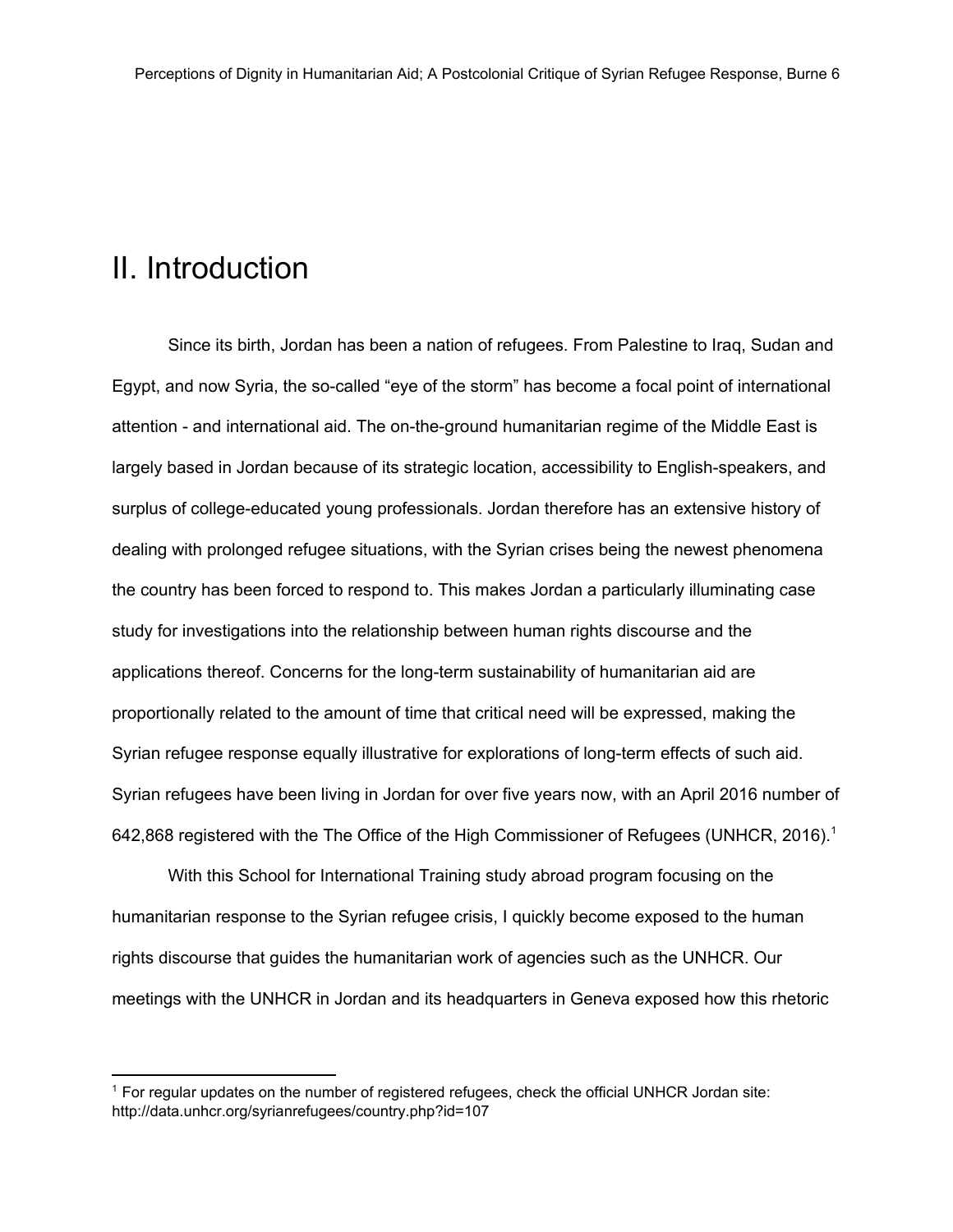is internalized by the way the organization conceptualized its work; there was a pointed effort to self-identify as a moral and, therefore, apolitical organization concerned with the protection of refugees. However, this felt very contrary to the nature of refugee protection itself, as I had considered such work to be inherently political in so far as it necessitates diplomatic efforts. My questioning of this rhetoric inevitably lead to a broader investigation into the discourse that guided the UNHCR, and a critical view into how this discourse arose and for what purpose.

Simultaneously, after exposure to the organizations engaged with humanitarian work, I recognized that the buzzwords of dignity, sustainability, and empowerment that I intuitively valued were seemingly free from critique. It was as if their meanings were presupposed to align with that of the UNHCR, which became alarming considering the history of Western intervention in the Middle East; the question of how this supposedly apolitical industry of humanitarian aid related to the legacy of colonialism and imperialism became increasingly pertinent to me, both as a student of postcolonial development but also as someone who perennially expected to work for said industry. Therefore, I decided that the most effective way to dismantle this monopolization of thought was to engage directly with the intended consequences of this legacy - to target the institutionally and historically marginalized population on the receiving end of aid, the refugees, and provide them the platform to define and discuss this keywords of humanitarianism. This would provide me with a much more informed approach to humanitarian aid and the politics that drives it than I could learn in my Western educational institute, and would ideally provide a preliminary study that supports a deeper critical investigation into how Western interests shapes the international human rights regime.

The importance of this research is twofold; the theoretical approach that frames this research is based on a significant critique of Western hegemony as seen in the humanitarian industry and how it perpetuates civil strife in postcolonial regions of the world, and the data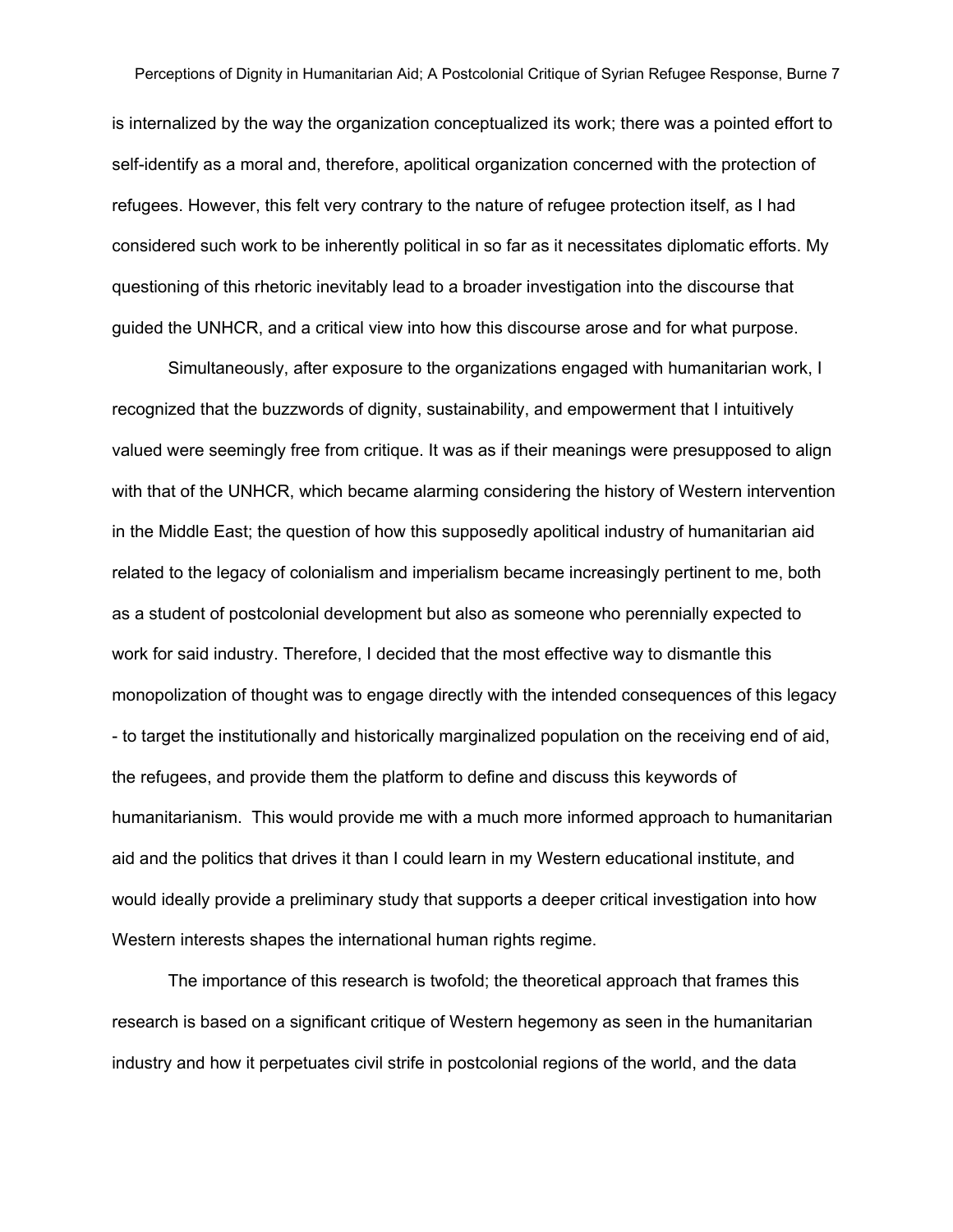Perceptions of Dignity in Humanitarian Aid; A Postcolonial Critique of Syrian Refugee Response, Burne 8 collected includes recommendations from Syrian refugees and those that most closely work with them for making humanitarian aid sustainable according to real, long-term needs. The former has the potential to help identify causes of perpetual civil instability in these regions of world, which is necessary to identify solutions; the latter has the potential to further define what these solutions look like according to the populations that they are meant to support, and therefore dismantle the foundation of colonialism and imperialism - namely, institutionalized marginalization.

By exploring the relationship between the humanitarian aid industry and this foundation, this research provides a meaningful beginning to a much more extensive project of analysis. However, because of the many study limitations associated with data collection and theoretical framing, the scope of the research itself is small. The crux of the research and the source of its importance comes from its depth, and its attempt to resituate the human rights industry in its proper political context - and to investigate how real perceptions of need and terminology differ from the prescribed. The expected outcome is that there will indeed be a discrepancy; that the official definitions and expressions of terms such as dignity and sustainability will differ from the expressed conceptualizations of refugees and local aid workers.

Because my approach is focused on investigating how knowledge is used for political purposes, and my methodology is predicated on the exploration of varying conceptions of definitions, I am hesitant in providing any in the introduction. I provide a discussion of the terms I rely on, such as liberal human rights theory, neo-colonialism, and imperialism, in the literature review within their appropriate theoretical context. Therefore, the literature review has perhaps more space dedicated to it than the average SIT independent study project. However, this is the basis of my approach - to question how we question, and to understand the connection of rhetoric and application.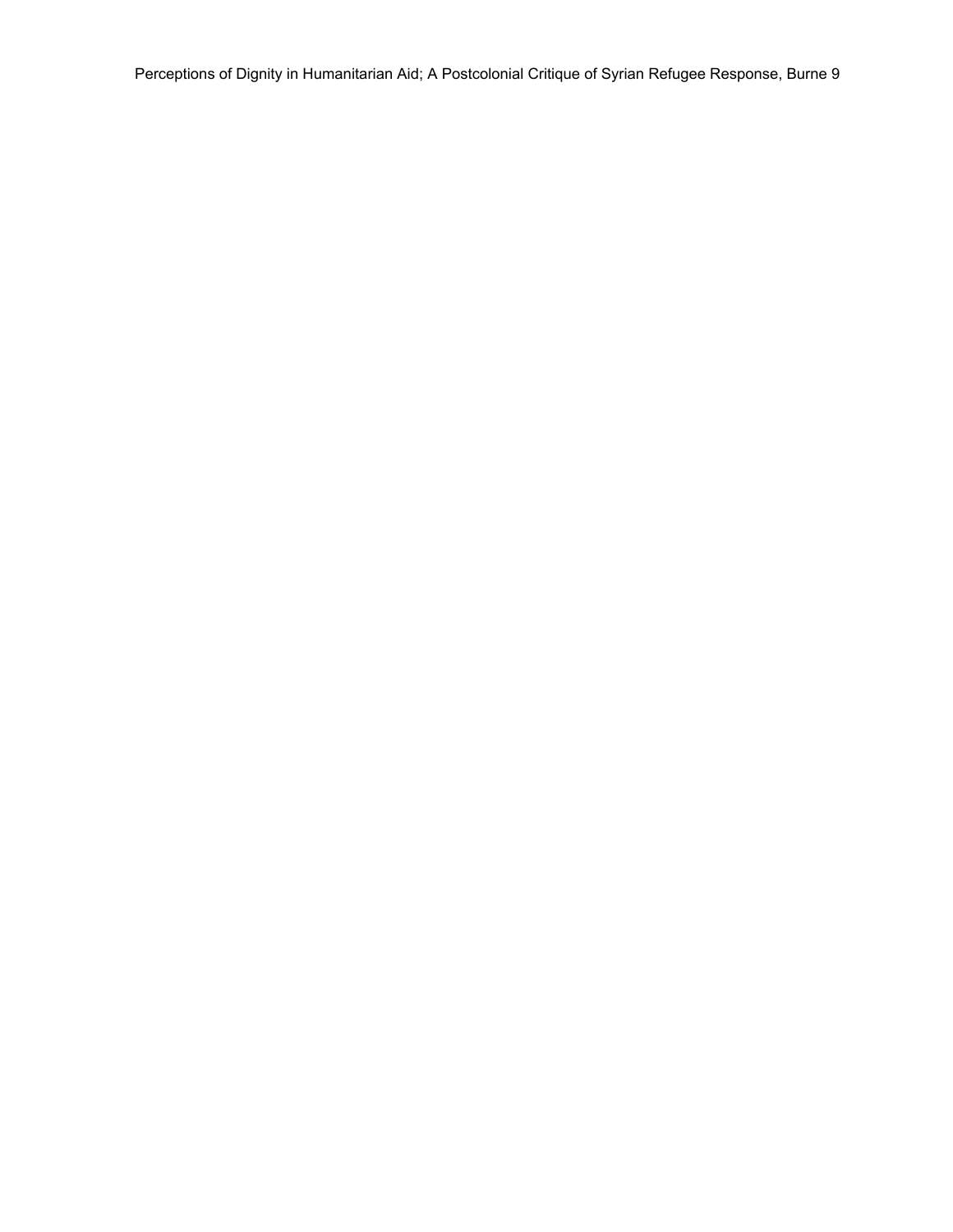### <span id="page-11-0"></span>III. Literature Review

The approach to this literature review was multi-faceted. It begins with a broad background of liberal human rights theory and situates it in its political context; it then analyzes how The Office of the United Nations High Commissioner for Refugees (UNHCR) internalizes this rhetoric in the work that it does; it then analyzes the effect of this rhetoric in the work itself with a case study of Palestinian perceptions of the human rights industry in the Occupied Palestinian Territories (oPT); and finally, it investigates how human rights discourse might be reframed to better support goals of cultivating sustainability and dignity. This extensive investigation of the relationship between theory and practice informs the interview questions and the general approach to interviewing vulnerable populations such as refugees, in its appropriate political and historical context.

#### **Human Rights as Political Discourse**

The Universal Declaration of Human Rights (UDHR), a document crafted in 1948 by representatives of the UN General Assembly, has been historically hailed as the prevailing doctrine for human rights discourse. It claims itself to be "a common standard of achievement for all peoples and all nations" in so far as it acknowledges that "recognition of the inherent dignity and of the equal and inalienable rights of all members of the human family is the foundation of freedom, justice and peace in the world" (UDHR, 1948). These equal and inalienable rights are expressed in the following articles, which all revolve around the third article's claim of "the right to life, liberty and security of person" (Idib.,). According to a 200[8](http://worldpublicopinion.org/)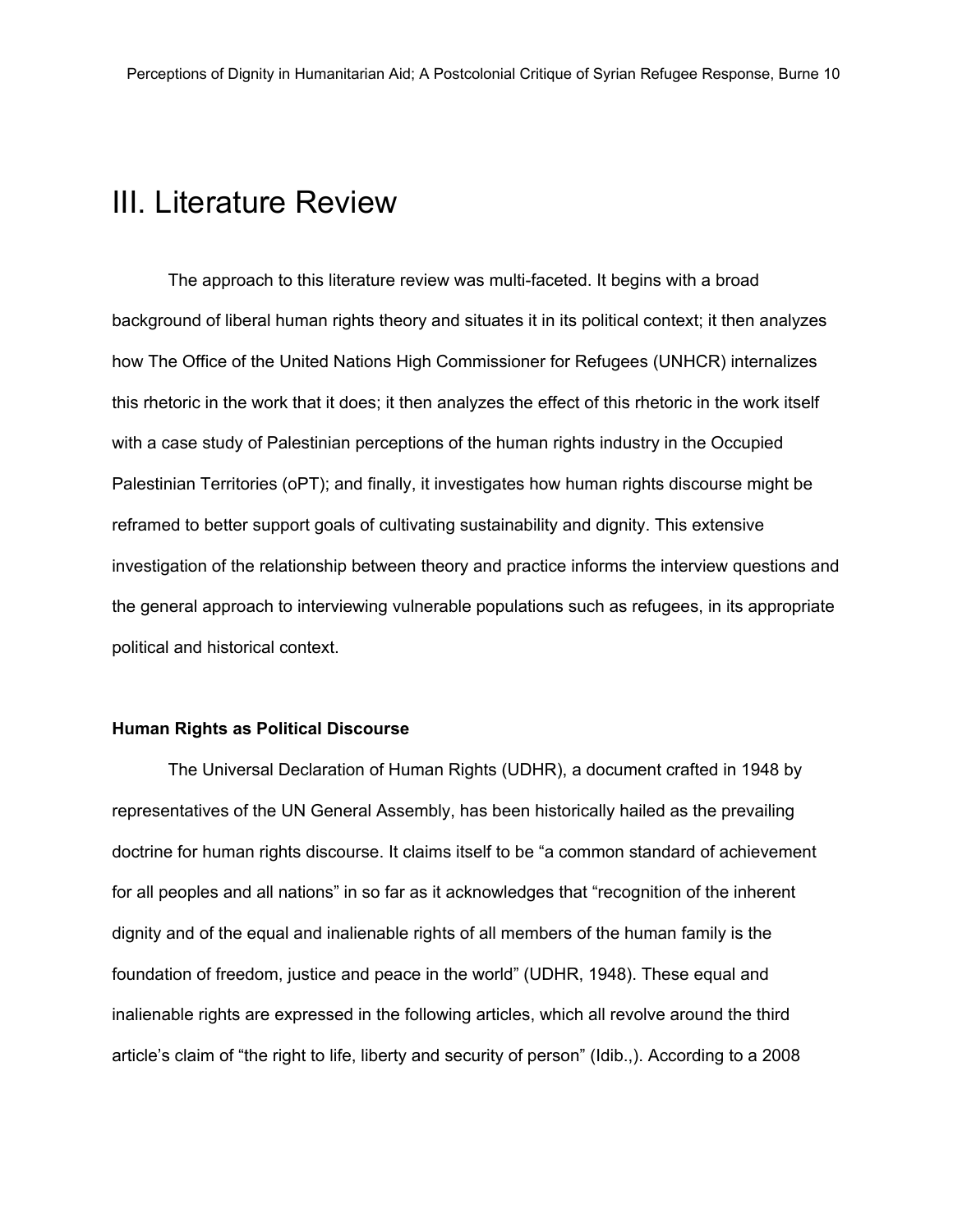**[WorldPublicOpinion.org](http://worldpublicopinion.org/)**poll of 24 nations, the majority of 24 and the plurality of 2 nations favored the UN actively promoting these principles in member states. 70% of all participants supported more UN involvement (Council on Foreign Relations, 2009). This, along with common knowledge from living in the West, expresses a general confidence of what human rights are and how important they remain.

Michael Ignatieff, in his book *Human Rights as Politics and Idolatry,* represents this general confidence in his minimalist understanding of what the goals of human rights should be. He claims,

we may not be able to create democracies or constitutions. Liberal freedom may be some way off. But we could do more than we do to stop unmerited suffering and gross physical cruelty. That I take to be the elemental priority of all human rights activism: to stop torture, beatings, killings, rape, and assault and to improve, as best we can, the security of ordinary people. My minimalism is not strategic at all. It is the most we can hope for (Ignatieff, 2001).

For many, this understanding of human rights is intuitive; it is based in a conception of human equality that morally shuns human suffering and promotes a general standard of living that is deemed adequate for all. These broad based claims about the basic necessities of human life, and the components of living with dignity and virtue that flourish thereof, are heavily engrained into the social education of the leading humanitarian aid contributors such as the United States, Britain, France, and Switzerland; so much so that to question how this discourse of universal human rights perpetuates systemic suffering, oppression, and inequality would be to question the very moral fabric of society.

Yet this is exactly what is lacking in discussions of humanitarian crises such as the Syrian refugee situation in Jordan. Particularly at a time when global actors are becoming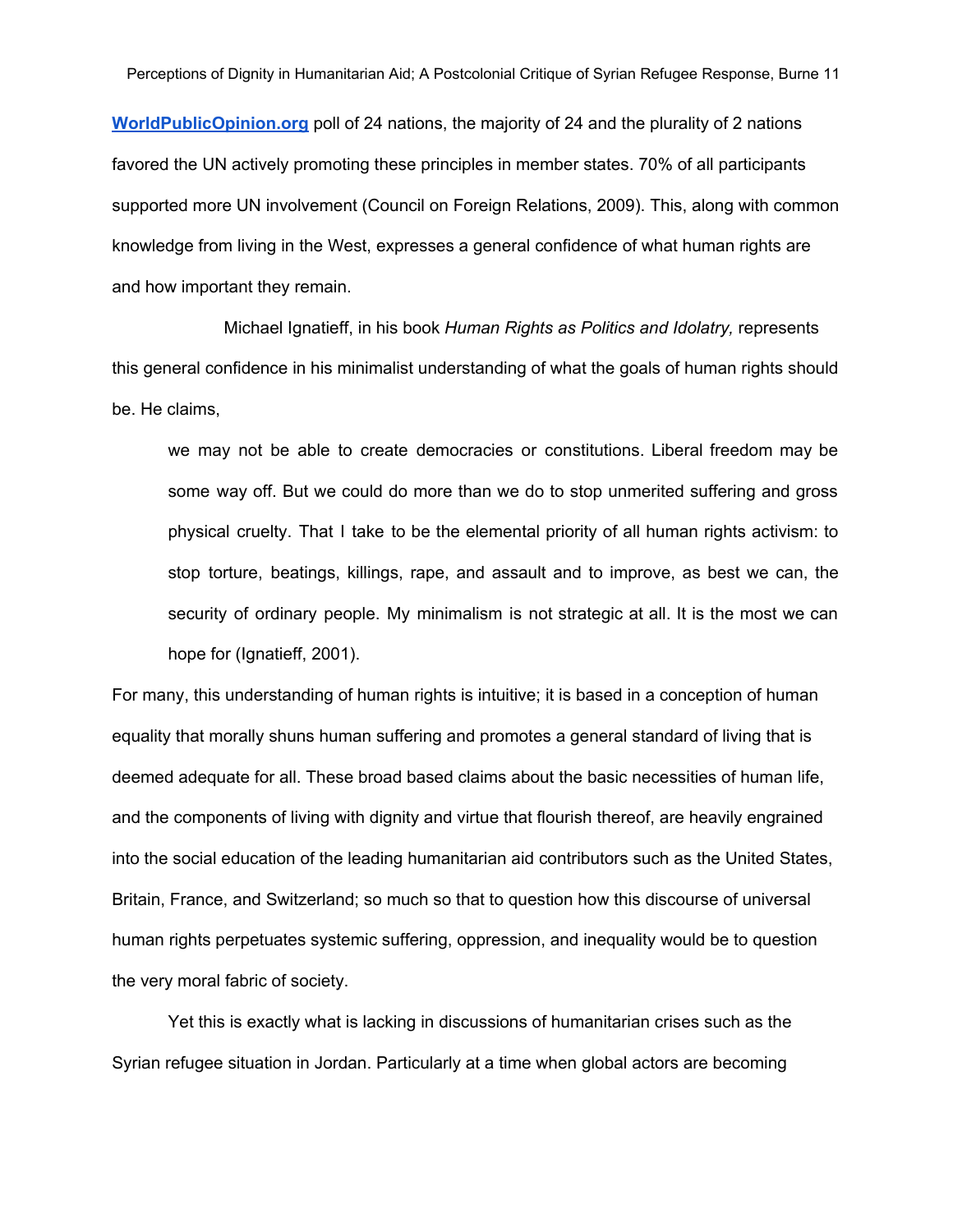increasingly interested with buzzwords such as sustainability, resilience, long-term solutions, dignity, agency, and self-sustainability, and with refugees as opportunities to be assets to development goals rather than burdens, an investigation into the political and historical context of this human rights discourse is vital. A theoretical understanding of this context is necessary in order to understand the frustrations shared by many recipients of humanitarian aid, and to conjecture about how such aid might be better structured for their benefit; in a broader sense, it is equally necessary to situate this aid in the political realm of the providers, in order to get a more accurate assessment of the previous questions.

For this, it is helpful to start with the historical context of the political ideologies expressed through liberal human rights theory. This theory, as illustrated by the UDHR and the international humanitarian organizations that subscribe to it, follow a moralistic view of liberalism. This liberal view of human rights situates the individual as the subject of these rights in contrast to the institutions meant to guarantee them. As Tillman Clark argues in his paper titled "Human Rights and Radical Social Change: Liberalism, Marxism and Progressive Populism in Venezuela", the focus on the individual accompanies a capitalistic worldview of individualism and private property. The universalization of these rights, as attempted by the UDHR, is therefore a universalization of a particular worldview that is political by nature. Clark aptly describes this political nature by claiming that,

when one speaks of liberal human rights theory, one is implying that human rights are to be respected insofar as they are reflections of a certain organization of society. What this amounts to, whether admitted or not, is a universal, global project of liberalism and the institutions it corresponds with. As such, it is a political project (Clark, 2010).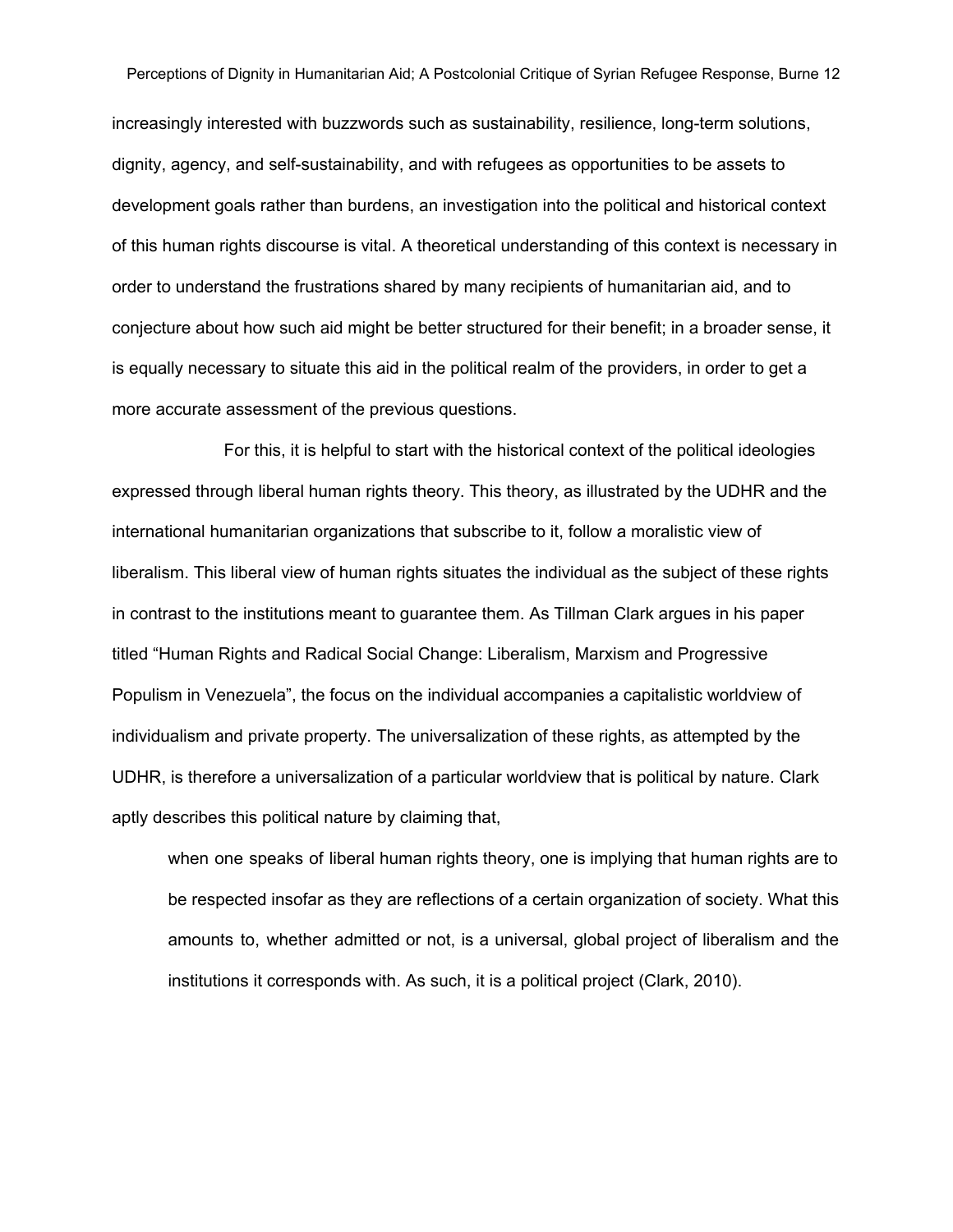Further, he argues that "Liberalism is a historical movement the same as any. […] It has evolved into something different which can best be seen as […] a moralistic and ethical superiority discourse that seeks to impose itself in a form of humanitarian imperialism" (Ibid.,). This transition from a historical movement to humanitarian imperialism might be better described as the development of a new type of postcolonial relationship between the West and the rest of the world; cultural imperialism. John Tomlinson defines this as "the use of political and economic power to exalt and spread the values and habits of a foreign culture at the expense of a native culture" which, in the context of Western hegemony, is described by Herbert Schiller as "the sum of the process by which a society is brought into the modern world system and how its dominating stratum is attracted, pressured, forced, and sometimes bribed into shaping social institutions to correspond to, or even promote, the values and structures of the dominating center of the system" (University of Florida, Interactive Media Lab). Cultural imperialism, therefore, is predicated on the deepest type of power relation; one where a significant portion of collective identity is imported by the hegemon.

This view of human rights as political discourse is further explained by Wendy Brown in her piece titled "Human Rights and the Politics of Fatalism" which details her skepticism of the humanitarian claim to the apolitical. She argues that

human rights activism is a moral political project and if it displaces, competes with, refuses, or rejects other political projects, including those also aimed at producing justice, then it is not merely a tactic but a particular form of political power carrying a particular image of justice, and it will behoove us to inspect, evaluate, and judge it as such. […] More precisely, human rights take their shape as a moral [and therefore apolitical] discourse centered on pain and suffering rather than political discourse of comprehensive justice (Brown, 2004).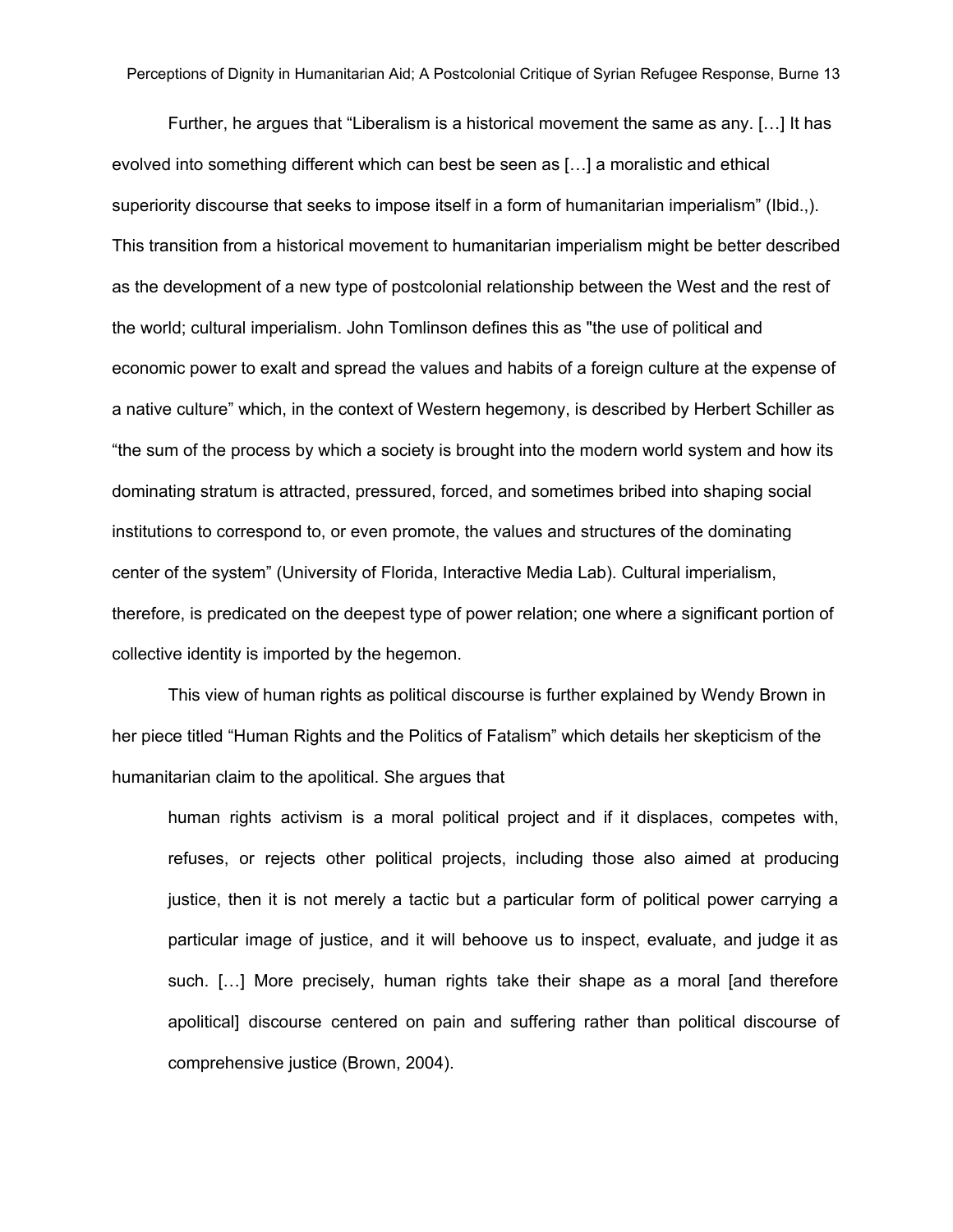Although Brown does not provide direct insights into what this "comprehensive justice" looks like, she aptly identifies the inherently political nature of conceptualizing human rights discourse as moral and universalizable. This political nature is based on exclusionary politics, as Clark argues; the question of, "whose conception of human rights are we universalizing," is implicitly answered by those in the position to dominate the discourse, and the answer is liberalism and its capitalist corollaries. According to Brown and Clark, and contrary to the official positions of the organizations that provide aid, this moral mask of liberal human rights discourse obscures its political agenda of monopolizing the conversation of development, basic necessities, and means to livelihood. The guiding rhetoric for Western regimes of humanitarian aid and global interventionist efforts therefore directly upholds the global liberal institutions built on Western imperialism - albeit implicitly.

Brown summarizes this phenomenon succinctly; "[liberal human rights discourse] is a politics and it organizes political space, often with the aim of monopolizing it. It also stands as a critique of dissonant political projects, converges neatly with the requisites of liberal imperialism and global free trade, and legitimates both as well" (Ibid.,). Monopolization is the goal of this discourse, and it attempts to shape the world into liberal capitalist conformity by elevating its rhetoric to the moral, apolitical realm. An informed understanding of this attempted domination of political space is crucial to deconstructing the cultural imperialism associated with the human rights industry, and critiquing how this affects the populations that the industry hopes to serve.

I argue that a deconstruction of this imperialism will illustrate a dependency relationship that resembles a neocolonial power dynamic between the so-called Global North and the Global South, and that this is a hidden goal of the primary global actors. Tying together the critical insights of Brown and Clark, against the generalization represented by Ignatieff, it appears that hegemonic human rights discourse fits into a broader development scheme that amounts to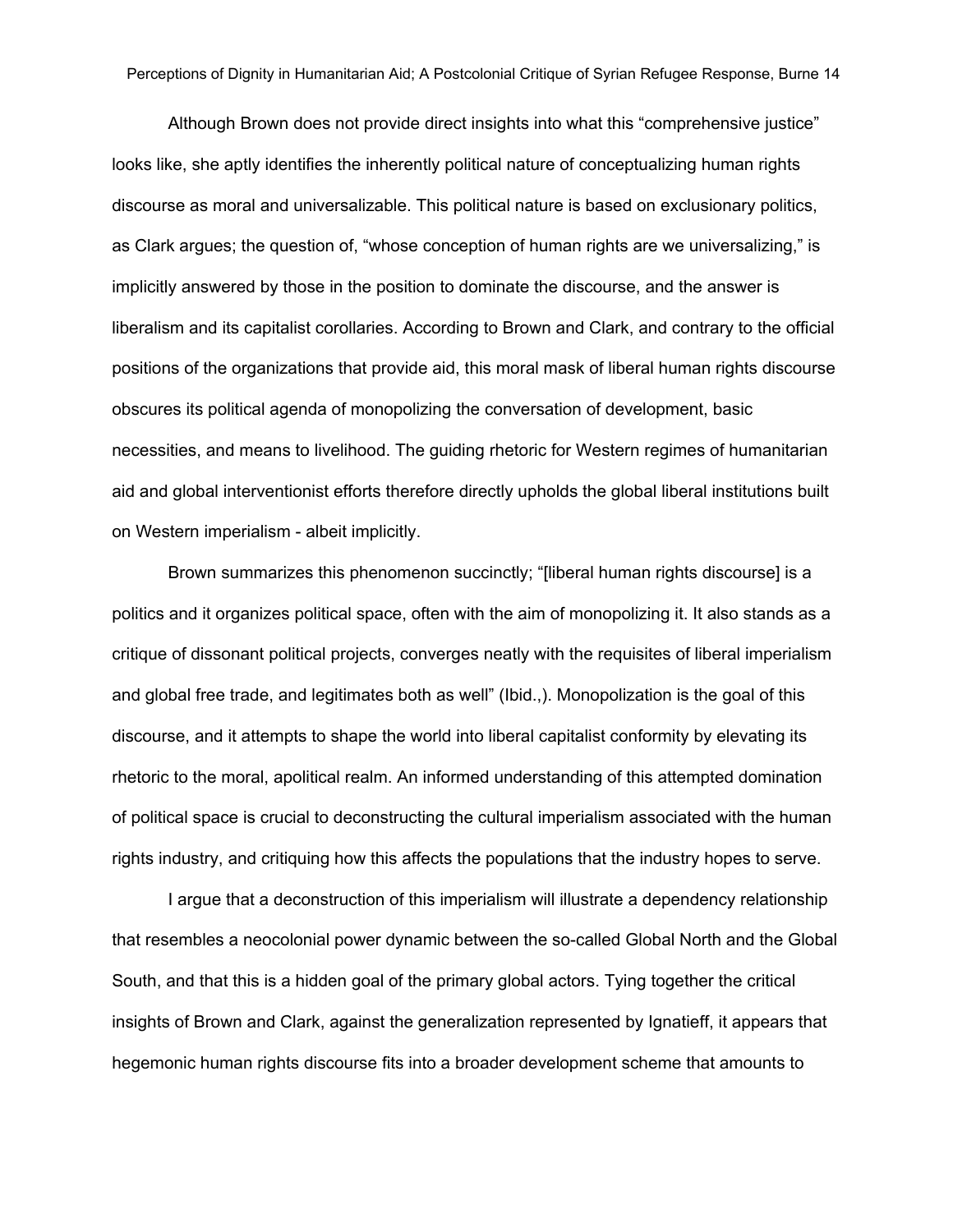Perceptions of Dignity in Humanitarian Aid; A Postcolonial Critique of Syrian Refugee Response, Burne 15 making the rest of the world look like the West. This deconstruction is most clearly seen in the context of the work that The Office of the United Nations High Commissioner for Refugees (UNHCR) engages with, how it conceptualizes that engagement, and the effects that such a conceptualization has on the populations it hopes to serve.

#### **The Paradoxical Nature of the UNHCR**

Investigating the UNHCR allows a window into how this rhetoric is applied in practice, and some of the contradictions that exist within liberal human rights theory. Additionally, the UNHCR provides an apt case study for how these contradictions in practice deepen postcolonial ties of dependency. To begin, it is important to situate the work that the UNHCR does in the context of how it conceives of that work. The first provision of the organization's statute explains its two core purposes: "international protection […] to refugees who fall within the scope of the present Statute and of seeking permanent solutions for the problem of refugees by assisting Governments and […] private organizations to facilitate the voluntary repatriation of such refugees, or their assimilation within new national communities" (UNHCR, 1950). The second provision qualifies the nature of this work, according to the UN: "The work of the High Commissioner shall be of an entirely non-political character; it shall be humanitarian and social and shall relate, as a rule, to groups and categories of refugees" (Ibid.,).

The internalization of liberal human rights rhetoric is clear from these first two provisions. Firstly, as is represented by Ignatieff's minimalist view of human rights, the UNHCR was created out of a negative duty to refugees - a duty framed as protection from suffering and violence. Although Brown does not offer a view of comprehensive justice as an alternative to this moral view of human rights, she expresses a skepticism of Ignatieff's minimalism as a mask for a broader liberal agenda. This is skepticism should be applied to the UNHCR as an actualization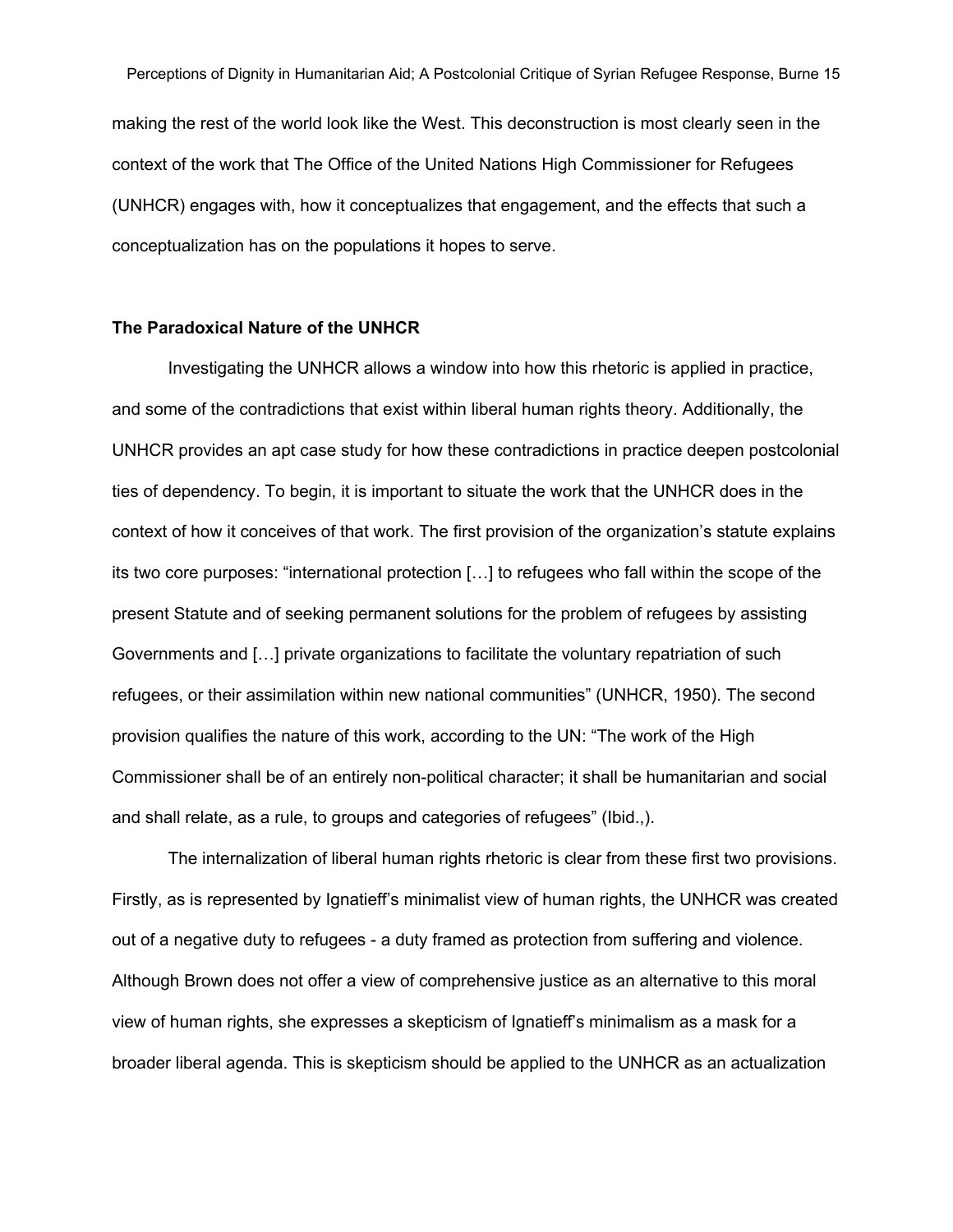of this liberal agenda, and, as Brown suggests, should be engaged with politically as a form of political space. This leads to the second concern about how the UNHCR conceptualizes its work. It attempts to draw a distinction between a "political" character and a "humanitarian" or "social" character. Following the same line of logic expressed before, the humanitarian and social nature is seen to be above the political and free from it. This is dangerous for those motivated by human rights in two fundamental ways: in the wider scope it jeopardizes the integrity of the work by eliminating room for engagement with its cultural imperialist underpinnings, and in the narrower scope it prevents the work itself from being effective in bringing about solutions to the plight of refugees.

The first way has been illustrated by the previous section, which described the monopolization effect of liberal human rights discourse. It will be more helpful to focus on the second way here, using the UNHCR as a case study to see how the internalization of the liberal "apolitical" conception of human rights hinders the work that the organization does. David Forsythe identifies this is his piece that discusses the politics of being apolitical, and summarizes the concern anecdotally:

More than a decade ago an experienced UNHCR practitioner and reflective thinker wrote about "the false distinction made between 'humanitarian' and 'political,'" and how UNHCR required "broad…political knowledge and diplomatic experience."62 Or as the present author wrote at that time: "To try to pretend that responding to refugee needs is a humanitarian and therefore non-political task is to limit those trying to help refugees to care and maintenance. This results not in 'durable solutions' but in dependency by refugees on their benefactors. The delicate task is to engage in a political process of influencing governments to make the choices necessary for voluntary repatriation plus some resettlement, without being charged with political interference in the domestic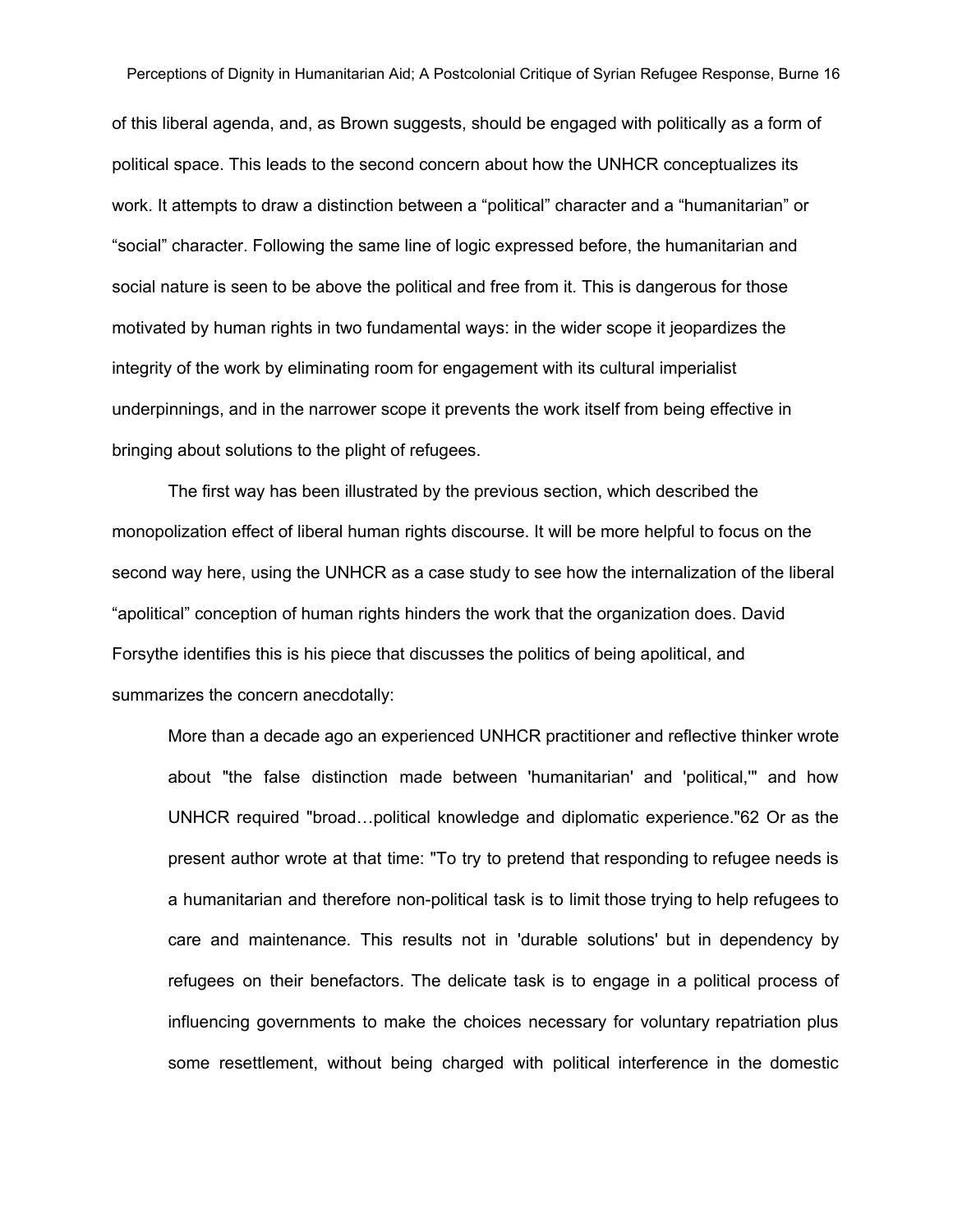affairs of states." […as] a global agency mandated to focus on the root causes of displacement, it must practice humanitarian politics (Forsythe, 2001).

Humanitarian politics, according to Forsythe, requires an engagement with the political in so far as the durable solutions sought by the UNHCR require cooperation with state actors; otherwise, the relationship is one of dependency only. Alexander Betts, Gil Loescher, and James Milner provide a similar rationale for engagement by arguing that the causes, consequences, and responses to refugee crises are all embedded in and shaped by global political trends of conflict, power rivalries, and the legacy of colonialism (Betts et al., 2008). They go on to argue that the organization, if truly concerned with solutions, should become more politically-proactive in its responses and develop greater capacities to deal explicitly with the diplomacy of asylum, resettlement, burden sharing, and conflict resolution (Ibid.,).

These authors' arguments for deeper political engagement with the context of the UNHCR's work is apt, and should be pursued for the sake of the second concern I shared about the efficacy of the organization. However, there is a deeper, more theoretical value to this engagement that is not explored here, which is the first concern. For example, Betts et al. conclude their piece by stating "Inevitably, protecting refugees in a political world requires that the Office walks a perilous path between the changing interests of states and the moral authority of a protection mandate" (Ibid.,). In a similar sentiment, Forsythe claims that "it is important to emphasize that UNHCR (and ICRC) neutrality is based on social liberalism. We should not confuse "non-political" with "value-free." It is thus not surprising that humanitarian protection agencies have persistent conflict with states […] States have a broader and more collective agenda […] Humanitarian protectors, if true to their mandates, do not" (Forsythe, 2001).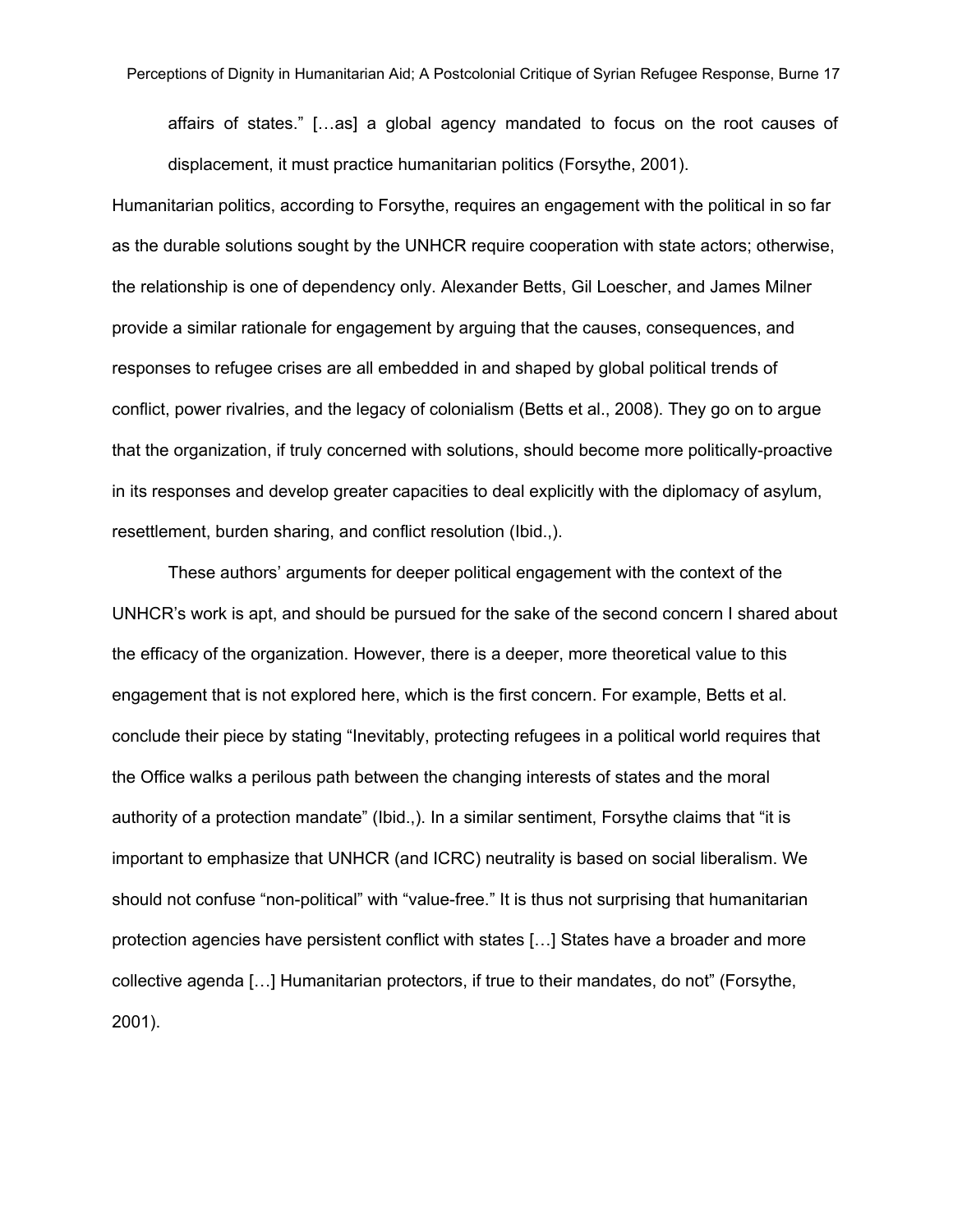These quotes summarize two general statements about the UNHCR: that it is a moral authority, and that it is not value-free in so far as its claimed neutrality does not equate to moral apathy. A deeper engagement with the political context would necessitate an investigation into these two claims: how is the UNHCR legitimated as a moral authority, and which values does it priorities? Contrary to Forsythe's concluding statement, the humanitarian industry does have a broader and more collective agenda that coincides with Western liberalism and capitalism. As explored in the previous section, the relationship between human rights theory and this Western hegemony is one of mutual legitimation and perpetuation; the humanitarian industry is an actualization of both in so far as it is guided by the former and predicated on the latter.

#### **Connecting Theory and Reality: A Case Study of Disconnect**

In order to understand the effects of this relationship on the work of the humanitarian industry (as guided by the UNHCR) and the populations that it supposedly serves, it is helpful to have another case study. Lori Allen conducted an extensive ethnographic investigation into Palestinian perceptions of the human rights industry in the Occupied Palestinian Territories (oPT). Her methodology was an inspiration for my own in this research project, and is highly insightful for understanding how this discourse guides the actions on the ground and the impacts thereof.

In the first few pages of her introduction, she sums up the general sentiment of the many Palestinian aid workers (ranging from organizations like the UNHCR to Al-Haq, a prominent lawbased human rights organization) and recipients that she spoke with: "They conveyed a sense that concern for human rights was a pretense, a facade that everyone recognized as such but was feigning to keep up nevertheless" (Allen, 2013). In the following chapters she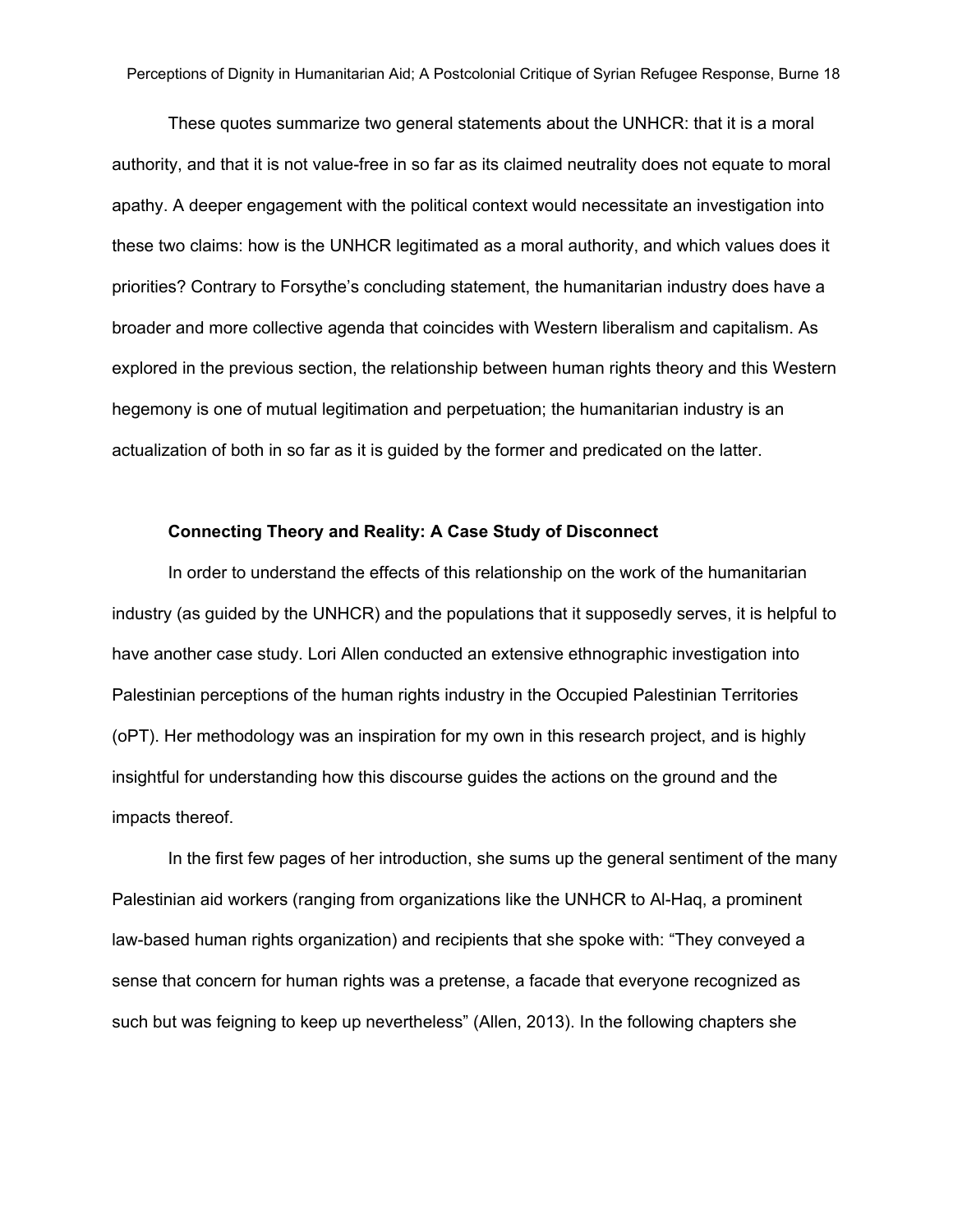Perceptions of Dignity in Humanitarian Aid; A Postcolonial Critique of Syrian Refugee Response, Burne 19 explains how a common source of this sense has to do with the corporatization of the human rights industry and the subsequent profiting off of Palestinian suffering:

The mushrooming of the human rights industry in the occupied Palestinian territory and the infusion of donor funds that has encouraged this have led to a professionalization of human rights work, but they have not resulted in any improvement in most Palestinians' political and social circumstances […] Largely at the behest of EU and US funders, the human rights industry has been utilized more and more as a technocratic tool, as if "human rights" were a set of skills that could be taught and mastered, regardless of any change in political framework […] It is the tainting of human rights by the human rights industry that so many in Palestine reject (Ibid.,).

According to her accounts, the importing of international aid workers and Western institutions of aid are seen as the main causes of disillusionment; for a significant number of Palestinians, these workers and institutions seem to be more concerned with profit and an expansion of aid infrastructure than the actual rights they are claiming to support. Indeed, the upholding of liberal human rights discourse has spawned an industry funded by the same countries that are responsible for perpetuating the same violations humanitarianism is trying to mitigate. Skepticism in light of this fact is necessary, especially in recognition of just how extensive this humanitarian infrastructure, or "NGO elite", has become in the oPT: Allen argues that "This "NGO elite" (Hanafi and Tabar 2005), whose members also enjoy a lifestyle replete with perks such as international travel and sometimes company cars, has garnered much criticism in Palestine and engendered among many Palestinians a cynical distrust of anything related to the human rights regime" (Ibid.,). The discrepancy between discourse and action, and the profiting by international (Western) individuals on that discrepancy, amounts to a type of cultural imperialism that burgeons on neo-colonialism.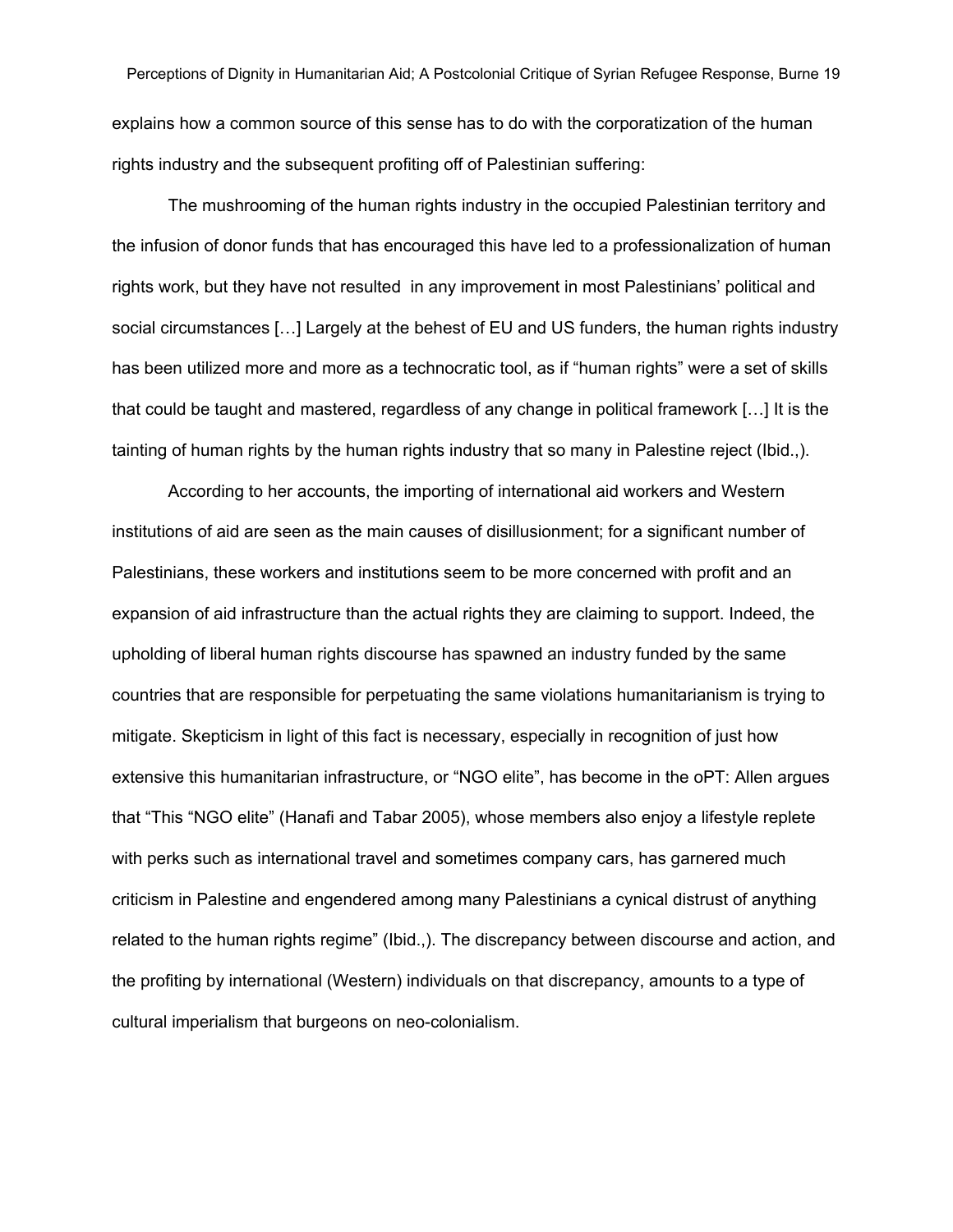A significant aspect of Palestinian frustration with this aid industry, and a crucial part of the imperialism/colonialism that funds it, is the aforementioned lack of engagement with the broader political context. In a conversation with an aid worker from Defense for Children International - Palestine, the worker expressed this frustration: "There is all this money for infrastructure and development aid, but no one is touching the occupation. We bring rice, but no one is talking about why Palestinians are hungry. We talk about violations, but we're not going to talk about the occupation as a whole" (Ibid.,). This disengagement fortifies the oppressive narrative of the humanitarian industry in so far as it helps to fortify the dependency relationship that Forsythe and Betts et al. warned against. Another Palestinian NGO aid worker summarizes the debilitating effects of the aid from UNHCR and the United Nations Relief and Works Agency for Palestine Refugees in the Near East (UNRWA) on his society: "people have become dependent on handouts. They want us to be dependent. They don't want us to be a strong player. The whole region, they try to keep us down. This is colonialism in the real meaning of the term" (Ibid.,).

This is directly related to the apolitical project of liberal human rights discourse, as its moral emphasis on providing attention does not ask the question of why such protection is needed in the first place, resulting in an implicit legitimization of a dependency relationship. The other facet of concern that is not raised by Forsythe and Betts et al., the questioning of the liberal values inherent in this discourse that drives the UNHCR, is explained by Allen in reference to the cooption of moral economies in the countries that the international aid regime operates in. Similar to Clark's discussion of the liberal domination of how society is organized and Brown's claim about the monopolization of political space, Allen argues that in the context of the oPT,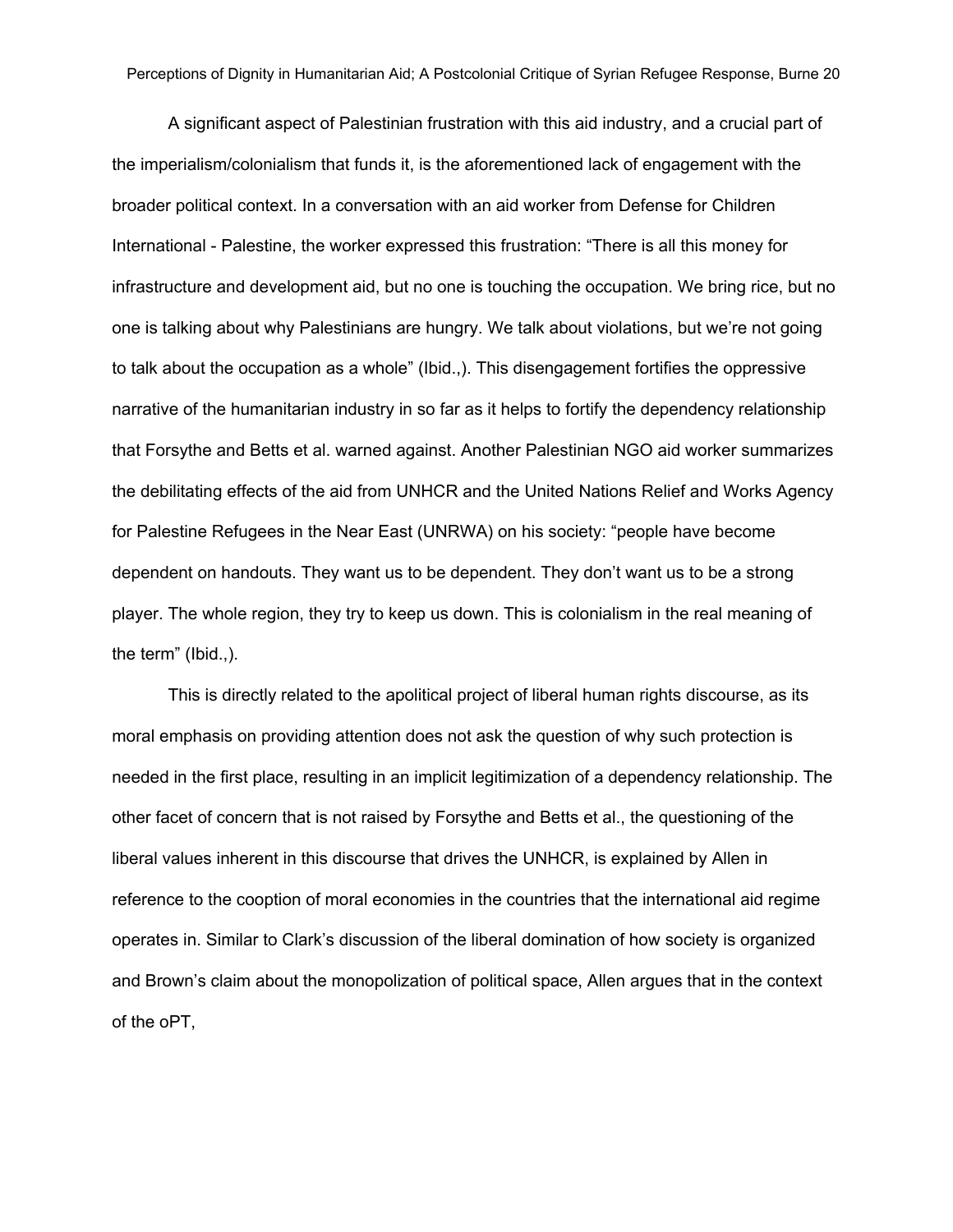The struggles of these human rights workers have emerged in the space of tension between transforming political economies and the accompanying changes in moral economies (cf. Shah 2010), and they are similar to what NGO actors confront across the global South. In Colombia, for example, NGO workers have faced similar pressures imposed by international donors whose demands for "professionalization" have resulted in the political co-optation of their social justice projects (Murdock 2008). Such demands have left Mexican NGO workers complaining that they have lost their shared sense of purpose and "moral commitment to solidarity," which they report has given way to enmity and competition (Richard 2009:182). (Ibid.,).

By expanding the scale to the so-called Global South more broadly, it is clearer to see how the iterations of modern-day colonialism have taken shape in the human rights industry. This leaves us with the question of what the proper plan of action for those still interested in altruism, particularly in the face of crises with drastic humanitarian need.

#### **Dignity, Agency, and Long-Term Sustainability**

For this, it is helpful to look at what liberal theory does have to offer in the context of critiquing cultural imperialism, and how we can adapt that to expressed regional needs. I will frame this in what I consider to be the most helpful theorist of liberal human rights theory, in the context of broader development theory, and then I will match this with the new rhetoric of the Jordanian response on sustainability and resilience.

Amartya Sen, a renowned economist affiliated with the World Bank and the International Monetary Fund, introduced an alternative to a materialist approach to development that he called the capabilities approach. The radicalness of this approach is its rejection of growth as the means and ends of development theory. In the context of addressing poverty, Sen argues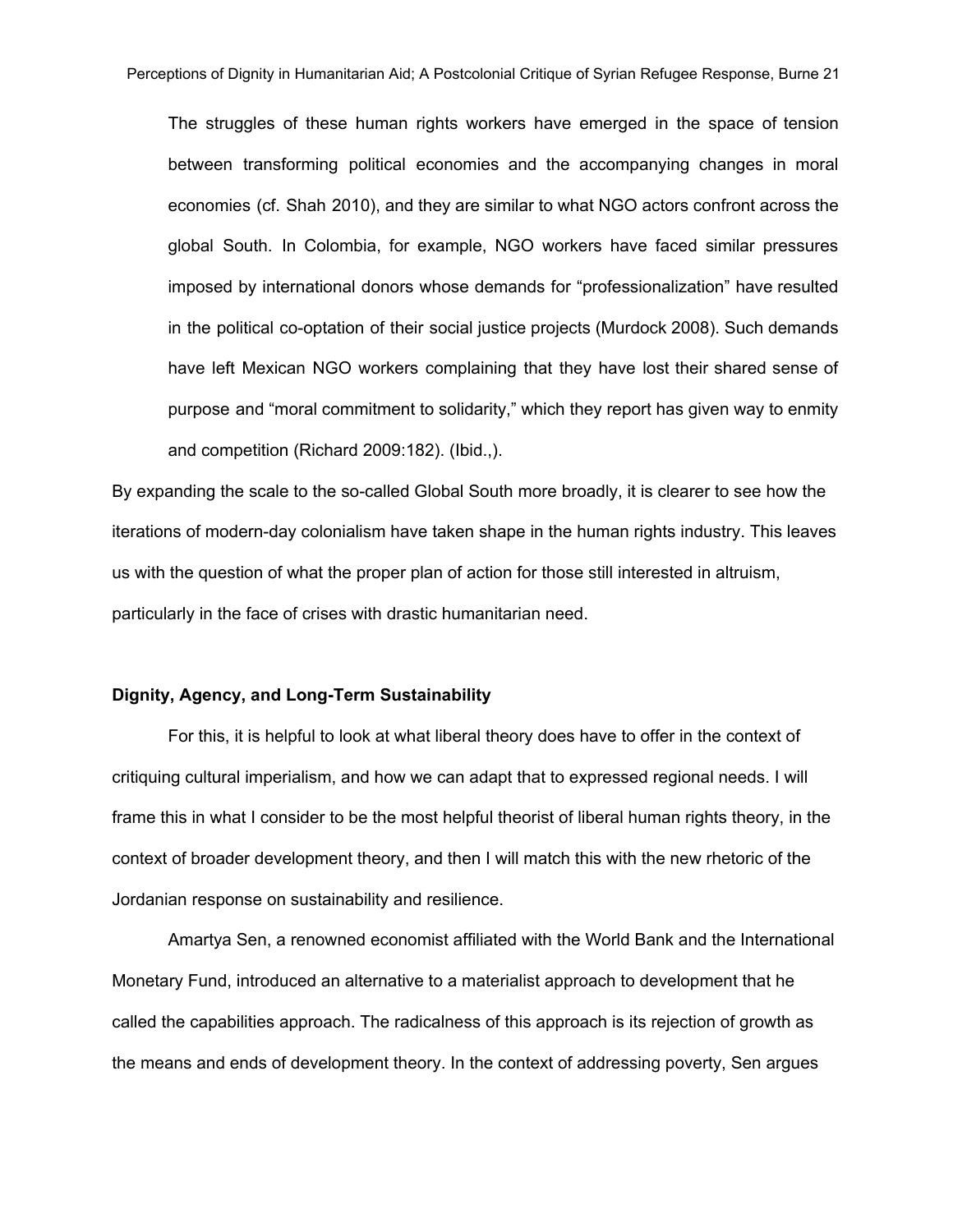that it serves to "enhance the understanding of the nature and causes of poverty and deprivation by shifting primary attention away from *means* [such as income…] to ends that people have reason to pursue, and, correspondingly, to the *freedoms* to be able to satisfy these ends" (Sen, 1999). This contrasts greatly to the more simplified notion of development which demands economic growth as a remedy for the underdevelopment of countries; applied to the context of humanitarian aid, this approach allows for an investigation into the political and regional causes of humanitarian need instead of focusing simply on the provision of material aid. To Betts et al. and Forsythe's point, and the accounts presented by Allen, this approach is helpful also because of its focus on the individual as not just a recipient of aid but also as a complex individual that exists in a societal and cultural context that is largely ignored in the dominant rhetoric. Sen still presupposes the values inherent in liberal human rights theory and their adherence to Western standards of progress, and therefore lacks the deeper postcolonial critique of Western hegemony, but his approach nonetheless provides a more proper theoretical framework of approaching humanitarian aid. Brown and Clark do not attempt to provide this theoretical framework, and instead provide the vocabulary and theory to shape an investigation into frameworks in general.

Sen argues for the consideration of development as access to freedoms and expressing capabilities, such that objects such as income are useful only in so far as they happen to guard against the many deprivations associated with poverty. I argue that this approach is also applicable in the realm of humanitarian aid; the consideration of humanitarian aid, particularly in protracted conflicts such as refugee crises, not as a means to provide immediate needs but a long-term investment in individuals and their capacities to be agents of change in their respective conflicts.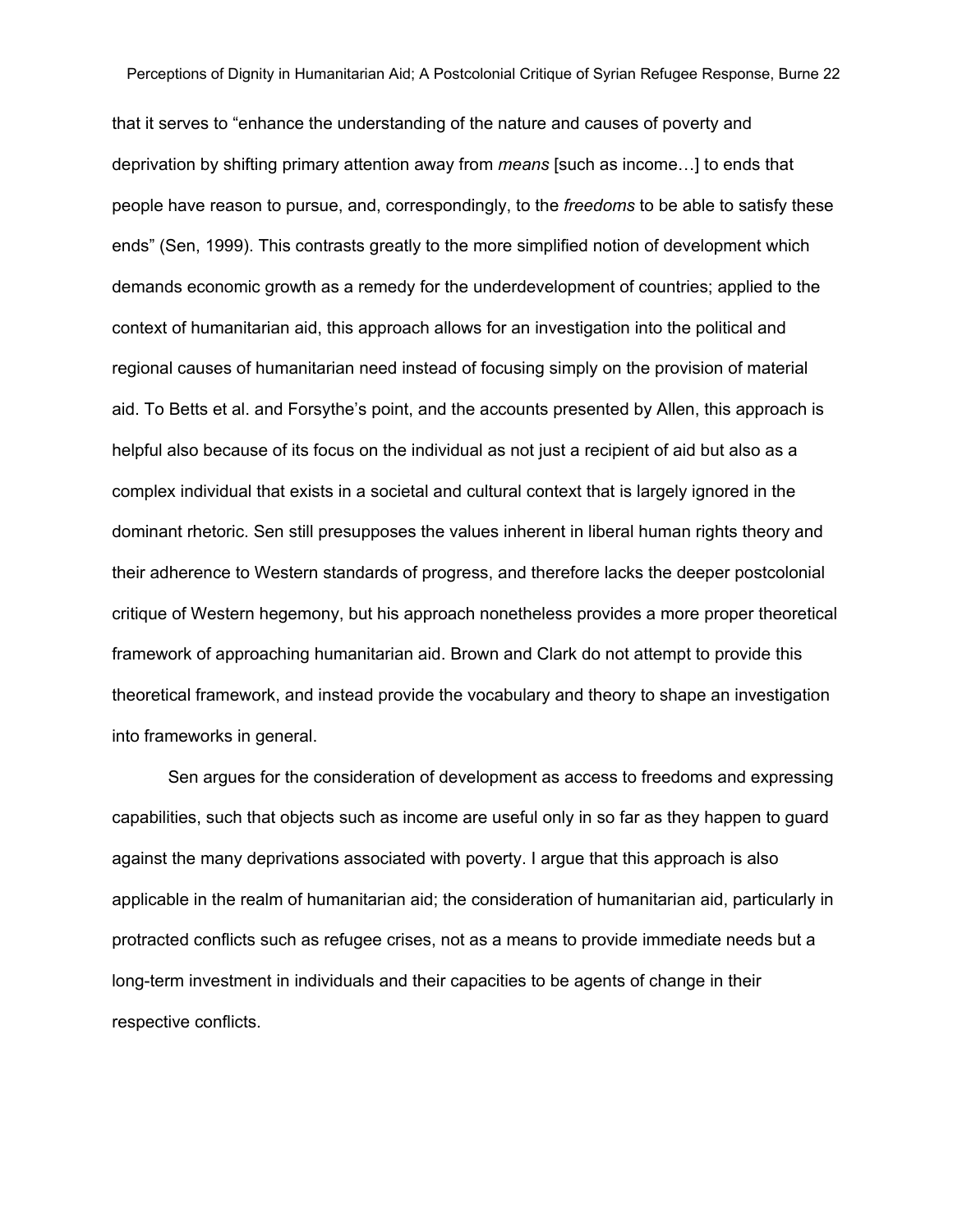In the context of humanitarian crises such as the Syrian refugee situation, this approach is the best that we have. It re-emphasizes the importance of viewing individuals in the political context as this political context is directly constraining their agency to be independent, self-sustaining individuals not reliant on humanitarian aid. Therefore, this approach, in the context of the critique of dominant liberal human rights theory, is what framed my research. This approach will also frame my analysis of the results.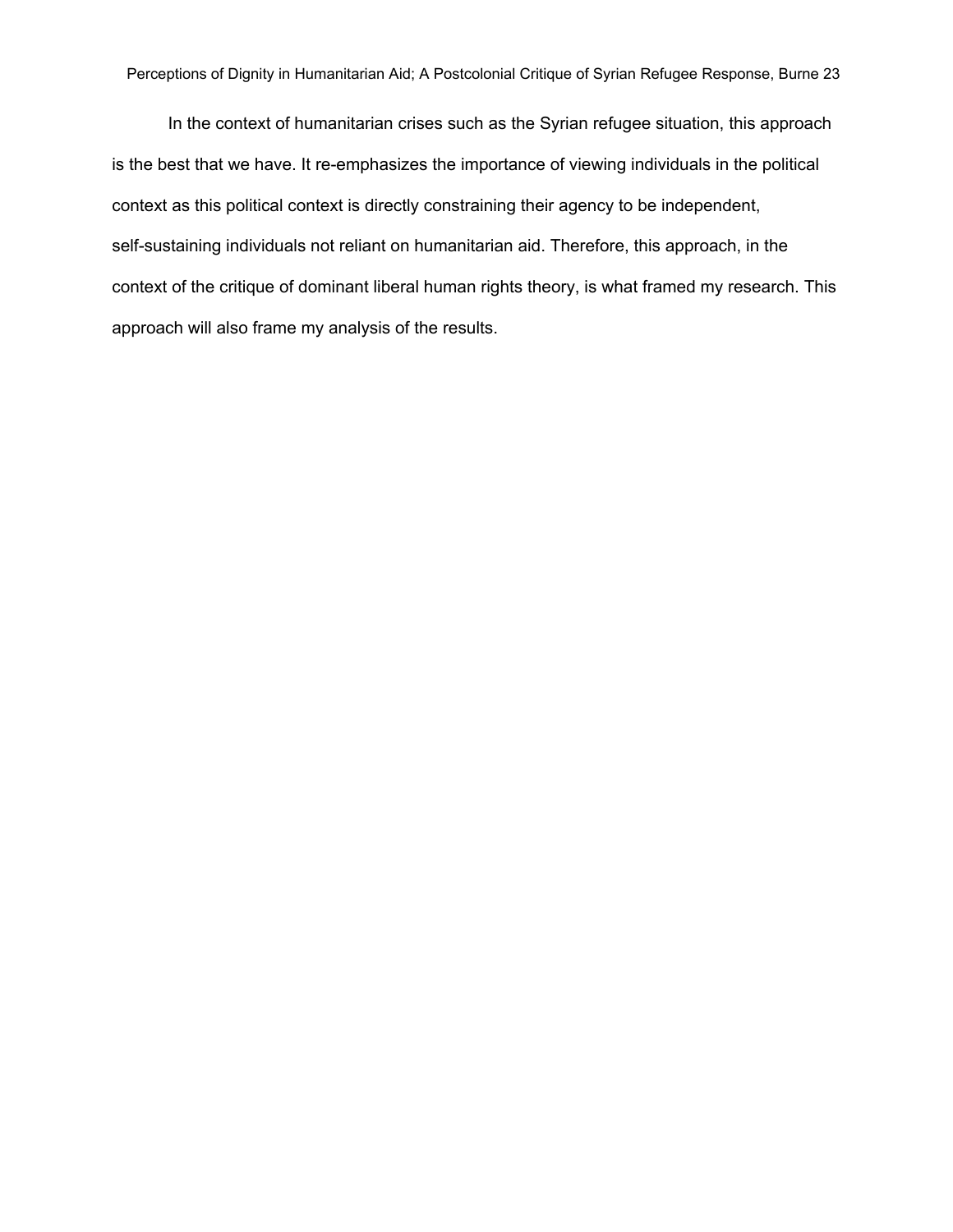### <span id="page-25-0"></span>IV. Methodology

My data is a compilation of ten semi-structured interviews: four with Syrian refugee families (in total comprising of 10 direct participants who shared answers) and six with humanitarian aid workers. These interviews were conducted in Arabic with the help of a translator. The questions were translated from English to Arabic during the conversation, and the participants responded in Arabic which was then translated back to English. All interviews were tape-recorded so that they answers could be transcribed during data analysis. The participants for the interviews were primarily convenience sampling with the assistance of the my academic director, Dr. Bayan Abdulhaq. Therefore, I relied entirely on the Jordanian Hashemite Fund for Human Development (JOHUD) network in Mafraq and Karak. I traveled to the Mafraq JOHUD site on the 9th of April and conducted three interviews with aid workers and the four interviews with refugee families, and on the 11th of April I traveled to the Karak JOHUD site to interview three aid workers. The individual participants were again convenience sampled by the lead organizers that Dr. Abdulhaq chose to coordinate my visits; the refugee families were chosen by one of the aid workers whom I interviewed, who also accompanied me during my visits to them, and the aid workers were selected by the organizers. I believe that their methodology for selecting participants was based primarily on availability, as I spoke with individuals with varied backgrounds and institutional roles. I did not personally compensate any of the individuals that I spoke with; however, the Mafraq JOHUD office had prepared four gift baskets for the children of the four families I visited.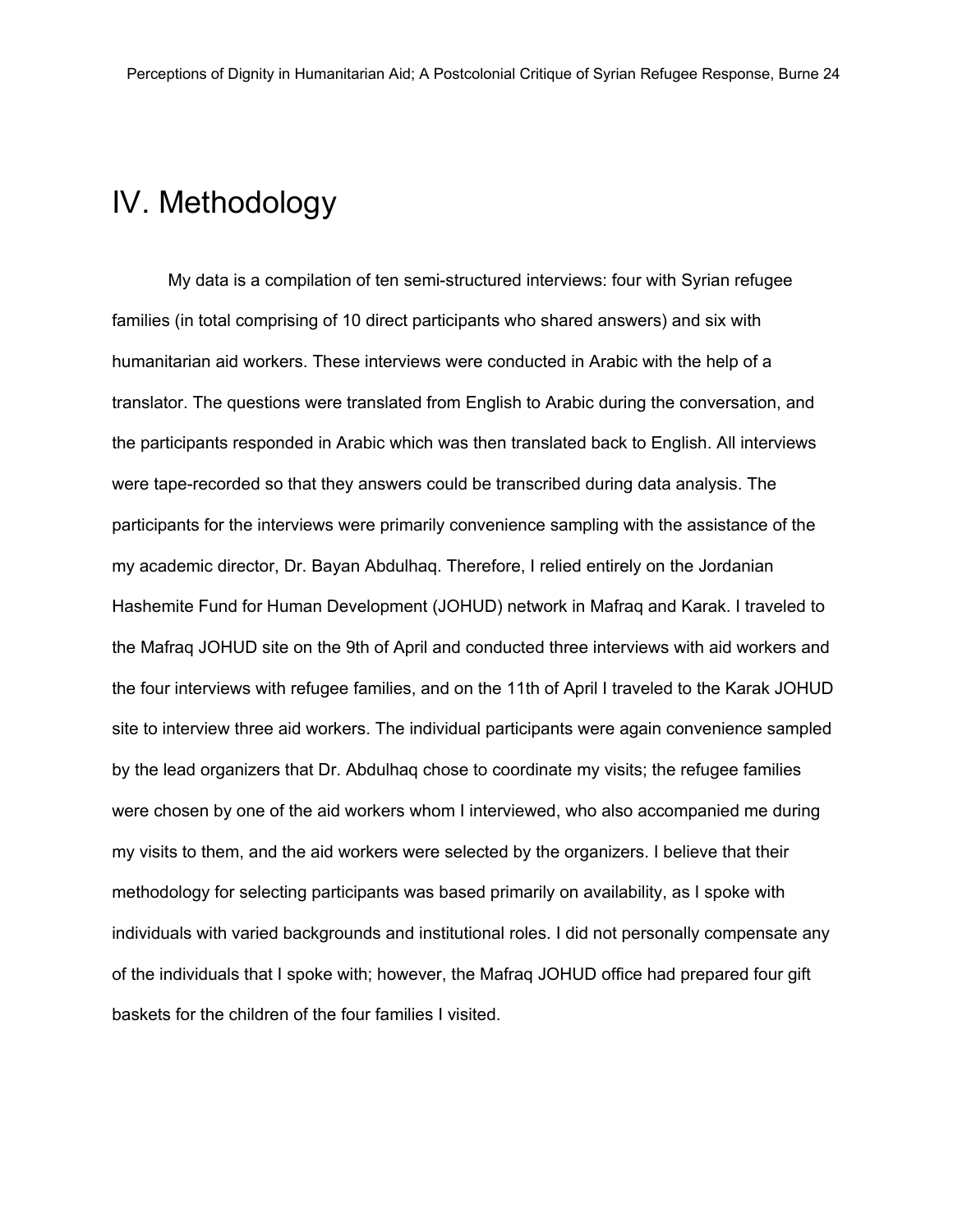I chose to interview both Syrian refugees and aid workers that worked directly with Syrian refugees in order to investigate their perceptions on dependency and empowerment in the humanitarian aid they receive/offer. Semi-structured interviews were prioritized as the main sources of data collection as direct communication is most ideal for my research questions. My dual focus on empowerment and efficacy of humanitarian required giving individuals the space to express themselves as freely as possible; especially for vulnerable populations that have historically had (and currently have) systemic restrictions on such expression. This space allowed for a more nuanced discussion of how dignity and agency is cultivated from the perspective of recipients and providers, and allowed the conversations to flow into areas not necessarily covered by my questions.

In fact, this was one of the biggest obstacles of my research; trying to determine which questions to ask. After each interview, I revised my questions to become more narrow, focused, and clear. Part of this stems from my theoretical framework which prevents me from imposing my own definitions onto the research subjects. With each interview, therefore, I learned more about what it was that I was trying to study and was given more vocabulary to describe that in my questions. This was an obstacle because there are questions that I would have liked to ask the first few aid workers, and my refugee sample, that I could not. However, I believe that it reflects an internalization of my theoretical framework, and in terms of the ethics of research, I feel justified in sacrificing data for the empowerment and prioritization of my subjects.

Ideally, however, I would have had more than just two days of data collection. This represented another obstacle - access to my target populations. I imagine this was shared by most, if not all of the other researchers on this program, because of the time and exposure constraint. I would have also preferred a more diverse set of organizations to interview instead of relying completely on JOHUD. It would have been more illuminating to research workers from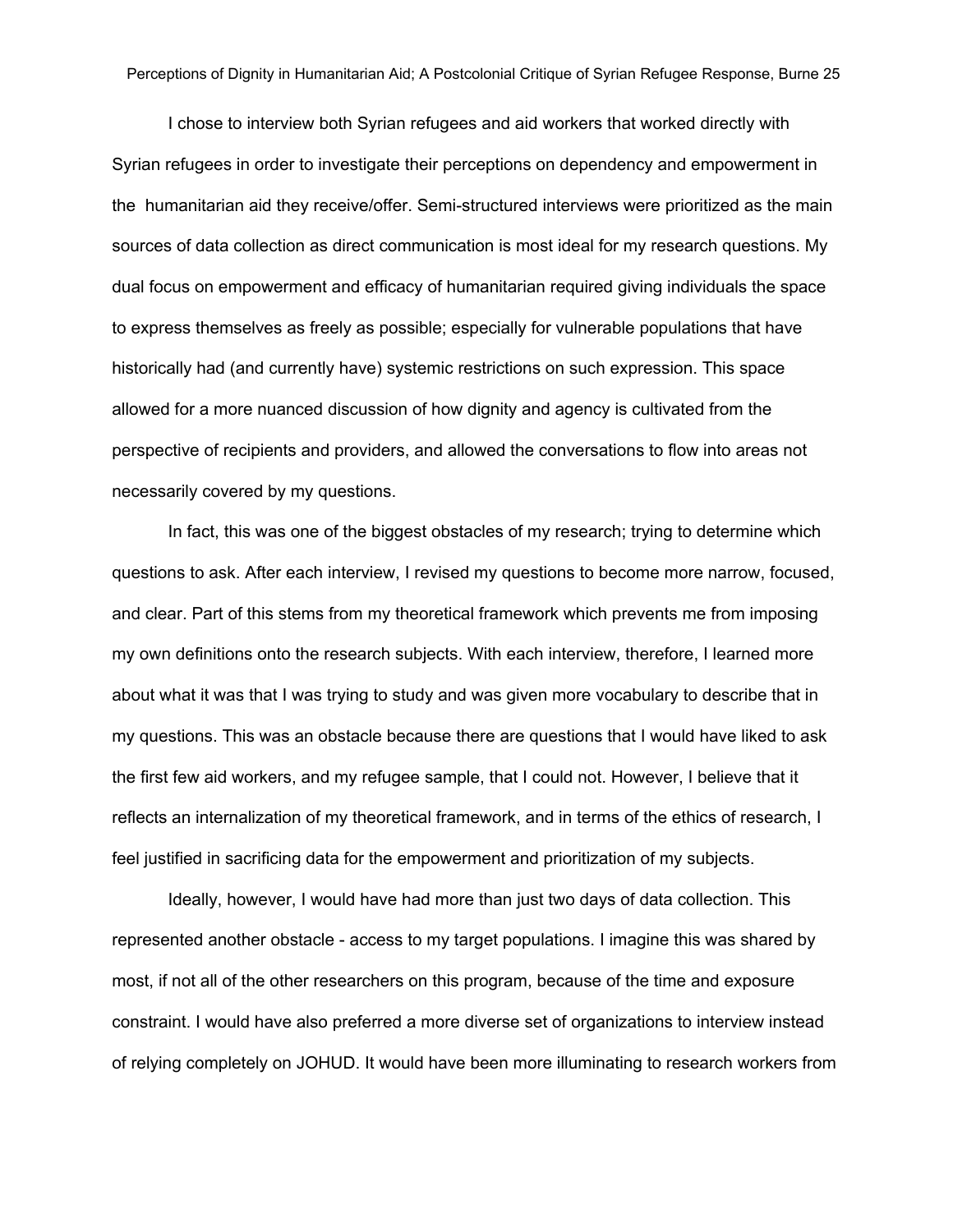the UNHCR or the UNRWA, as these two organizations are seen as the leaders for guiding humanitarian work with refugees. I recognize this as a research limitation and I relied more heavily on my literature review and material culture because of it.

Another obstacle faced was the fact that I needed to rely on a translator. This could have potentially resulted in the participants feeling less comfortable than if they were speaking directly to me, in Arabic. I attempted to mitigate this by providing as much information about my project as possible, by having the consent forms read to them, by ensuring that they could end the interview or refuse to answer any question at any time, and that the interviews were confidential and entirely optional. Additionally, before voice recording I sought their permission to do so, and to express their opinions in my research.

In order to maintain the integrity of my data, I thought it important to voice record and to match my notes with the transcriptions I conducted afterwards. In order to prevent any misinterpretation or misunderstanding of my data, I thoroughly listened to each interview and, with the questions that pertained most crucially to my research, listened through the answers twice to ensure accuracy. The typed transcriptions of my data are transcribed to the best of my ability and have been, without any sacrifice to the integrity of the participant, matched up as accurately as possible to the exact sentiments expressed by the interviewee. However, I recognize that there is a small margin of human error related to both the amount of data collected and also my bias as a researcher. I have, in correlation with my theoretical background, put extensive effort into acknowledging such error and mitigating such biases.

I thought extensively also about whether a questionnaire would be helpful in the data I hoped to collect. I drafted a survey and matched it as closely to the interview questions as possible; however, I came to realize that in the context of my research, my time would be better spent on interviews and analyzing material culture than distributing surveys. Because the crux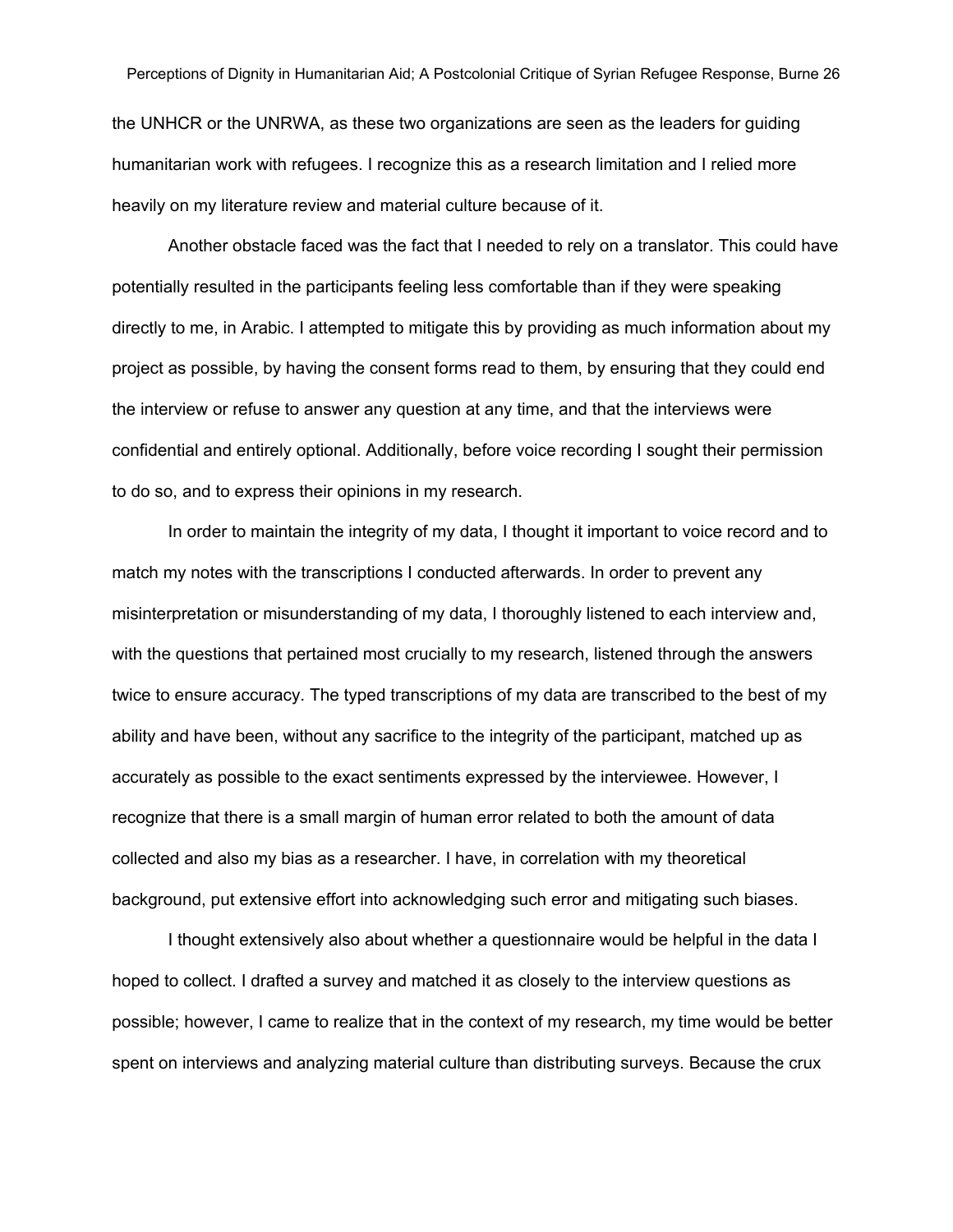of my research is individual conceptions of the effects of humanitarian aid, which depends on individual definitions of loaded words such as dignity, agency, and sustainability, I found that there was not enough space in a questionnaire to hold these conversations. I could not have done both without sacrificing opportunities to interview. Therefore, and possibly necessarily so, my research is almost entirely qualitative. I do not think that this is a limitation because my research questions are almost entirely qualitative, but variegated research is typically better research nonetheless.

For my material culture, I chose to look at the official Jordanian position for the response to refugees, as expressed through King Abdullah's speech at the London Conference and the 2016-2018 Jordan Response Plan, both to have a frame of reference for my interviews and to investigate how the Jordanian government has internalized broader human rights discourse. I analyzed it as official documents that represented the intentional view of those in direct control of the Jordanian discourse and response. This was a helpful addition to my research as it provided a guideline to evaluate the relationship between discourse and action in the context of Jordan, and in the broader context of human rights discourse, it served as a tangible case study for how this discourse affects long-term conceptions of conflict resolution.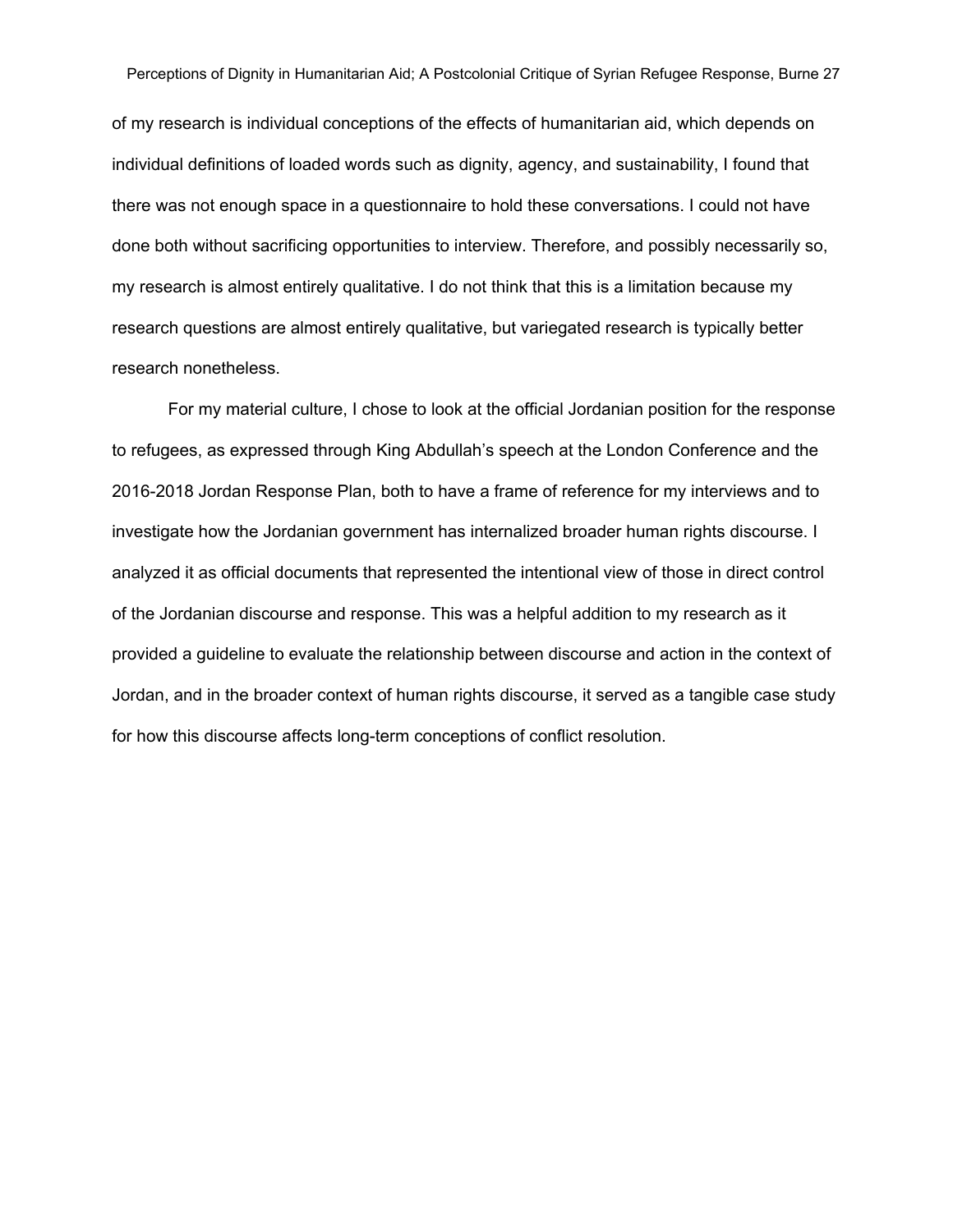### <span id="page-29-0"></span>V. Findings / Results

The questions asked to refugees and humanitarian aid workers generally followed a similar logic: having the interviewee speak about their background, about their relationship to aid work (services they provide or receive), how feedback mechanisms work. However, the divergence came from a question that the researcher learned to ask early in the interview: why do refugees leave the camps? This question proved to be the most illuminating and began conversations that were insightful for the major research questions. Between the two populations, there were variance in answers, but within the populations there were recognizable themes. The majority of aid workers (four out of six) had claimed that the camps were essentially unlivable. Terms like "degrading" and "inhumane" were repeatedly used, while one aid worker described living in the camps as living in prison. When asked further about where these perceptions come from, all of them mentioned the enclosed spaces of the caravans, the strict borders of the area, a warden-like presence of the international agencies that distribute aid, and, perhaps most importantly, the lack of privacy. Privacy was also repeatedly mentioned in relation to dignity (one of the questions that I explicitly asked later in the interviews), and the majority of aid workers claimed that both of these qualities were lacking in the camps.

Workers referred primarily to the basic living conditions in the caravans being belowhumane level in relation to this idea of privacy. One aid worker recalled hearing a story of three families living in one caravan, which is generally described as an average sized bedroom for one person. Additionally, another aid worker claimed that the toilets and showers are of a similar nature of communal sharing. They claimed that there might be ten or fifteen families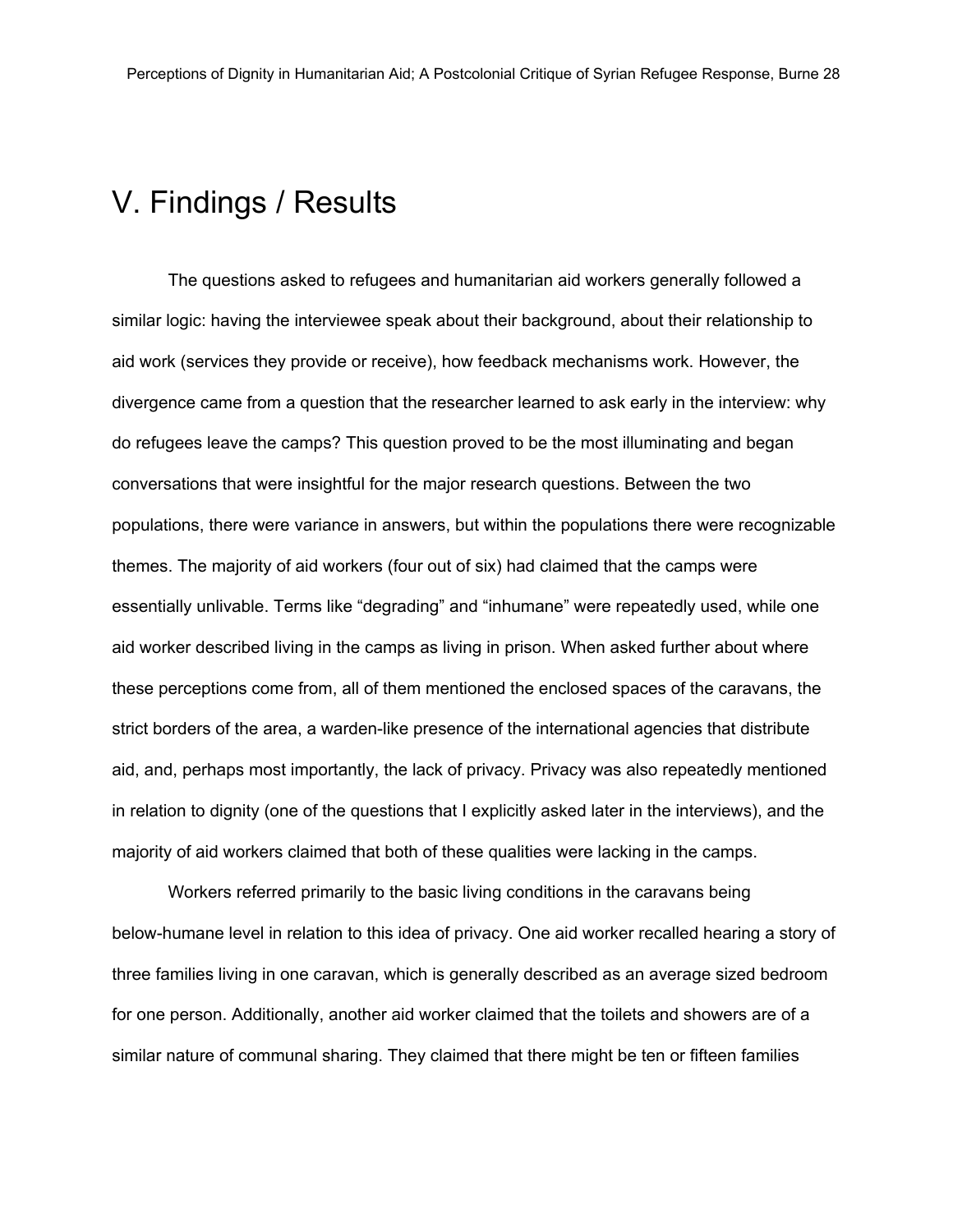Perceptions of Dignity in Humanitarian Aid; A Postcolonial Critique of Syrian Refugee Response, Burne 29 sharing one toilet and shower. Yet another discussed the kitchens, which were also communally based. Those that expanded on this answer of privacy all expressed the idea that privacy equated to having a designated space for an individual family, and not requiring sharing every basic necessity with others.

The same question was asked to two of the refugee families, who shared answers that differed to the aid workers'. The immediate answer for both families was safety; both expressed concerns of conflict and theft while living in the camps. One family recounted an incident in early 2015 where, after two months of living in the Za'atari camp, they returned to their caravan to find all of their personal items missing. They filed a report with the head UNHCR security office but the representatives responded that they could not devote the time and resources to finding their stolen items. Thanks to a family friend that lived next door they were able to recover some of the items that had been pawned off in the local market, but they did not recover all of their items. It was at this point that the family decided to try and find a Jordanian sponsor in order to leave the camp. The other family had recounted their fears of walking around the camp because of a prevalence of beggars and suspect individuals, and also told of stories they had heard about corrupt UNHCR and Jordanian security officers that harassed and abused some of their friends. When the researcher questioned further about the idea of privacy, both families agreed that this was a downside of living in the camp but did not express this as a primary reason for leaving.

Similarly, they had referred to the living conditions as not ideal and said that they obviously preferred to live in a less restrictive environment; however, one of the families, who had not been asked explicitly why they had left the camp but instead about the stresses of living in an urban host community, had talked about how they felt socially connected in Za'atari. They had mentioned how many of their neighbors who lived with them in Syria (Dar'a) had lived close to them in Za'atari, and having their community during the psychosocially difficult times of living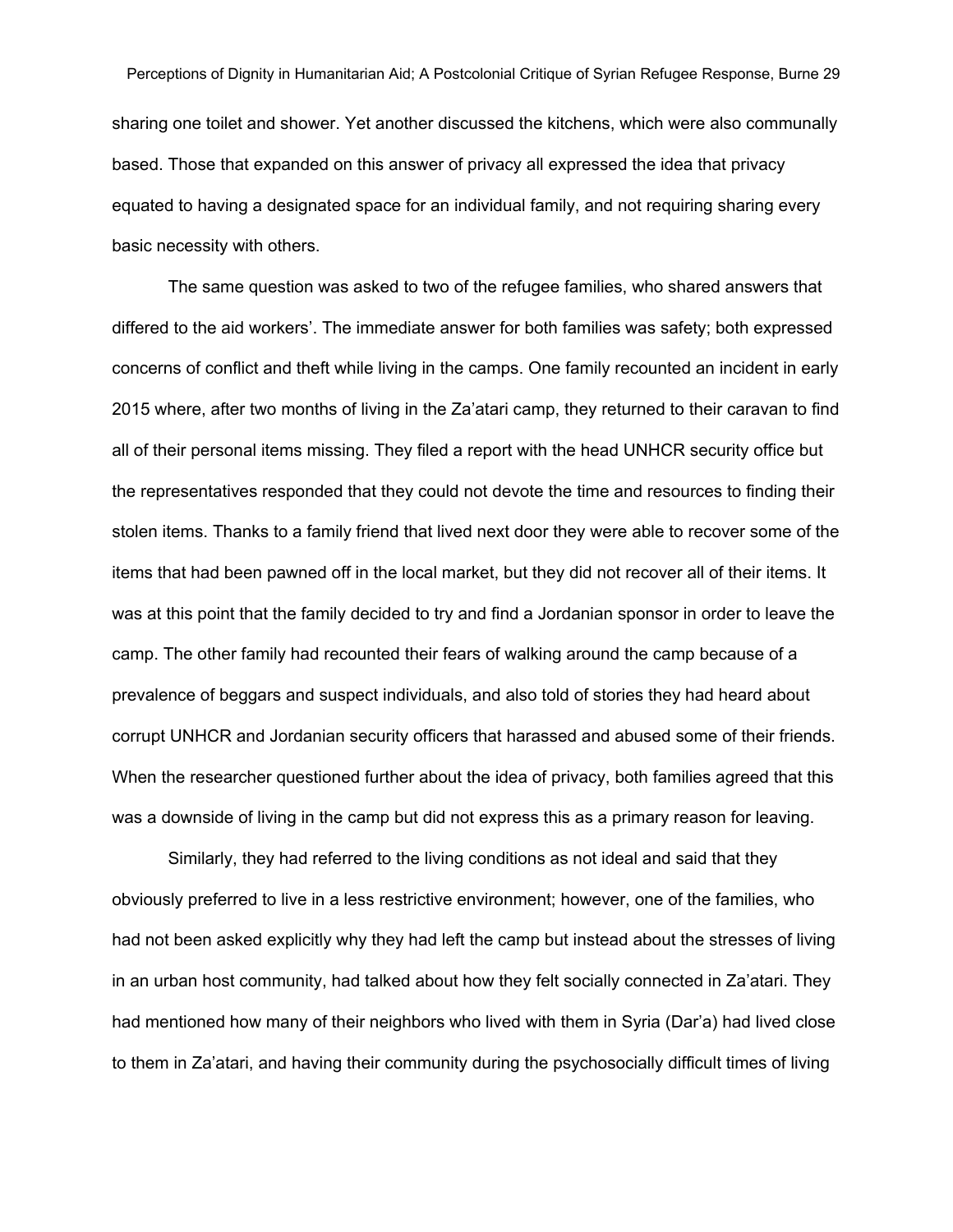in the camps. The other families had reiterated what one aid worker had termed environmental challenges, which had to do with the weather and geography of the desert camps. This family said that the dust also affected their asthma and preexisting health conditions - the same aid worker claimed that many refugees complain of similar exacerbations with camp life. However, safety was the overwhelming concern. One family member had said that they were willing to wait a lifetime for Syria to become safe again, so long as they could survive in Jordan. Another family member had claimed, at the beginning of the interview, that politically they supported whatever faction made them feel safe.

While there was a discrepancy between refugee and aid worker answers to why families leave the camps, the aid workers also expressed this prioritization of safety for refugees once they arrived in host communities. When asked about some of the key values and considerations that they have in their work, every aid worker identified safety and security as a necessity. For five out of six aid workers, this answer of safety came before an answer of economic livelihood, privacy, or psychosocial support. The other aid worker had stated privacy and ensuring respect and equal treatment for Syrians and Jordanians alike as their main value; with the five other aid workers, these values were expressed later in the conversation. All aid workers had claimed that from their experience, refugees expressed higher concerns for safety once they were outside of the camps. They tied these fears to shared fears of social isolation and worries about integration with the host community, which slightly contradicts the majority of the refugee data which suggested that safety was a stronger concern within the camps. However, all families expressed similar social fears of isolation and integration.

Three of the four families expressed intense gratitude for their ability to leave the camp; one family expressed a longing for the sense of community they felt inside of the camp, and claimed that they had not found that in the year and three months of living in Mafraq. However,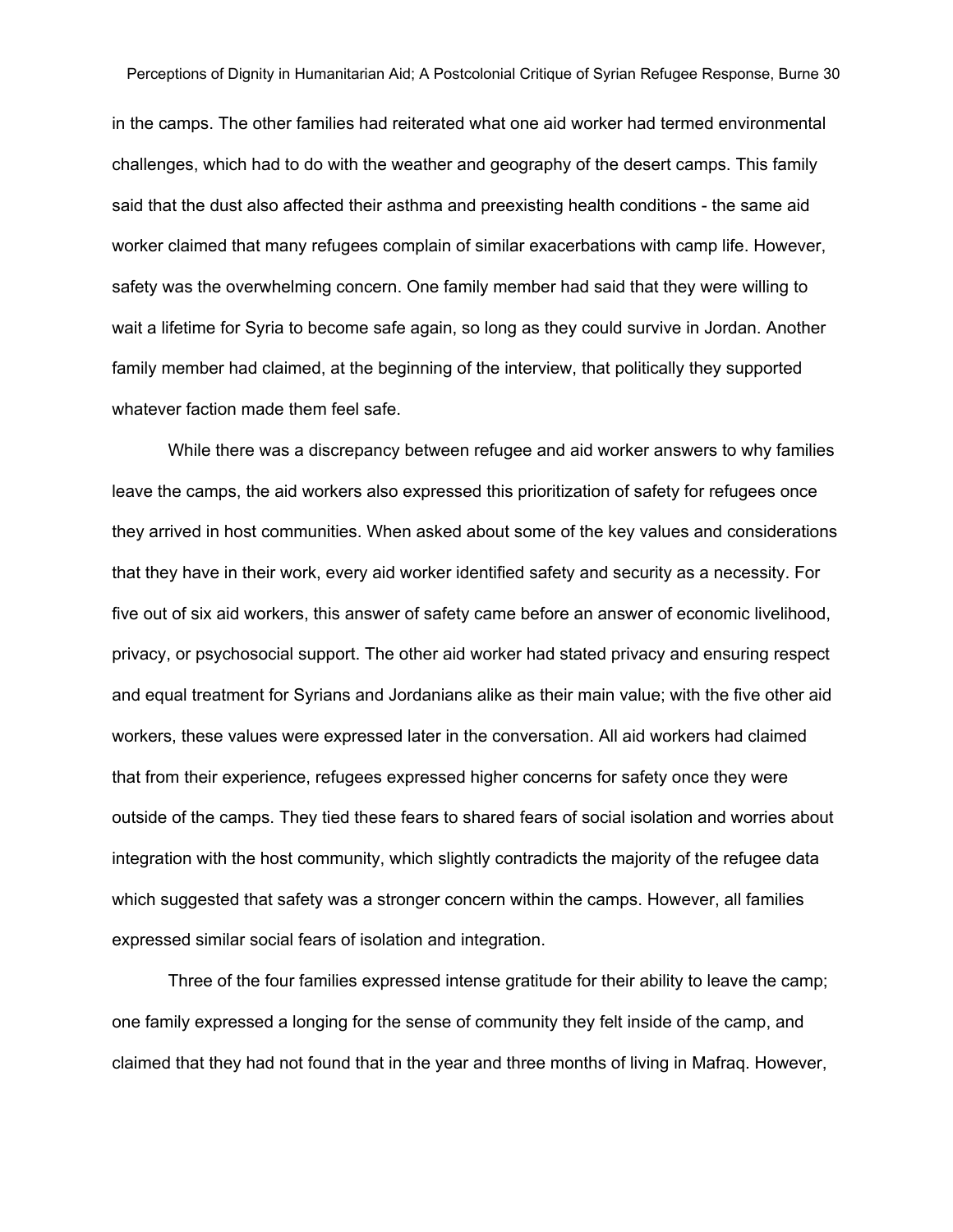all had claimed that they would not like to return to the camps. All aid workers confirmed this sentiment. One aid worker recalled a conversation he had with a Syrian refugee who claimed that he would kill himself, his wife, and his children if he was forced to return to the camp. This conversation was particularly illuminating, as it provided the most insight into the culturally-defined ideas of dignity and how humanitarian affects those ideas in the individual one of the goals of the study. The explanation of this particular refugee's strong aversion to returning to the camps revolves around the broader idea of dependency discussed in the literature review. According to this aid worker, who had 12 years of experience of providing psychosocial support to Palestinian and Syrian refugees, independence and livelihood is at the center of Levantine conceptions of dignity. These conceptions centered on the idea of pride, of being able to provide for yourself and your family which, in their words, cannot be given but must be earned. They believed that Syrian refugees were largely dependent on cash assistance from organizations such as the UNHCR or United Nations International Children's Emergency Fund (UNICEF), which both creates and exacerbates the psychological trauma associated with displacement.

The relationship between this cash assistance and feelings of dependency was another central theme in the data. All of the Syrian families relied on some form of cash assistance from the United Nations as their primary source of income. Similarly, all of the families interviewed expressed significant concerns about their economic situation, claiming that the aid they were receiving was not enough to live comfortably and adequately. When asked what their most significant concerns were, three families answered with paying for rent while the other answered paying for necessary medications. The family that expressed explicit concerns for medications also discussed some of the injustices of the United Nations. These injustices related to a seemingly-arbitrary and un-proportional distribution of aid for Syrian refugee families. One family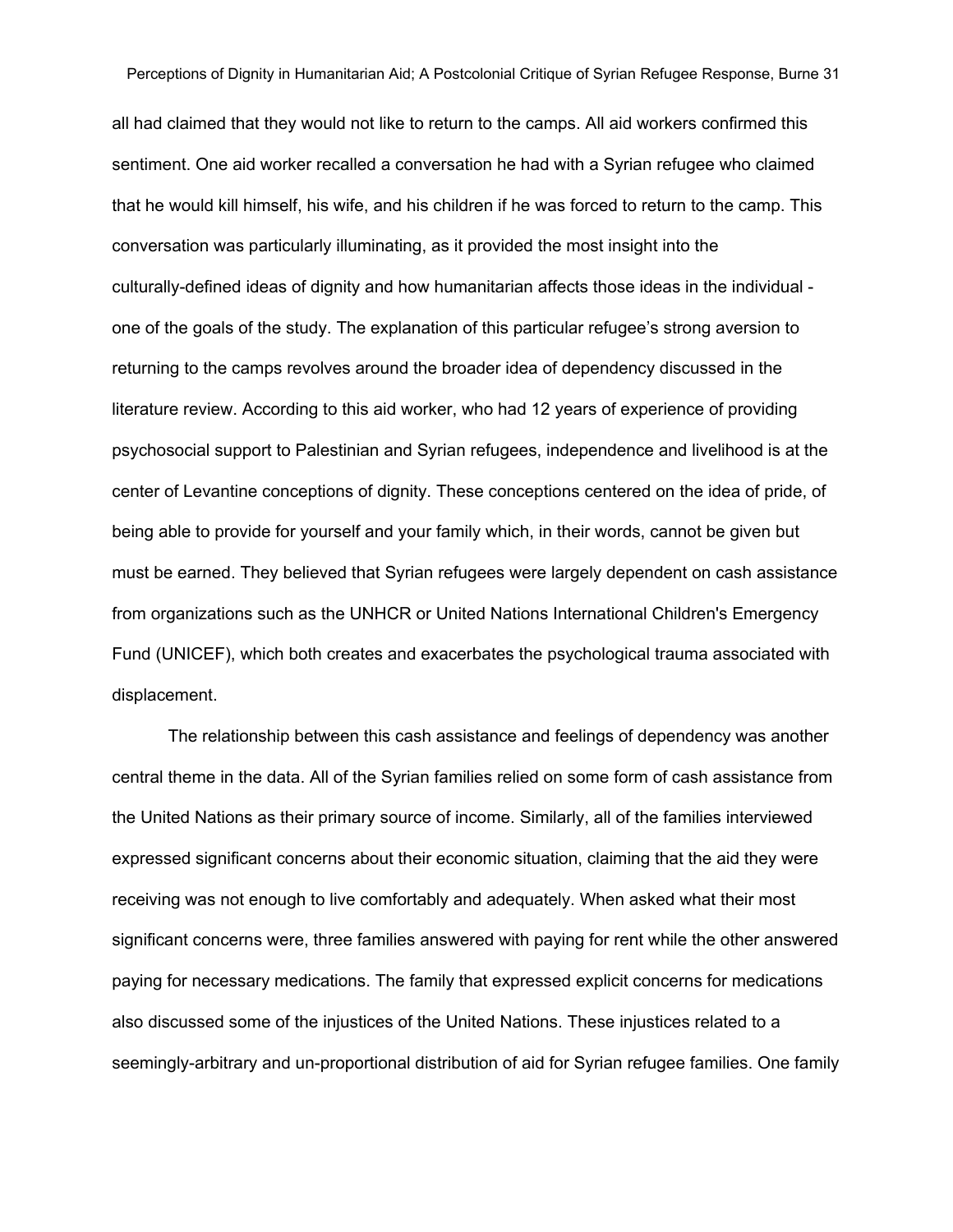member said that one of their children is anemic and requires a special type of iron-calcium supplement. After submitting additional documentation for an increase in aid from UNICEF to pay for the supplement, their application was denied without any rationale or followup. The family has had to sacrifice and ration food supplies in order to afford the medication. When asked what could be done to make organizations like UNICEF more just, this family member claimed that these organizations should be more sensitive in their responses to refugee needs and should conduct more regular surveys to strengthen communication with those they are trying to serve.

The data from the other aid workers fortifies this concern of refugee dependency on cash assistance, and on these conceptions of dignity. All had agreed that cash assistance was necessary to provide for basic needs, but that this cash assistance was not sustainable. Similarly, the majority of participants defined dignity as equality of opportunity and livelihood, and saw pride as a central aspect of the idea; they agreed that the dependency on cash assistance was an obstacle to dignity. When asked about whether this dependency has increased since the conflict has started, three out of four aid workers said yes and one said no. Those that said yes argued that refugees lose hope over time, and therefore are more inclined to rely on aid for their livelihood. The one that said no argued that with time, aid organizations learned how to adapt to the needs of refugees and the refugees themselves learned how to adapt to their circumstances. Some expressed concerns about the fact that the refugee must have documentation and identification in order to receive cash assistance benefits, while others claimed that coordination efforts between nongovernmental organizations needed to be improved in order to secure all sectors of need for refugees.

The follow up questions to this conversation on dependency was solution-oriented. When asked about what the ideal solution was to this issue of dependency, all aid workers and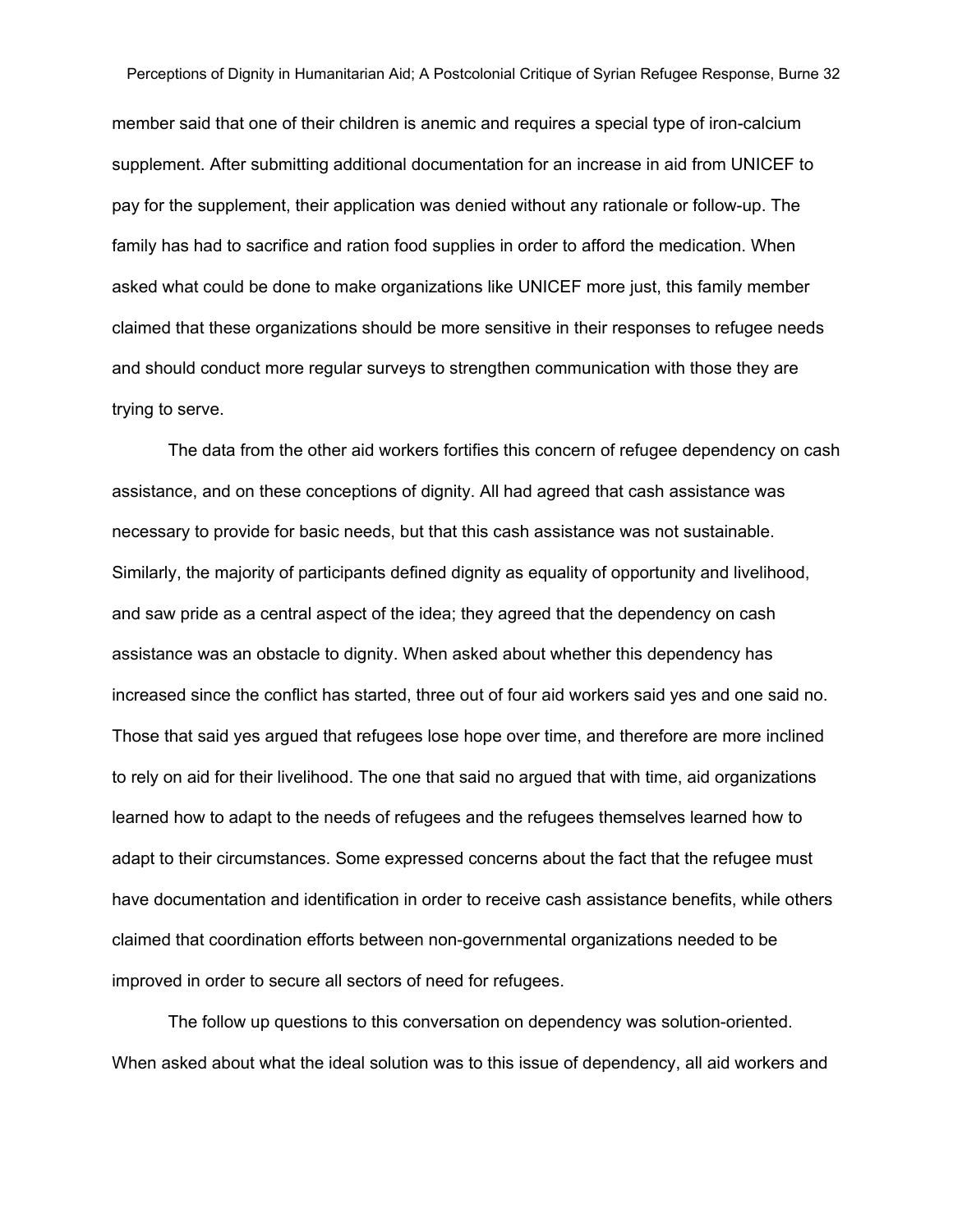two of the refugee families argued for more employment opportunities. The other two families argued for more cash assistance. The majority of aid workers expressed explicit concerns about employment competition between the Syrian and Jordanian population, yet all of them believed that this was the ideal solution. They had all expressed similar conceptions of the priorities of needs that refugees face, and the effectiveness of the humanitarian community to provide for these needs. The researcher has attempted to visually represent these needs in percentages according to their relative importance for the aid workers' conceptions of sustainable aid. The percentages are not verbatim representations but rather an aggregate extrapolation from conversations of balancing short and long term needs.

An aid worker argued that in theory, all of these needs can be met by the international community if there is effective coordination between the different nongovernmental organizations that have specific services. If there is coordination and a sort of division of labor amongst these groups, they argued, then resources can be most efficiently allocated for the benefit of the refugee. However, they reiterated the importance of psychological health for the purpose of developing the capacity of the refugee to be self-sufficient in the other, more material necessities.

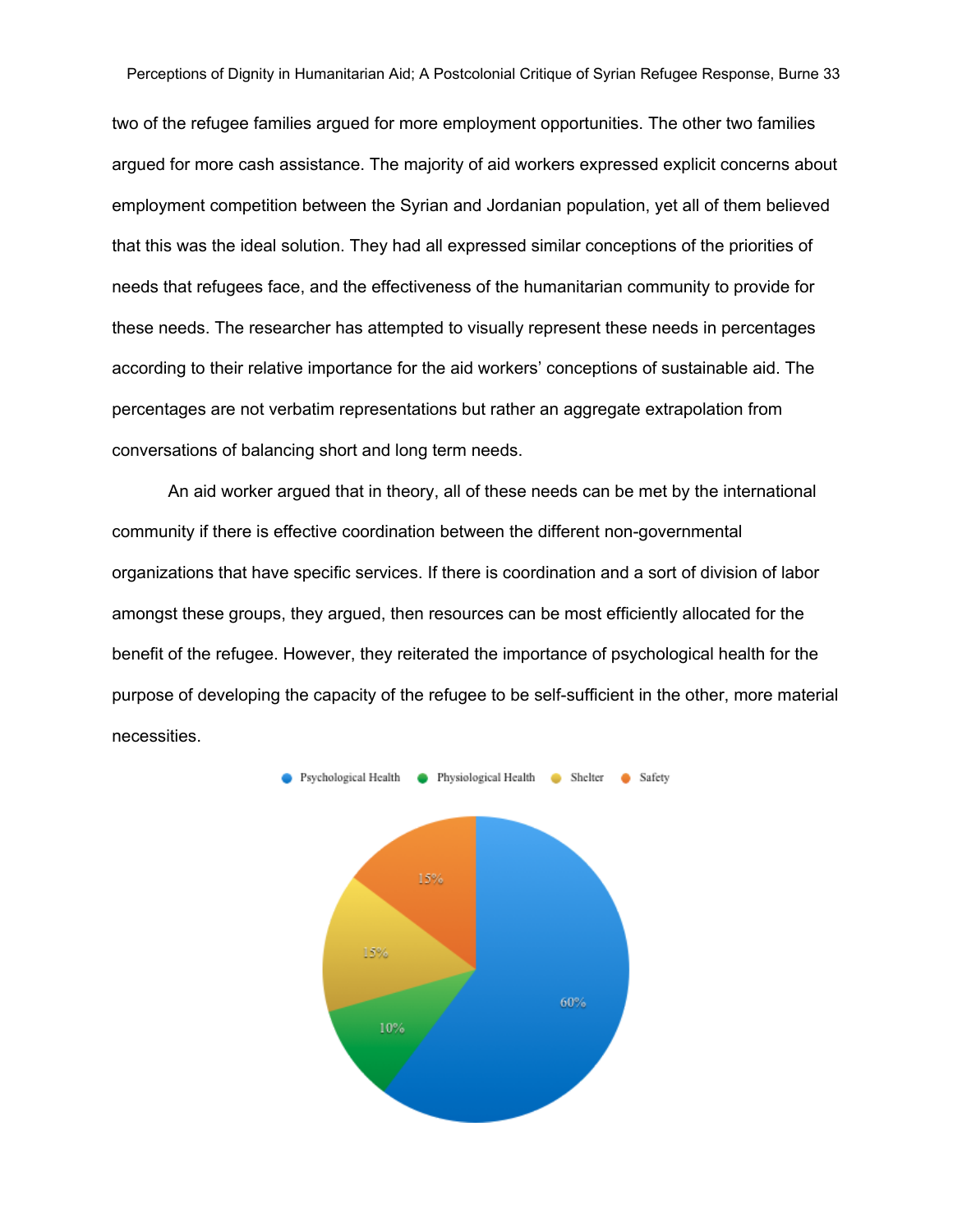This could easily be a close opposite of the needs expressed by refugees, who had claimed safety, access to food, and access to health care as their primary concerns. A few aid workers had acknowledged this, claiming that the desire to seek psychological support is lessened when there are more immediate needs such as food or shelter present. However, the majority of aid workers recognized the longer-term need for psychological support if the refugees are to be independent and self-sufficient, and they recognized as well the role that economic independence plays in that self-conception. This was perhaps the most resounding finding; the conception of sustainable humanitarian aid having a strong focus on psychological health, and that psychological health being predicated on a culturally-informed view of economic independence and livelihood. Some of the aid workers framed this connection with the importance of equipping Syrian refugees with the tools necessary to rebuild their country once the conflict had ended. Again, in the context of the sustainability and long-term impact of humanitarian aid, this finding was critical.

In an attempt to gain a more official understanding of these interests in sustainability and long-term humanitarian responses, the researcher found it helpful to conduct a material culture on the Jordanian government's most recent publications on the refugee response. For this, the researcher analyzed the rhetoric used in the so-called Jordan Response Plan 2016-2018 (JRP), the most updated comprehensive framework that Jordan offers to the international aid community. The recent logic behind the JRP is summarized in reference to the previous installment:

Over the past two years, Jordan has guided the evolution of the response from a mainly refugee response to a resilience-based comprehensive framework that bridges the divide between short-term refugee and longer-term developmental responses. The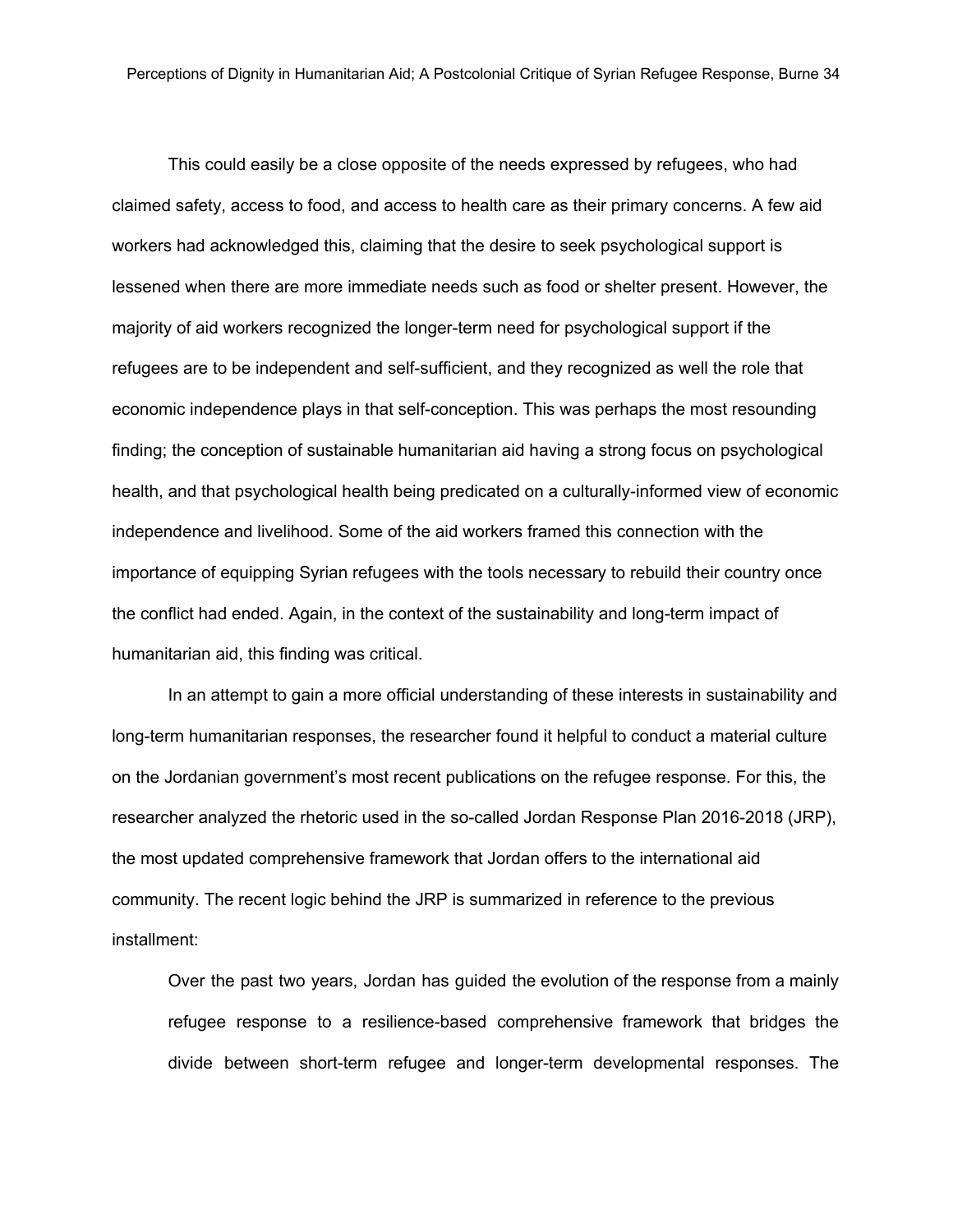Jordan Response Plan 2015 (JRP2015) represented a paradigm shift in this respect […] Projects selected and prioritized within the scope of the JRP2015 have pursued a 'resilience' approach. That is, they have been broadly designed to enable households, communities, services and institutions to initially 'cope', gradually 'recover', and ultimately to strengthen and 'sustain' their capacities, thereby deepening their resilience to future shocks (JRP, 2015).

In the first few pages of the roughly 160 page document, the Jordanian Minister of Planning and International Cooperation, Imad Najib Fakhoury, expresses the goals of this newest rendition of the JRP:

Realizing the 2016-2018 JRP is predicated on strengthening international solidarity to pursue a credible transition from emergency, through recovery, to longer term sustainability and resilience. To that end, the government has taken bold steps over the last 12 months to improve aid coordination, increase transparency, and strengthen accountability as a means of increasing overall aid effectiveness. I call upon our partners, including line ministries, UN agencies, the donor community and NGOs to support Jordan as it continues its efforts to forge a new model of response capable of meeting immediate needs while also safeguarding human development and fostering resilience to future shocks (Ibid.,).

These aforementioned keywords of resilience and sustainability are utilized here to mean a comprehensive approach to the different sectors of the Jordanian government: "education, energy, health, justice, municipal services, social protection, and water and sanitation" (Ibid., 10). It emphasizes a rhetoric of fortifying those sectors so as to better address the pressures of handling the refugee crisis, such as increasing employment of personnel related to each sector, building more facilities, and ultimately adapting existing areas to better integrate the refugees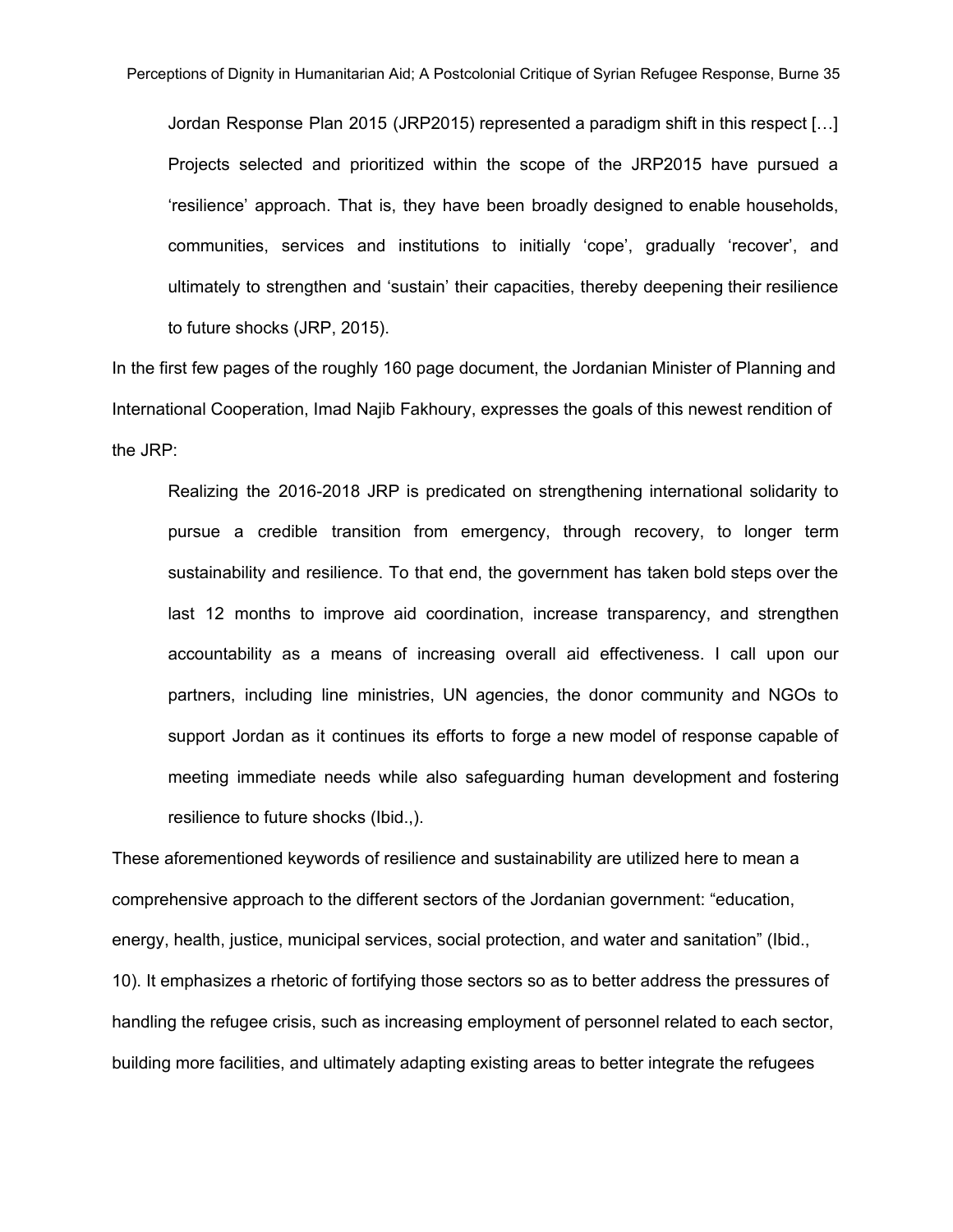into them. This is indeed a shift in rhetoric from previous series of Jordanian refugee response, as those were developed under the pretense that the Syrian conflict would be short-lived and that the aid industry would be geared towards a short-term response. However, with the gradual realization that Syrian refugees may become a part of Jordanian society for longer than expected, Jordanian officials refocused their efforts towards this resilience and capacity building framework, and estimate that the JRP 2016-2018 will require US\$7,987,632,501 in total for complete intervention (Ibid.,).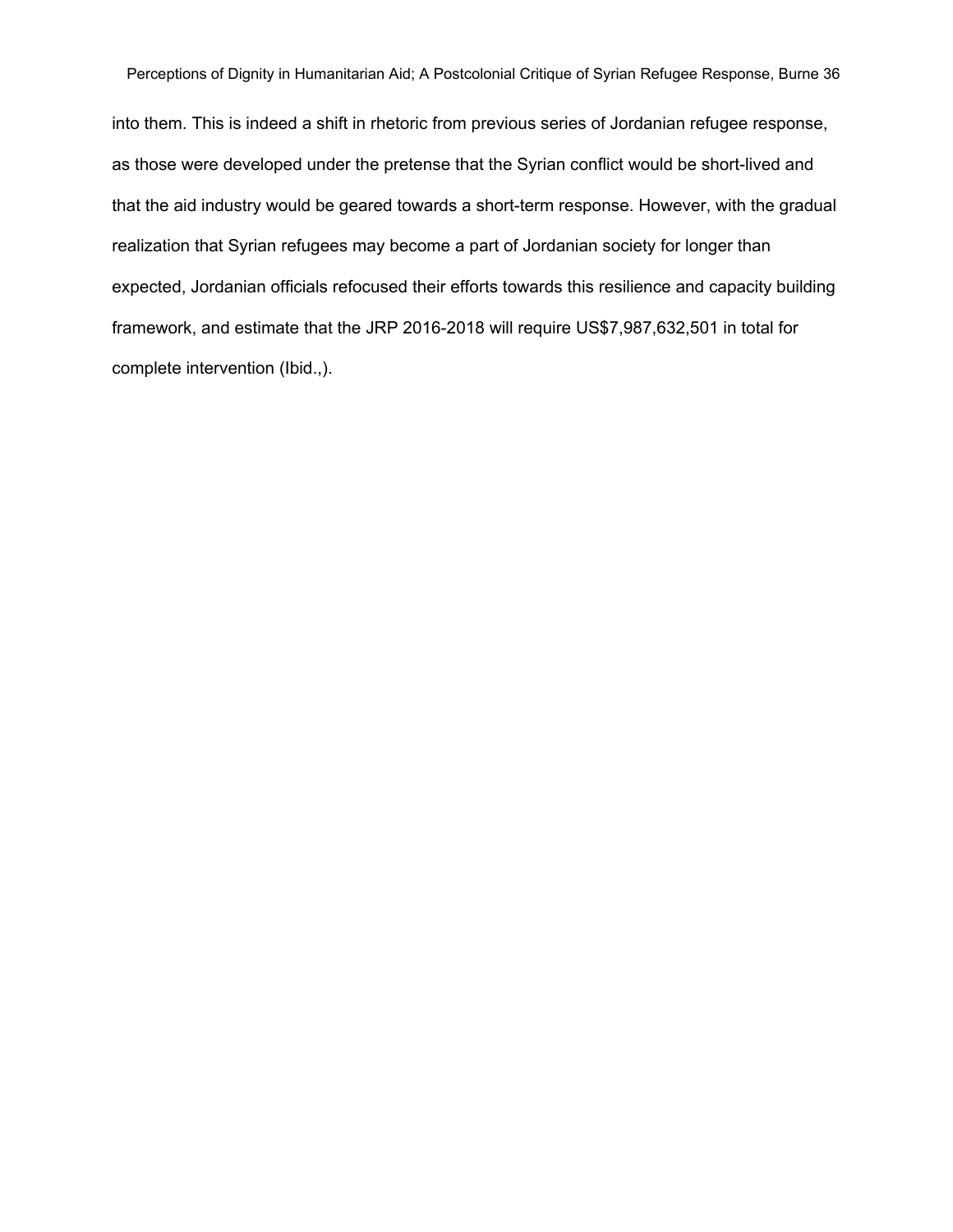### VI. Discussion & Conclusion

#### **Discussion**

The purpose of having one of the first questions of the interview be, "Why did you [the refugees] leave the camps?" was to introduce the ideas of dignity, humanity, and the potential lack of both in humanitarian aid work, by the participant's definitions. It is apparent that the access to humanitarian services in the camps is significantly better than in urban host communities. Therefore, the researcher wanted to ascertain what would compel a refugee to forgo access to those services and leave the camps, and had assumed that the answers would match up to those same ideas of dignity and agency. However, from the refugee data collected, this is not apparent. The primary reason given for leaving the camps was tied to security and safety, and not to explicit desires for empowerment, privacy, or the other reasons given by aid workers. There is difficulty in drawing generalizations from either population, due to sample size limitations; however, given the material culture and the extrapolations from frustrations with international aid organizations, it seems fair to view the search for empowerment as perhaps a more deep-rooted, less visible motivation to live in urban communities.

Perhaps the most central finding was the consistency in the definition of dignity across populations. While it is difficult to generalize from a small sample size, as will be discussed in the study limitations section, there was an overwhelming theme of pride, self-sustainability, economic independence, and the idea of equality between Jordanian and Syrian populations. This is especially relevant for the humanitarian aid that these populations administer and receive; another central theme was the dependence found on cash assistance from UN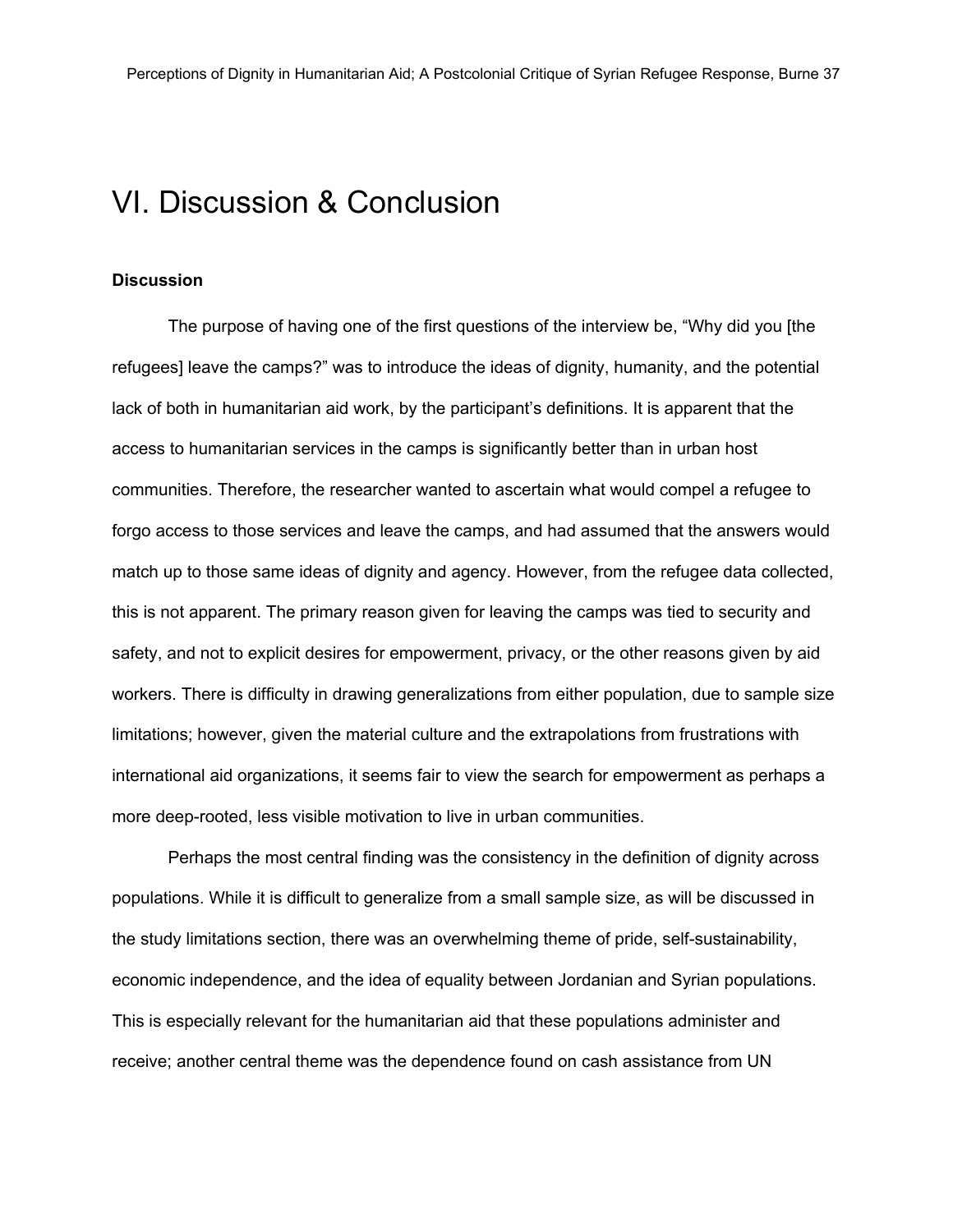agencies. The economic dependence on this form of aid is a direct obstacle to the cultivation of dignity and, therefore, the sustainability of said aid. In fact, over periods of protracted conflict such as the Syrian crisis, this type of aid increases dependence across generational lines. This has implications not only for future populations of refugees themselves but also for their country of origin. As one aid worker in Karak expressed, caring for the current needs of refugees is half of the concern. The rest of the concern is about when the crisis ends and Syria is ready to be rebuilt. A question that needs to be addressed is, who will rebuild it? In the context of the literature review, and given the historical precedence of Western influence in the region, global actors such as the United States will surely attempt to shape the country as they see fit. History has proven that this only breeds more instability, civil unrest, and eventual conflict - even (perhaps especially) when such intervention is guided under the banner of securing liberal human rights. Therefore, it is apparent that humanitarian aid should increase its focus on the development of refugees as agents of change and not simply recipients of aid, as the current structure of aid implies.

An overwhelming recommendation of how dignity would be secured in refugee populations, and how these populations might collectively and individually be empowered, was an increase in employment opportunities for Syrian refugees. While all aid workers expressed concerns ideally about a correlated increase in competition between Syrians and Jordanians who are looking for work, there was unanimous support for economic independence. Implicit in these conversations was the notion that support for this economic independence was necessary for sustainability. This appears to be true for supporting psychological aid as well; in fact, based off of the data, the two notions are significantly related to each other. The psychological health of Syrian refugees suffers because they are not able to work, and because their psychological health is suffering, they are more susceptible to other symptoms that the humanitarian industry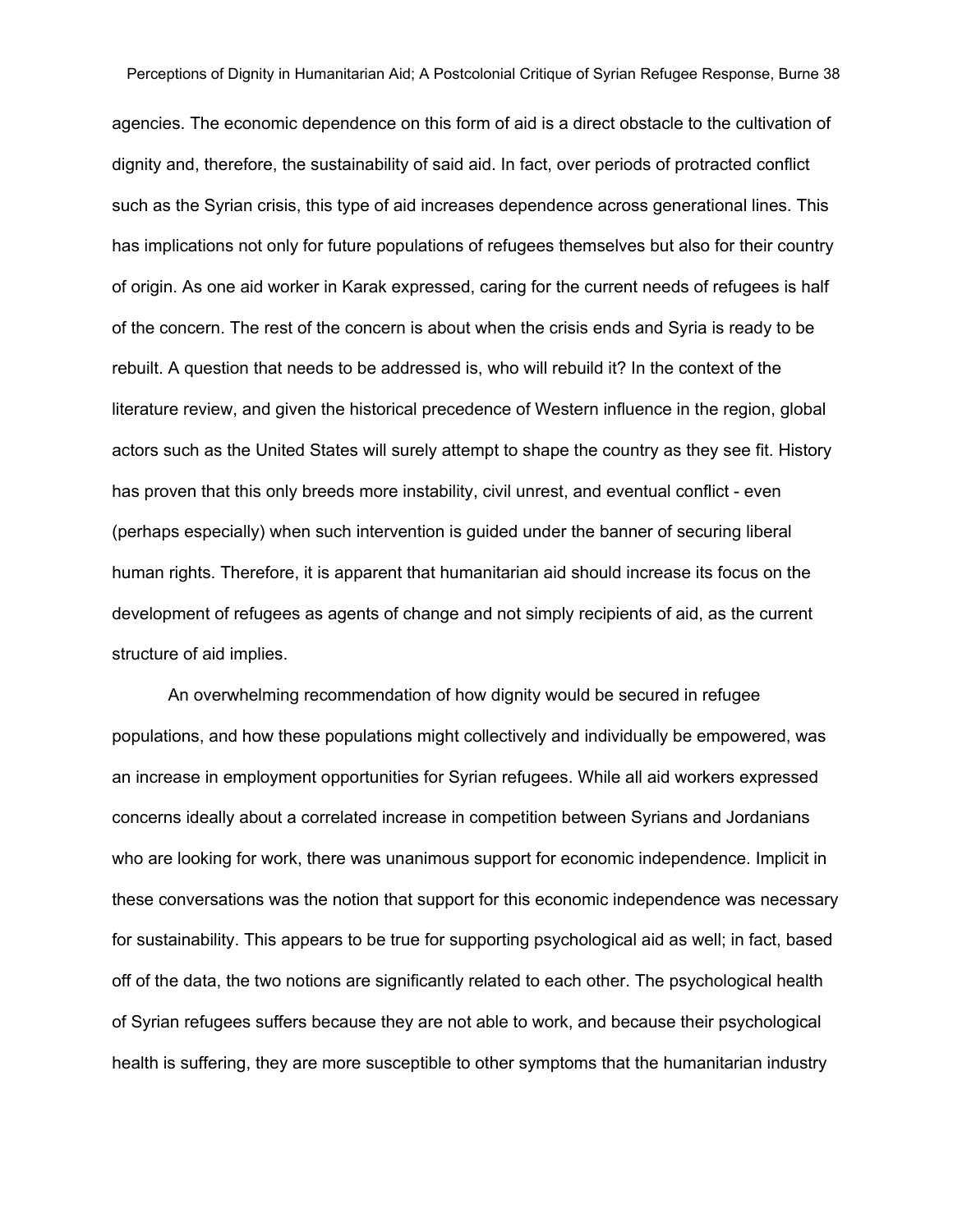is attempting to provide for; depression, anxiety, familial issues, and of course the provision of material needs such as food, shelter, and health care. Thus, lack of employment catalyzes a self-perpetuating cycle that sustains a population in need of aid and incapable of providing for themselves. Referring to the theoretical discussion in the literature review of Western interest and hegemony, this developing of dependency is dangerously resemblant to neocolonial regional foreign policy, to the benefit of the international aid community and to the detriment of the populations it is supposed to serve.

Based off of the material culture, the Jordanian response to the refugee crisis seems to have internalized this liberal rights rhetoric. This can be seen in the apparent discrepancy of conceptions of sustainability. Unlike the official Jordanian conception of sustainability, as expressed as a bolstering of existing infrastructure, the conception of sustainability provided by aid workers necessitates a deeper shift in paradigm; one that takes the pressure off of the Jordanian government and, more importantly, the international aid community to provide for basic needs, and instead equips the individual Syrian refugee with the capacity to provide for themselves. The cultural tie of pride and employment, or self-sufficiency and economic independence, has immense implications for the structuring of humanitarian aid, redefines empowerment and resilience as something that cannot be distributed vis a vis an eye scanner. Instead, it is something that must be provided for by the host community by way of opportunities for the Syrian refugees to regain independence, and supported by the Jordanian government by way of policy that allows for the integration of Syrians into the formal economy.

In fact, it appears that a commitment to sustainability and the empowerment of Syrian refugees requires the type of political engagement referred to in the literature review, that is inherently lacking in liberal human rights discourse. This commitment requires action on behalf of the international aid community; advocacy on behalf of expanding employment opportunities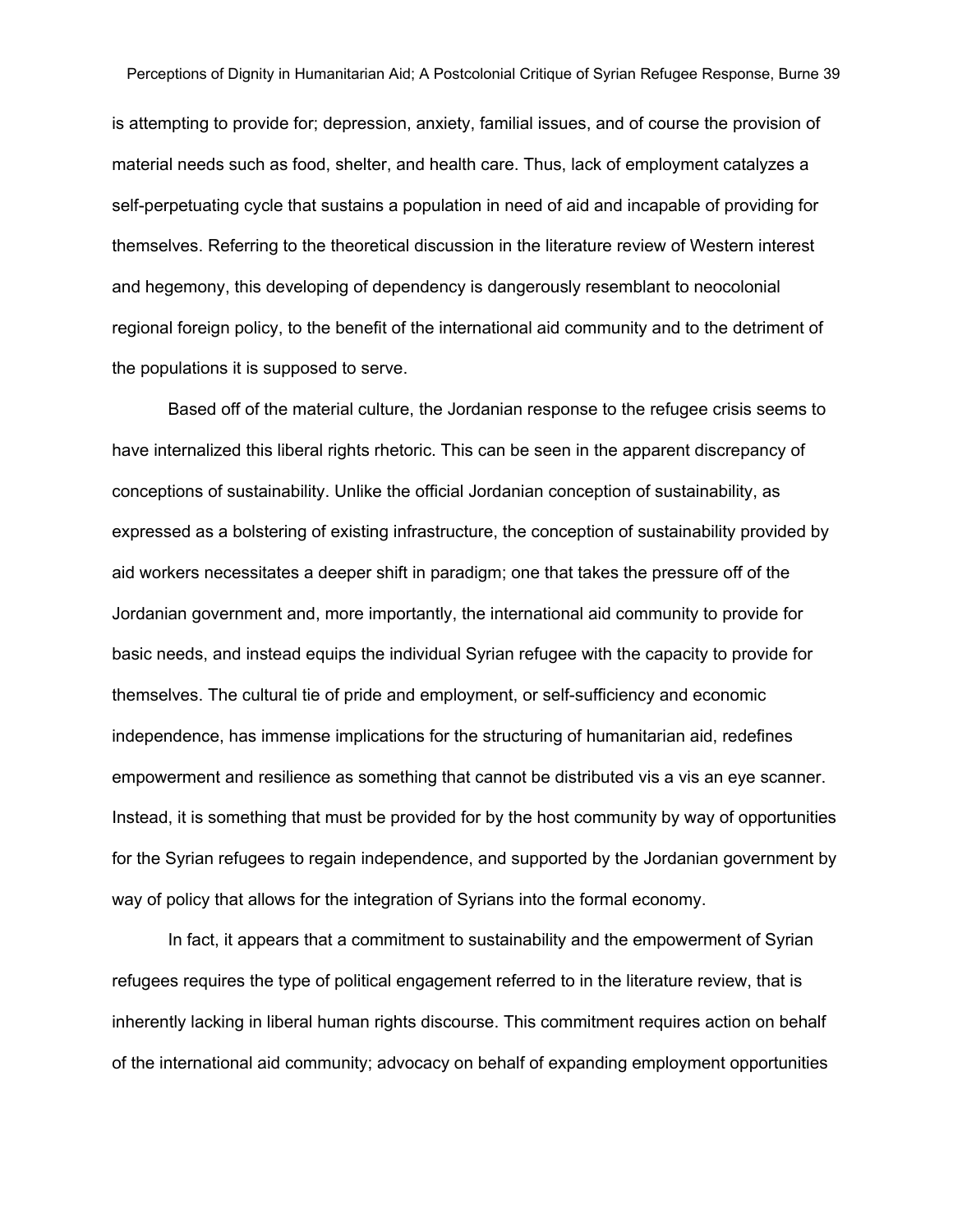for refugees, pressure on major aid countries to increase their aid to the Jordanian government, and, perhaps more importantly, self-reflection on how their aid is contributing to dependency dynamics reminiscent of postcolonial development theory. Without embracing this political engagement, as Forsythe had suggested, the work of organizations such as the UNHCR will only deepen the dependency at the expense of the dignity of the individual.

It is clear that the majority of refugees and aid workers do not believe that throwing more money at the problem will solve it - at least not without a rigorous questioning of how that money is supporting refugee self-sufficiency. The language of the JRP mirrors that of dominant liberal human rights theory in its reliance on preexisting aid infrastructure that itself is an actualization of said rhetoric; therefore, while there are material needs that do require more financial support from the international community, the aforementioned fears of dependency will only be further confirmed if there is not a clearer emphasis on employment and psychosocial support. A clear example of this are the refugee camps themselves. Certainly there are immediate needs that an influx of international donor aid could remedy - buying bigger caravans, installing more bathrooms, building additional kitchen space. However, this would not be a sustainable use of funding unless it is presumed that the refugees will forever be dependent on humanitarian aid and will remain in the camps for the rest of their lives. As the interviews have suggested, a more sustainable use of funding would be to expand psychosocial support systems and to simultaneously increase efforts for refugee integration into the formal economy.

#### **Conclusion**

The approach of this research was heavily informed by the literature review, which allowed for a more comprehensive, human-centered conception of Syrian refugee needs. A crucial component of this approach was the intentional avoidance of imposing potential biases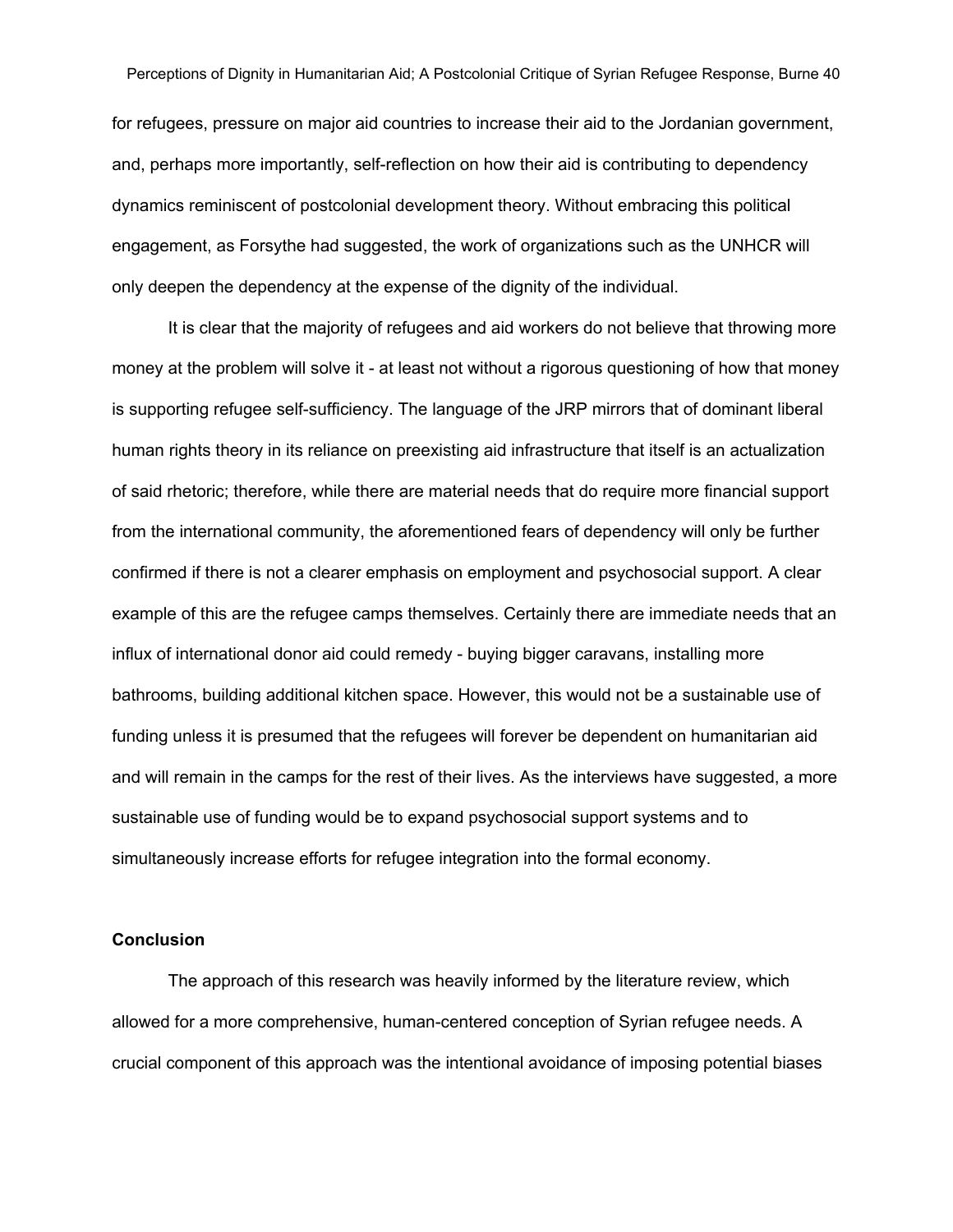of the researcher; instead of providing definitions and conceptions of dignity and sustainability, the researcher sought to ascertain culturally informed definitions provided by the target populations. In doing so, the researcher was able to evaluate the claimed goals of the Jordanian Response Plan – namely, the adaptation of existing aid structures and government sectors (education, health) to the long-term needs of Syrian refugees  $-$  in terms of its sustainability. The researcher found that, based off of the answers provided by both aid workers and refugees themselves, there is a paradigmatic obstacle of the JRP as it fails to provide opportunities for economic independence and enhanced psychosocial support. In fact, the data suggests that the JRP's current strategy of funneling international donor funding into the existing infrastructure might further erode the dignity of refugees by fortifying dependency relationships and deepening the conception of refugees as solely recipients of aid. Instead, it appears that a sustainable governmental approach to responding to the needs of Syrian refugees requires a strong emphasis on employment opportunities and long-term psychosocial support – and more theoretically, a reconceptualization of refugees as not helpless victims in need of protection (as liberal human rights theory conceptualizes them) and instead as agents of change and livelihood. The detailing of this emphasis, and how it is designed or implemented, is outside the scope of this research; however, it is highly recommended that there be further research conducted with a similar methodology to this study in order to guide such design and implementation.

Broadening the implications of this research to the international aid industry, the high levels of dependency reported by both refugees and aid workers should be investigated in the broader political context that this industry operates in. There are concerns that, in consideration of the history of Western intervention in the region, this industry is part of a larger political project of cultural imperialism and neocolonialism. Regardless, and contrary to official rhetoric of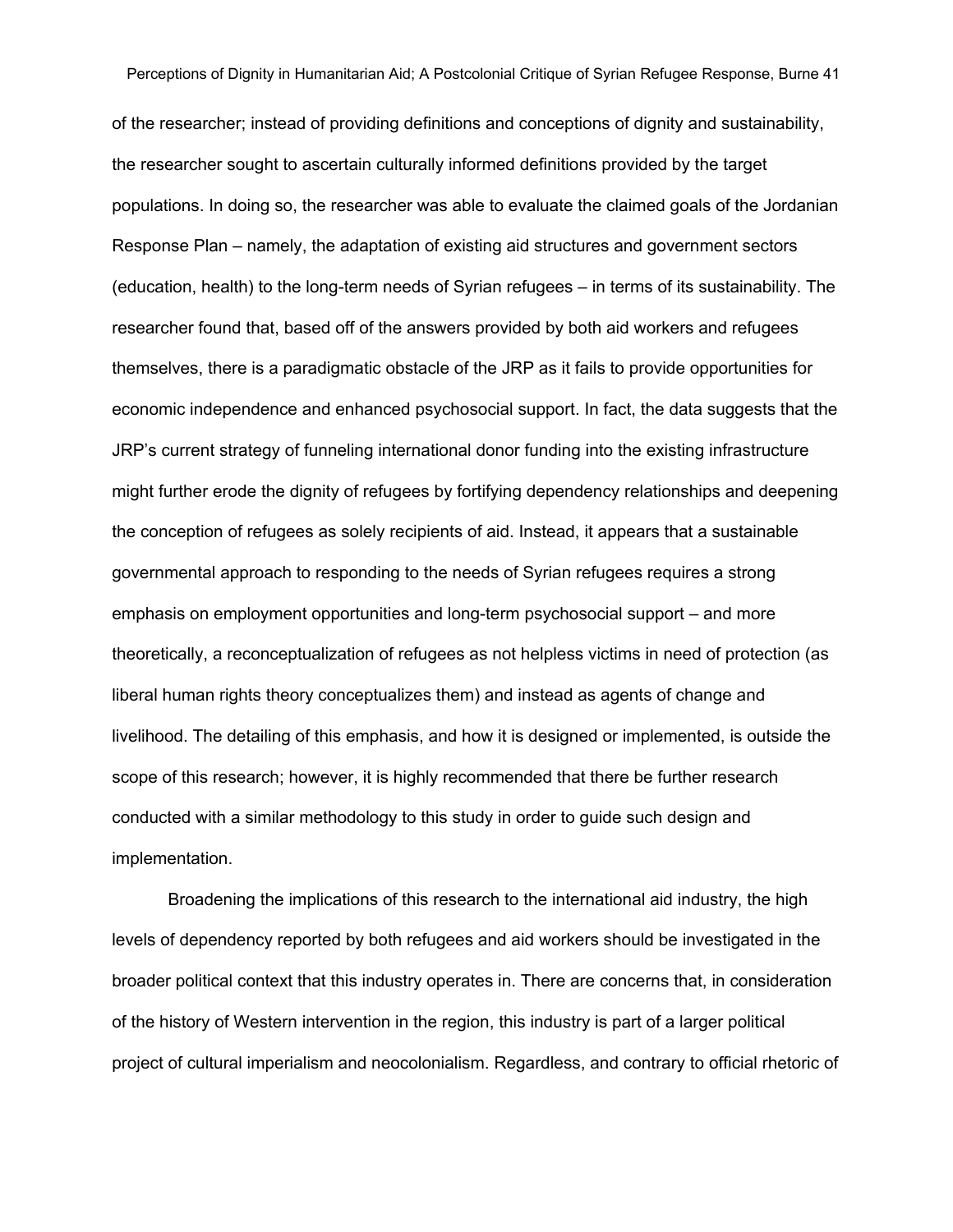Perceptions of Dignity in Humanitarian Aid; A Postcolonial Critique of Syrian Refugee Response, Burne 42 organizations such as the UNHCR, this industry certainly does not operate outside of that political realm of global power dynamics. A more sensitive historical analysis might shed more light on the specifics of how humanitarian aid fortifies these power dynamics of Western hegemony and institutionalized dependency in postcolonial states; however, this research significantly suggests that such a relationship exists, for the benefit of the former and the detriment of the latter.

Indeed, it appears that this Western hegemony is predicated on the so-called underdevelopment of postcolonial states, so as to fortify the historical dependency dynamic. In this context, it is relatively easy to argue how the Western domination of discourse, whether it be human rights, humanitarian aid, or development, and its iteration in the international humanitarian regime, supports centuries-old legacies of colonialism. The aforementioned reconceptualization of the refugee, and the subsequent empowerment thereof, therefore has crucial implications beyond the individual; it becomes a conversation about the empowerment of a people that have been systematically subjugated, and the attempted reclamation of independence culturally, economically, and, most importantly, politically, from the West. As one aid worker argued, these refugees will someday return to their country, and they should be the ones rebuilding it for their own interest – not by the global hegemon, for the interest of the global hegemon. Humanitarian aid should then be structured to support these long-term interests, which requires a radical critique of the human rights industry that this research hoped to contribute to.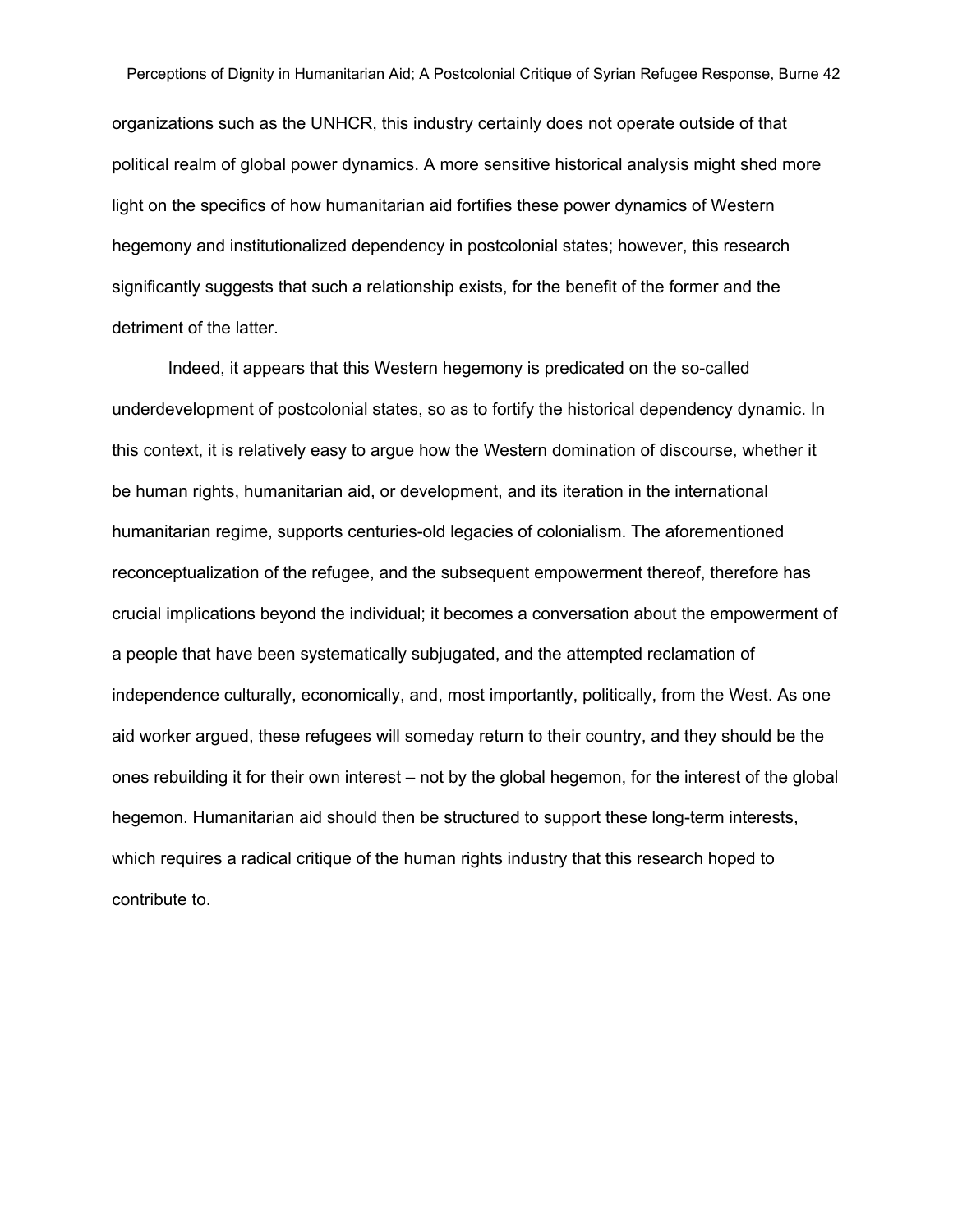### <span id="page-44-0"></span>VII. Study Limitations and Recommendations

As mentioned throughout the findings, the major limitation of this research is time constraints. There was only a month to perform a literature review, collect data, and conduct analysis; therefore, the potential for a diverse and extensive sample size was severely hindered. The result of this was a reliance on convenience sampling from the same aid organization, and similar networks of Syrian refugee families. Further research would prioritize perspectives from a wider array of aid organizations that extended intersectorally, such as education and health care, and would include perspectives of international aid workers. These limitations make it difficult to generalize conclusions, which should a stronger focus for future studies.

Another consequence of the time constraint was a lack of appropriate time to revise interview questions. The nature of this research is that the vocabulary for interviews is developed after a few have been conducted; the researcher made a serious effort to disregard their own bias and instead rely on the conceptions of the participants. Therefore, some questions were not devised until the proper terms, definitions, concepts, and rhetoric was developed first. This came at the expense of a portion of the sample size, resulting in a smaller data pool altogether. Future research would ideally have more time to adapt the questions without taxing too much from the sample size. Additionally, future research would ideally have more starting resources and studies to model itself off of, such as this one, and will not have to devote such a significant amount of time and effort to establishing the theoretical approach to the research.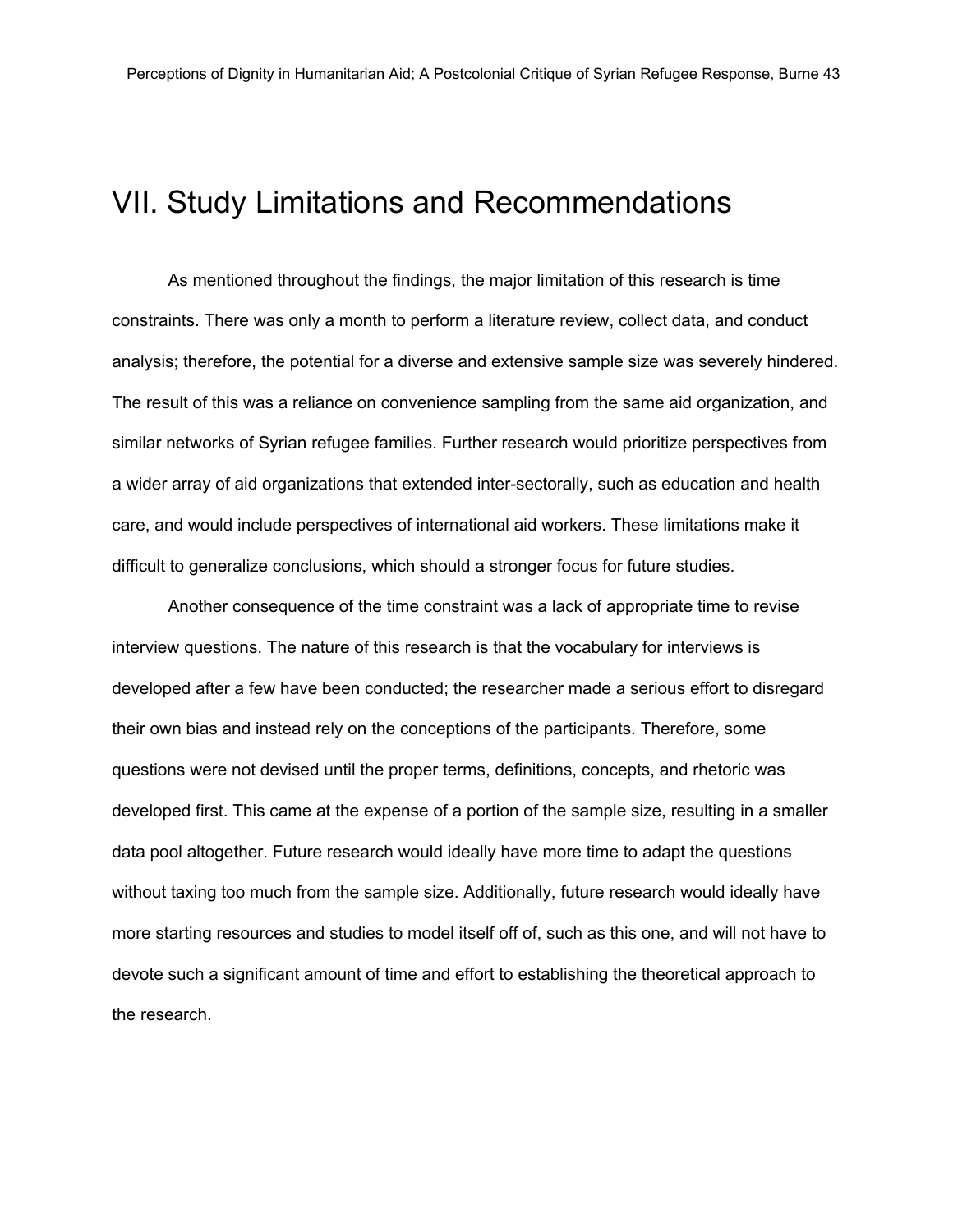Future studies would also be advised to establish a stronger historical and political context to the humanitarian work in question, which would strengthen the deeper investigations into global power dynamics and the potential for such aid to play a role in conflict resolution. Unfortunately, this research did not have the space or time to conduct such a literature review, and instead decided to prioritize a theoretical instead of historical framework. More effective research will utilize a combination of both. The lack of an in-depth historical analysis of the UNHCR and its international impacts decreases the compelling nature of some of this research's conclusions and speculations about colonial and imperial power dynamics. This analysis would ideally be a comparative approach and investigation into other postcolonial contexts of the globe, such as in Latin America, Africa, or Asia, to see if there are cross-cultural themes of dependency and dominance.

Finally, the time and space devoted to establishing a cohesive theoretical background might have resulted in an overall convoluted or otherwise unclear structuring of the project and its scope. If this research is deemed legitimate and helpful, future studies inspired by it will not have to devote such time to the theoretical and therefore will have a clearer focus and more concise presentation. This will help be at the benefit of the conclusions and possible the data itself, as the scope of the project will be much more streamlined and narrowed for more particular investigations. This study attempted to connect theory and application with as much brevity as possible, but it is acknowledged that the large scope of the project impacts the presentation.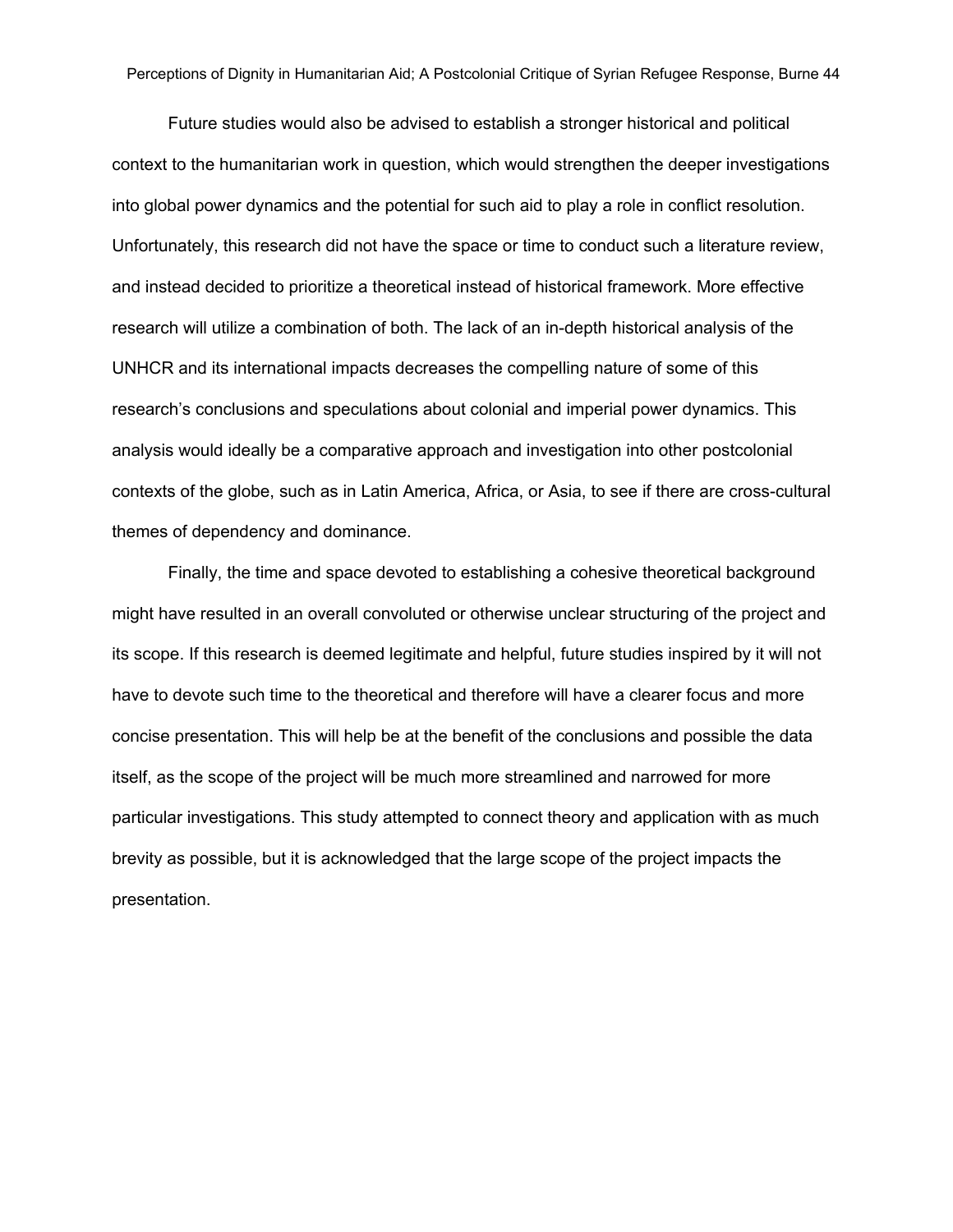### <span id="page-46-0"></span>VIII. Bibliography

Allen, L. (2013). The Rise and Fall of Human Rights: Cynicism and Politics in Occupied Palestine. Stanford, CA: Stanford University Press.

Betts, A., Loescher, G., & Milner, J. (2008). UNHCR: The Politics and Practice of Refugee Protection. Routledge Global Institutions Series, 2nd ser., 10-23. Retrieved from http://samples.sainsburysebooks.co.uk/9781136509087\_sample\_525748.pdf

Brown, W. (2004). ''The Most We Can Hope For . . .'': Human Rights and the Politics of Fatalism. The South Atlantic Quarterly, 451-463. Retrieved from

<http://muse.jhu.edu/article/169139>

Clark, T. (2010). Human Rights and Radical Social Change: Liberalism, Marxism and Progressive Populism in Venezuela. Student Pulse, 2(3), 1-6. Retrieved from http://www.studentpulse.com/articles/218/human-rights-and-radical-social-change-liberalism-ma rxism-and-progressive-populism-in-venezuela

Forsythe, David (2001). UNHCR's mandate: the politics of being non-political. UNHCR: New Issues in Refugee Research. Retrieved from <http://www.unhcr.org/3ae6a0d08.pdf>

Ignatieff, M. (2001). Human Rights as Politics and Idolatry. Foreign Affairs, 80(6), 149-173. doi:10.2307/20050344